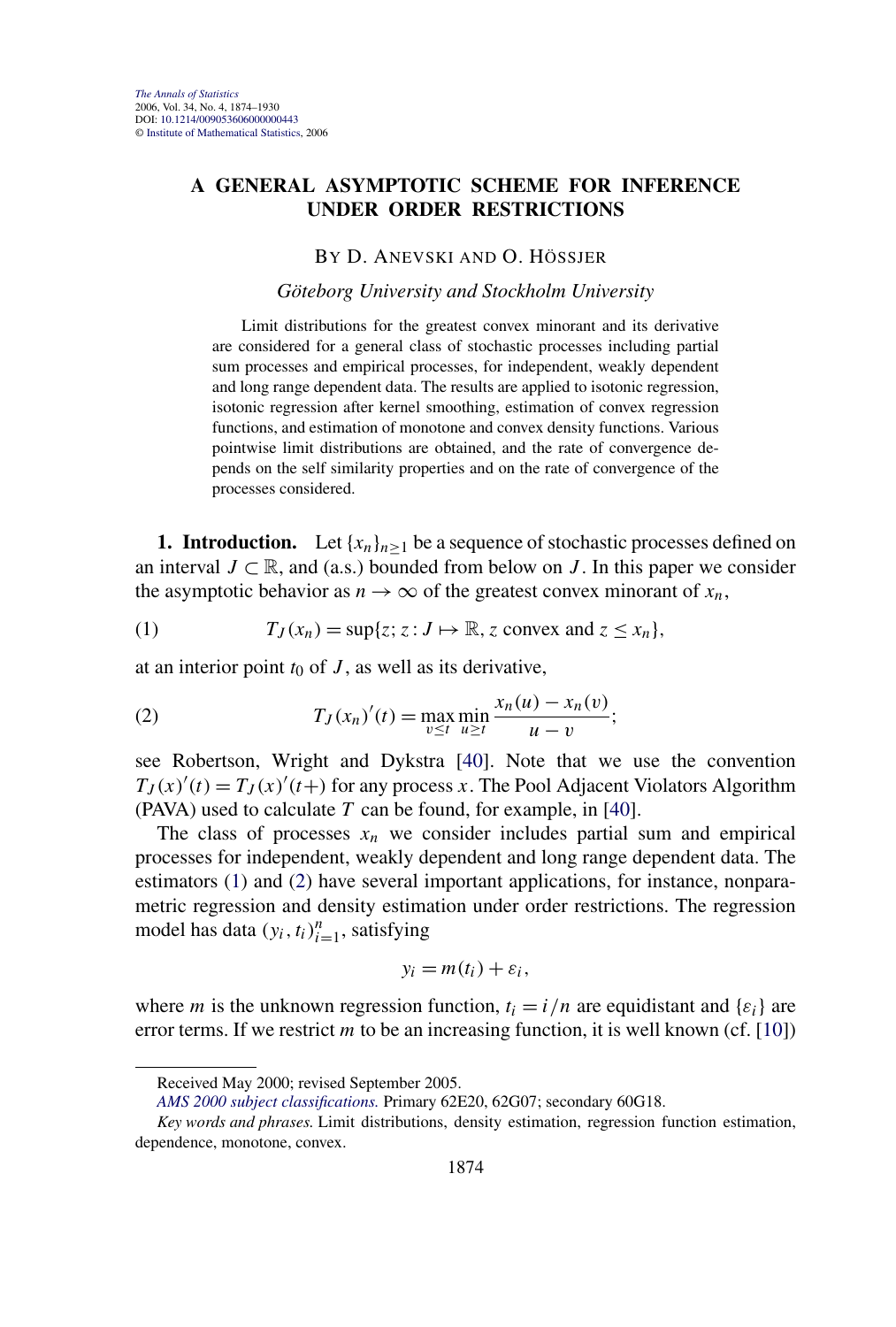<span id="page-1-0"></span>that the isotonic regression estimator

(3) 
$$
\hat{m} = \arg\min\left\{\sum_{i=1}^{n} (y_i - z(t_i))^2 : z \text{ increasing}\right\}
$$

is given by [\(2\)](#page-0-0) at the observation points  $\{t_i\}$ , with  $x_n$  the partial sum process formed by data. For independent and identically distributed errors  $\{\varepsilon_i\}$ , the asymptotic properties of  $\hat{m}$  have been derived in [\[11, 47\]](#page-55-0) and [\[33\]](#page-56-0). For instance, it follows from [\[11\]](#page-55-0) that

(4) 
$$
Cn^{1/3}(\hat{m}(t_0) - m(t_0)) \stackrel{\mathcal{L}}{\rightarrow} T(s^2 + B(s))'(0),
$$

as  $n \to \infty$ , where  $T = T_{\mathbb{R}}$ , *B* is a standard two-sided Brownian motion and *C* depends on  $m'(t_0)$  and  $\sigma^2 = \text{Var}(\varepsilon_i)$ . The right-hand side of (4) can also be replaced by 2 arg min<sub>s</sub>∈ $\mathbb{R}(s^2 + B(s))$ , where we use the convention that, for any process *x*, arg min<sub>s $\epsilon \mathbb{R}(x(s))$  means the infimum of all points at which the minimum is at-</sub> tained.

In density estimation, data consists of a stationary process  $\{t_i\}_{i=1}^n$  with an unknown marginal density function  $f$ . If  $f$  is increasing and supported on a (finite or half-infinite) interval *J* , the nonparametric maximum likelihood estimate (NPMLE)

(5) 
$$
\hat{f} = \arg \max \left\{ \prod_{i=1}^{n} z(t_i) : z \text{ increasing}, z \ge 0 \text{ and } \int_J z(u) du = 1 \right\}
$$

for independent data can be written as  $\hat{f} = T_{J}(x_n)'$ , where  $x_n$  is the empirical dis-tribution; see [\[20\]](#page-55-0). Asymptotic properties of  $\hat{f}$  have been obtained in [\[39\]](#page-56-0) and [\[21\]](#page-55-0); see also [\[46\]](#page-56-0). In particular, (4) holds with  $\hat{f}(t_0)$  and  $f(t_0)$  in place of  $\hat{m}(t_0)$  and  $m(t_0)$ , with *C* a constant depending on  $f'(t_0)$  and  $f(t_0)$ . Note also that increasing density estimation is related to unimodal density estimation; see [\[7\]](#page-54-0) and references therein.

We propose to use  $T_J(x_n)$  as an estimator of *m* and of *f*, also for dependent data; for the regression problem,  $T_J(x_n)$  minimizes the sum of squares in (3) no matter what dependence structure we have for  $\{\varepsilon_i\}$ , while the likelihood function is much more difficult to write down for dependent data; for density estimation the interpretation of  $T_J(x_n)'$  is

$$
T_J(x_n)' = \arg\min\left\{\sum_{i=1}^n (\tilde{x}_i - z(t_i))^2 w_i : z \text{ increasing}\right\},\,
$$

where  $\tilde{x}_i = (x_n(t_i) - x_n(t_{i-1}))/(t_i - t_{i-1})$  and  $w_i = t_i - t_{i-1}$ . Thus,  $T_J(x_n)'$  is the weighted  $\mathbf{l}^2$ -projection of  $(\tilde{x}_1, \ldots, \tilde{x}_n)$  on the convex set of increasing functions; see [\[40\]](#page-56-0).

We review these results and show that the same limits are attained if data are weakly dependent and mixing. For long range dependent subordinated Gaussian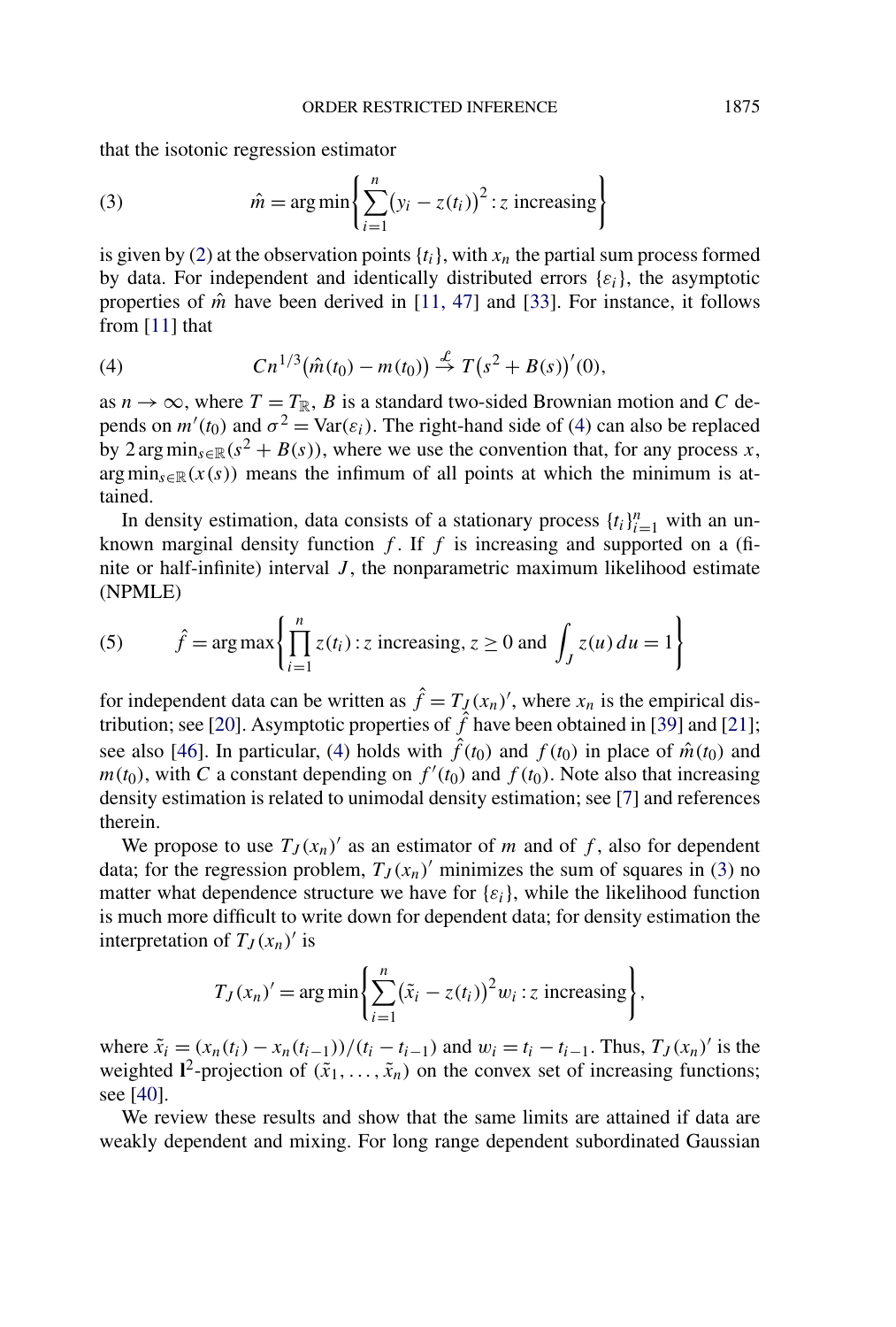<span id="page-2-0"></span>data, in the regression problem we obtain a result reminiscent of [\(4\)](#page-1-0), but with a different (nonpolynomial) convergence rate and with  $B(\cdot)$  replaced with a process belonging to a class of long range dependent processes, which includes fractional Brownian motion and the Rosenblatt process; see [\[17\]](#page-55-0). In density estimation, *B*(·*)* is replaced by a straight line *Z* · *s* in [\(4\)](#page-1-0) with  $Z \sim N(0, 1)$ , in the cases for which we are able to check all the conditions. But since  $T(s^2 + Zs)'(0) =$  $(s^2 + Zs)'(0) = Z$ ,  $\hat{f}$  is asymptotically normal in this case.

In [\[34\]](#page-56-0) it is proposed, as an alternative to doing isotonic regression, to first smooth the data and then do isotonic regression, and the limit distribution is derived when using a kernel estimator with bandwidth  $h \sim n^{-1/5}$  as smoother. We review these results, as well as state results for mixing and long range dependent data; however, we treat all possible choices of bandwidths *h*. An analogous approach is possible for density estimation; we, however, refrain from stating these results since it will be clear from the regression arguments how to proceed.

When estimating convex regression functions and density functions, the natural approaches would be to do convex regression or NPMLE of a convex density, respectively. An algorithm for convex regression has been proposed in [\[27\]](#page-55-0), and a conjecture on the limit distribution can be found in [\[35\]](#page-56-0). In [\[30\]](#page-55-0) an iterative algorithm for the NPMLE of a convex density and a conjecture on the limit distributions have been proposed; see also [\[2\]](#page-54-0). Finally, in [\[23, 24\]](#page-55-0) the limit distributions for the convex regression and for the NPMLE of a convex density were derived.

As an alternative we propose the estimator  $T_J(x_n)/c(x_n)$ , where  $x_n$  is a kernel estimate of either *m* or *f*, and  $c(x_n) = \int_J T_J(x_n)(u) du / \int_J x_n(u) du$ . Thus, we obtain a convex function with the same integral over *J* as  $x_n$ . The advantage over the regression and NMPLE approach is twofold: the PAVA algorithm used to calculate *T* is noniterative and always converges, and in this paper we state the limit distributions of  $T_J(x_n)$ , both for the regression problem and for the density estimation problem, for weakly dependent data and long range dependent subordinated Gaussian data. The interpretation of  $T_J(x_n)$  is the following: If  $x'_n$  is piecewise continuous, then

(6) 
$$
T_J(x_n)' = \arg\min\left\{ \int_J (x'_n(u) - z(u))^2 du : z \text{ increasing} \right\}
$$

and, thus,  $T_J(x_n)'$  is the  $\mathbf{L}^2$ -projection of  $x'_n$  on the convex set of monotone functions;  $T_J(x_n)$  is the primitive function of the solution to (6).

Our general convergence results can be written as

(7) 
$$
d_n^{-p}(T_J(x_n)(t_0) - x_n(t_0)) \stackrel{\mathcal{L}}{\to} T(|s|^p + \tilde{v}(s))(0),
$$

for the convex minorant of *xn*, and

(8) 
$$
d_n^{-p+1}(T_J(x_n)'(t_0) - x'_{b,n}(t_0)) \stackrel{\mathcal{L}}{\to} T(|s|^p + \tilde{v}(s))'(0),
$$

for its derivative. Here  $1 < p < \infty$  is a fixed number,  $\tilde{v}$  a stochastic process reflecting the local behavior of  $x_n$  around  $t_0$  and  $x_{b,n}$  is the deterministic part of  $x_n$ ,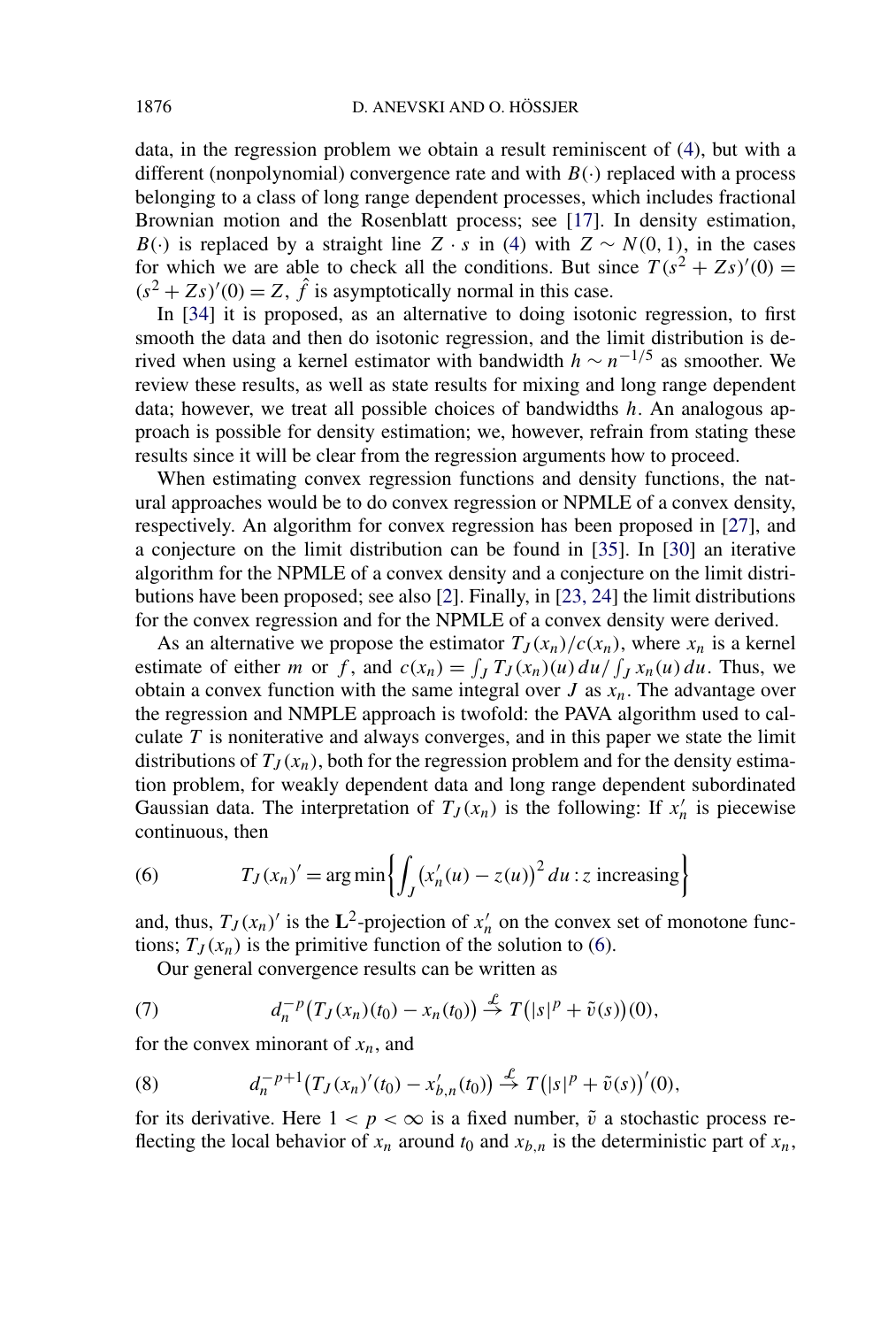for example,  $E(x_n)$ . The sequence  $d_n \downarrow 0$  and p determine the rate of convergence in [\(7\)](#page-2-0) and [\(8\)](#page-2-0). Values of *p* different from 2 have previously been considered by Wright [\[47\]](#page-56-0) and Leurgans [\[33\]](#page-56-0), and arise, for example, in nonparametric regression when

$$
m(t) - m(t_0) = a \operatorname{sgn}(t - t_0)|t - t_0|^{p-1} + o(|t - t_0|^{p-1}),
$$

as  $t \to t_0$  for some constant  $a \neq 0$ . The rate at which  $d_n \downarrow 0$  depends on the rate of convergence of  $x_n$  toward  $x_{b,n}$  and on the local self similarity properties of  $x_n$ around  $t_0$ .

Prakasa Rao [\[39\]](#page-56-0) was the first to establish limit distributions for  $T(x_n)'$  (with  $x_n = F_n$  the empirical distribution function) and the approach presented in that paper has served as a model for later authors, first considering least convex minorants along a sequence of decreasing "truncated" intervals around  $t_0$  and then establishing a truncation result saying that asymptotically the truncated intervals may replace *J*. Brunk [\[11\]](#page-55-0) proved results for  $T(x_n)'$  with  $x_n$  the partial sum process, using similar techniques and relying on Prakasa Rao's result for the truncation reasoning. Wright [\[47\]](#page-56-0) extended Brunk's result to cover monotone densities satisfying other smoothness assumptions, using a slightly different approach for the truncation proof. The methods used in these papers rely heavily on the fact that data are independent, using martingale results, and also on the fact that the limit process is a Brownian motion.

Leurgans [\[33\]](#page-56-0) extended Wright's result to dependent data. The limit process is still assumed to be a Brownian motion, which could imply applications to weakly dependent data. However, the two applications given in [\[33\]](#page-56-0) both deal with independent data (isotonic regression for independent and not identically distributed data, and isotonized quantile estimation for independent data). Next, Groeneboom [\[21\]](#page-55-0) gave a different proof of Prakasa Rao's result, introducing strong approximation techniques (cf. [\[32\]](#page-56-0)), and proved that the right-hand side of [\(3\)](#page-1-0) is  $2 \arg \min_{s \in \mathbb{R}} (s^2 + B(s))$ ; for the truncation result, a reference was made to Prakasa Rao's paper. Mammen [\[34\]](#page-56-0) showed that a kernel estimate of *m* with bandwidth  $h \sim n^{-1/5}$  is first-order asymptotically equivalent to the estimate obtained by doing isotonic regression on the kernel estimate, thus obtaining the limit distribution for the isotonized kernel estimate. Wang [\[46\]](#page-56-0) also used strong approximation to derive the limit distribution of the primitive function of the Grenander estimator.

A first example of a more general asymptotic theory of derivatives of least convex minorants can be found in [\[33\]](#page-56-0), which potentially covers weakly dependent data. In our paper we treat both the convex minorant [\(1\)](#page-0-0) and its deriva-tive [\(2\)](#page-0-0), arbitrary (nonpolynomial) sequences  $d_n \downarrow 0$ , as well as a large class of limit processes  $\tilde{v}(\cdot)$ , that is, not only Brownian motion. Thus, we are able to apply our general results also to estimation for dependent data (both short range and long range) and using estimates  $x_n$  other than the partial sum process or empirical process, such as, for example, kernel estimates. Our method of proof is similar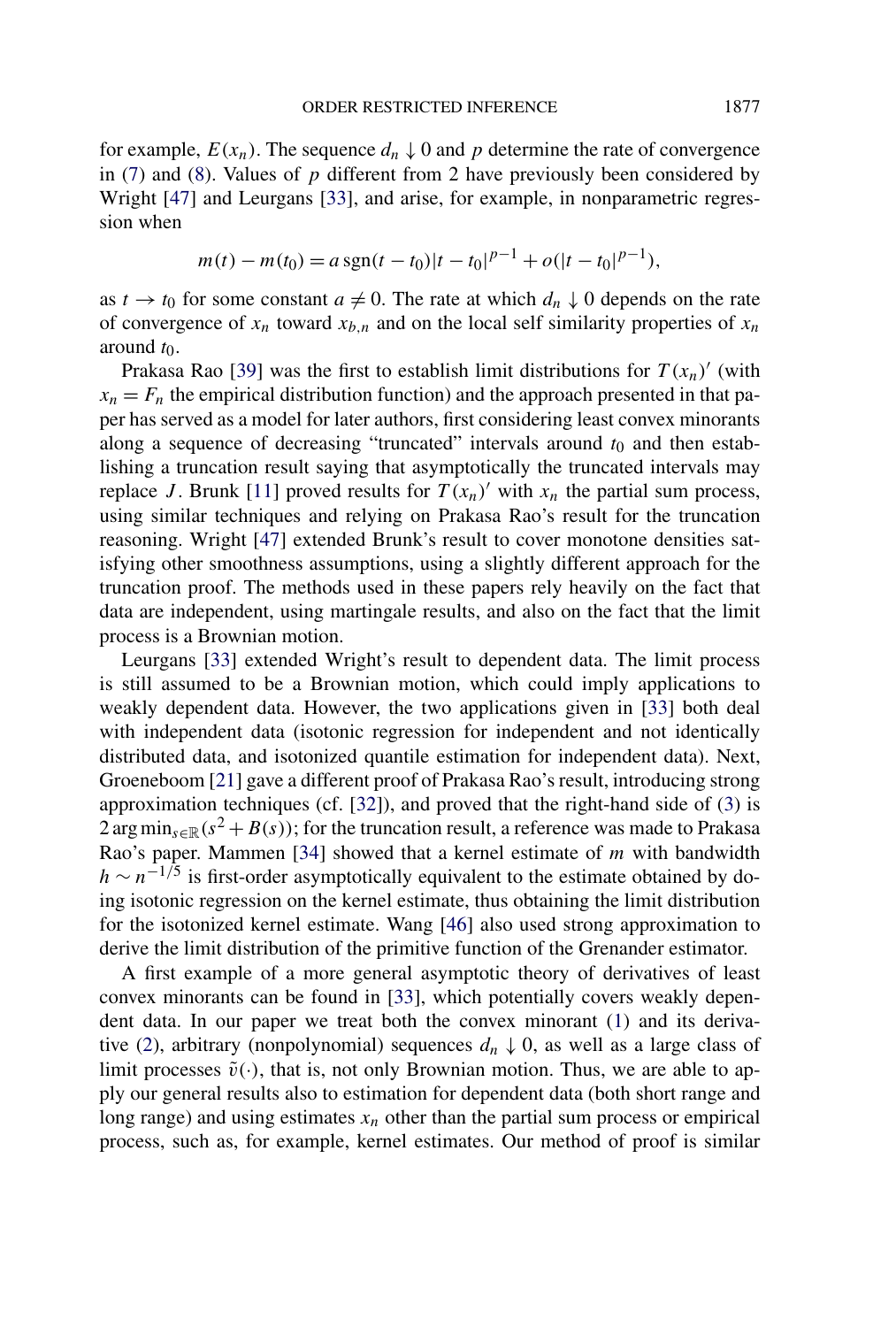<span id="page-4-0"></span>to the classical proof of Prakasa Rao [\[39\]](#page-56-0), based on first considering least convex minorants along a sequence of decreasing "truncated" intervals around  $t_0$  and then establishing a truncation result saying that asymptotically the truncated intervals may replace *J*. However, we decompose  $x_n$  into a sum of a deterministic convex function  $x_{b,n}$  and a stochastic part  $v_n$ . In this way we get very explicit regularity conditions that are possible to verify in a number of applications. Further, we use only weak convergence of a rescaled version of  $v_n$  and do not refer to strong approximations, thereby obtaining greater generality. This relies on the application of the continuous mapping theorem and, thus, the continuity of the map  $T_J: D(J) \mapsto C(J)$  is essential. Furthermore, we state conditions under which the continuous mapping theorem can be applied to the functional  $x \mapsto T_J(x)'(t_0)$  (cf. Proposition [2\)](#page-8-0). Such a condition automatically holds for Brownian motion and seems to have been implicitly assumed in previous work.

The article is organized as follows: Section 2 establishes the main convergence results [\(7\)](#page-2-0) and [\(8\)](#page-2-0) in Theorems [1](#page-7-0) and [2,](#page-9-0) respectively. These results are then applied in Sections [3](#page-11-0) and [4](#page-27-0) to regression and density function estimation, respectively. In Section [5](#page-37-0) a general formula is presented, which describes how  $d_n$  depends on various properties of  $x_n$ , for example, local self similarity around  $t_0$ . In Section [6](#page-39-0) we discuss possible extensions and generalizations. Finally, we have collected the proofs of the results in Section 2 and some technical empirical process and partial sum process results in the [Appendix.](#page-40-0)

**2. Limit distributions.** Let  $J \subset \mathbb{R}$  be a finite or infinite interval in  $\mathbb{R}$  and define  $D(J)$  as the space of functions  $J \mapsto \mathbb{R}$  which are right continuous with left-hand limits.

Assume  ${x_n}_{n>1}$  is a sequence of stochastic processes on  $D(J)$  for which we can write

(9) 
$$
x_n(t) = x_{b,n}(t) + v_n(t), \qquad t \in J,
$$

where  $x_{b,n}$  is deterministic with  $v_n$  also a member of  $D(J)$ . In this section we will derive limit distributions of  $T_J(x_n)$  and  $T_J(x_n)'$  for a large class of stochastic processes  $x_n$ . Our main assumptions on  $x_n$  are that the process part  $v_n$  can be rescaled in a way close to the self similarity property, and that the rescaled process converges weakly to some limit process. Given a sequence  $d_n \downarrow 0$ , we rescale  $v_n$ locally around an interior point  $t_0$  of  $J$  according to

$$
\tilde{v}_n(s; t_0) = d_n^{-p} (v_n(t_0 + s d_n) - v_n(t_0)),
$$

where  $1 < p < \infty$  is a fixed constant and  $s \in J_{n,t_0} = d_n^{-1}(J-t_0)$ . Thus,  $\tilde{v}_n(\cdot; t_0) \in$  $D(J_{n,t_0})$ .

Many of the results on weak convergence are stated as results in *D*[0*,* 1] equipped with the Skorokhod metric. There are two reasons why this will not be appropriate for our needs. The first is that processes treated in our applications are not random elements of  $D[0, 1]$ . For instance,  $\tilde{v}_n(s; t_0)$  is defined on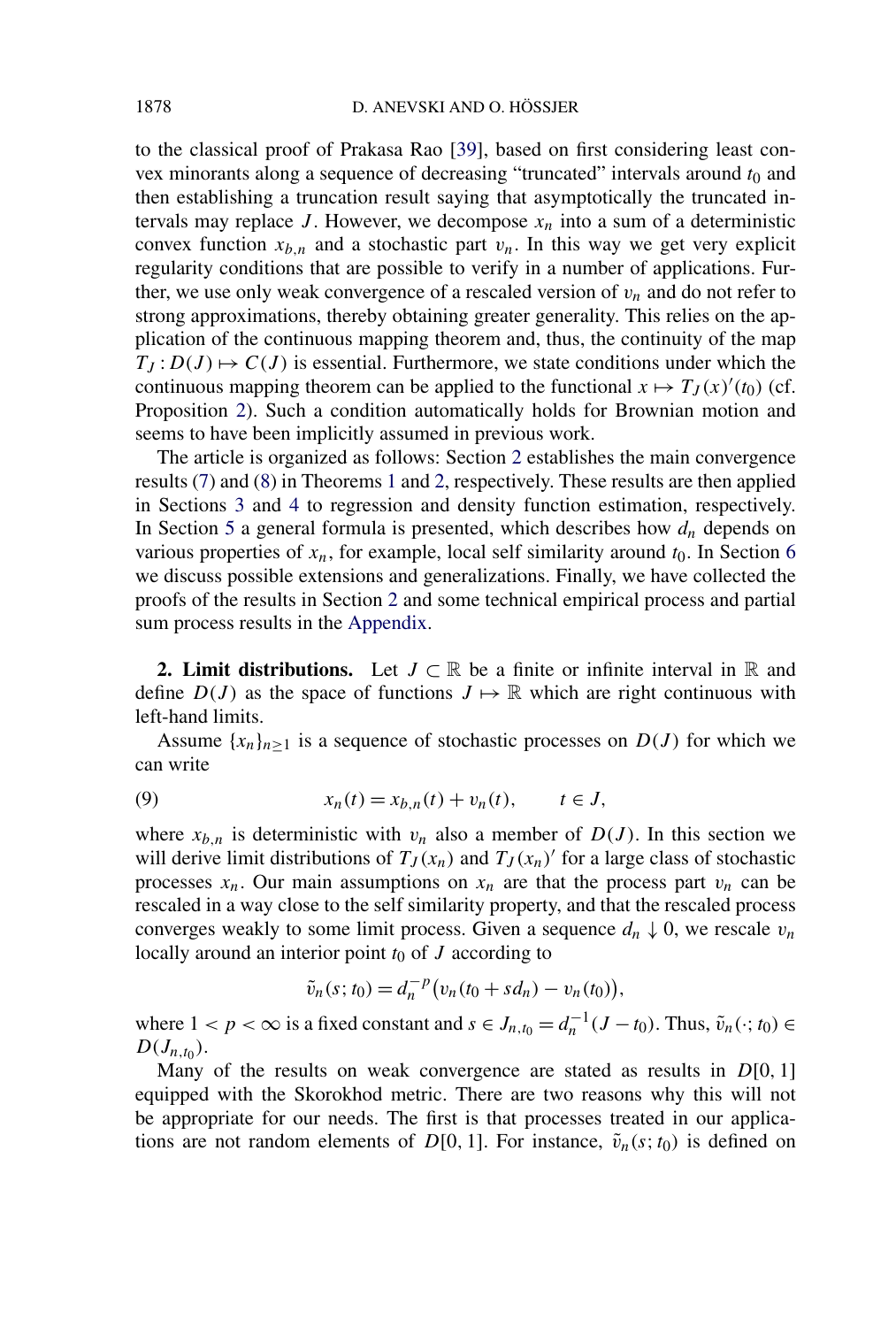<span id="page-5-0"></span> $D(J_{n,t_0}) = D[-a_n, b_n]$ , where  $a_n, b_n \to \infty$  as  $n \to \infty$ . The second reason is that the Skorokhod metric is too weak for the application we have in mind: the greatest convex minorant function  $T: D[0, 1] \mapsto C[0, 1]$  will not be continuous if  $D[0, 1]$ is equipped with the Skorokhod topology. Thus, we would not be able to use the continuous mapping theorem to show limit distribution results for *T* applied to a drift term plus a rescaled process.

The first problem is solved by working in  $D(-\infty, \infty)$ . For instance,  $\tilde{v}_n(s)$  can be extrapolated according to

$$
\tilde{v}_n(s;t_0) = \begin{cases} \tilde{v}_n(b_n +; t_0), & \text{if } s \ge b_n, \\ \tilde{v}_n(-a_n; t_0), & \text{if } s \le -a_n. \end{cases}
$$

Thus,  $\tilde{v}_n(s; t_0)$  will lie in  $D(-\infty, \infty)$  for all *n*. To deal with the second problem, we define a metric on  $D(J)$  as follows: for  $x, y \in D(J)$ ,

(10) 
$$
\rho(x, y) = \sum_{k=1}^{\infty} 2^{-k} \frac{\rho_k(x, y)}{1 + \rho_k(x, y)},
$$

where  $\rho_k(x, y) = \sup_{s \in [-k, k] \cap J} |x(s) - y(s)|$ , that is, we write  $x_n \to x$  in  $D(J)$  if, for each fixed *k*,  $\sup_{[-k,k] \cap J} |x_n(s) - x(s)| \to 0$ . Note that if  $|J| < \infty$ , then  $\rho$  is equivalent to  $\rho_J(x, y) = \sup_{s \in J} |x(s) - y(s)|$ . By Theorem 23 in [\[38\]](#page-56-0), page 108, weak convergence in  $D(-\infty, \infty)$  is equivalent to weak convergence in  $D[-k, k]$ of the processes restricted to [−*k,k*], for every fixed *k*, where each *D*[−*k,k*] of course is equipped with the sup-norm metric over  $[-k, k]$ . Note that with this metric the empirical process is not a measurable map if we use the Borel  $\sigma$ -algebra on  $D[-k, k]$ . If we instead use the  $\sigma$ -algebra generated by the open balls, the empirical process becomes measurable, and that assumption is also made in [\[38\]](#page-56-0). In that case, however, the continuous mapping theorem becomes somewhat more complicated, in that the set on which the function has all its continuity points should satisfy a certain regularity condition, as well as the usual demand that it have probability mass one. In the case of the functional  $x \mapsto T(x)(t)$  that is not a problem, since this map is continuous everywhere; see [\(76\)](#page-41-0) in Lemma [A.1](#page-41-0) in the sequel. However, in the case of the functional  $x \mapsto T(x)'(t)$ , it does pose a potential problem; see the proof of Proposition [2](#page-8-0) and Note [2](#page-9-0) in the sequel.

The next two assumptions are related to a local limit distribution result; see Lemma [A.2](#page-42-0) in Appendix [A](#page-40-0) and the proof of Theorem [2.](#page-9-0)

ASSUMPTION A1 (Weak convergence of rescaled stochastic term). Assume there exists a stochastic process  $\tilde{v}(\cdot; t_0) \neq 0$  such that

$$
\tilde{v}_n(s;t_0) \stackrel{\mathcal{L}}{\rightarrow} \tilde{v}(s;t_0)
$$

on  $D(-\infty, \infty)$  as  $n \to \infty$ .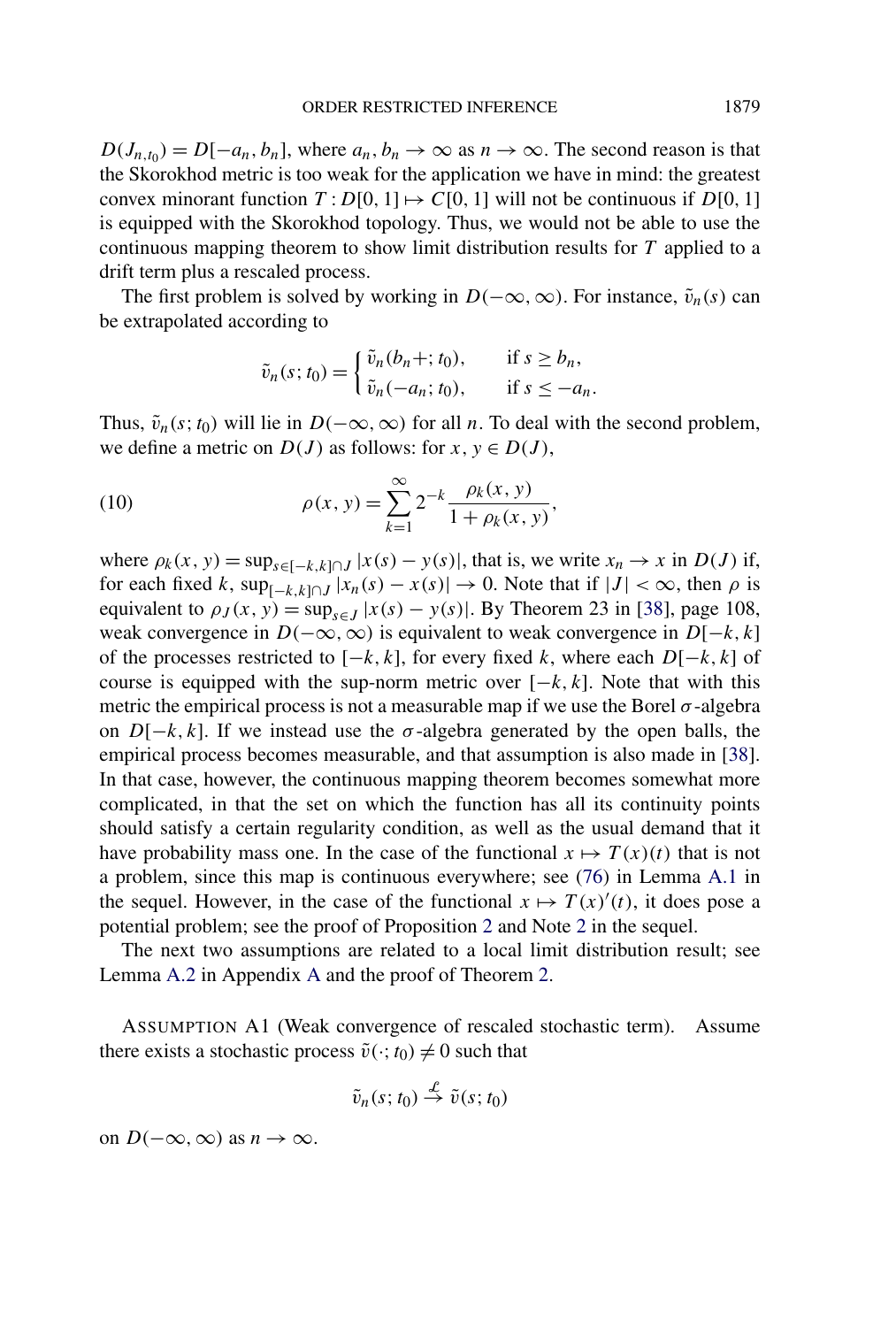ASSUMPTION A2 (Bias term). Assume the functions  ${x_{b,n}}_{n>1}$  are convex. Put

(11) 
$$
g_n(s) = d_n^{-p} (x_{b,n}(t_0 + sd_n) - l_n(s)),
$$

$$
l_n(s) = x_{b,n}(t_0) + x'_{b,n}(t_0)sd_n,
$$

for  $s \in J_{n,t_0}$ . Assume there is a constant  $A > 0$  such that for each  $c > 0$ ,

(12) 
$$
\sup_{|s| \le c} |g_n(s) - A|s|^p \to 0,
$$

as  $n \to \infty$ .

In applications we typically have a convex function  $x_b$ , such that either  $x_{b,n} = x_b$ or  $x_{b,n} \to x_b$  as  $n \to \infty$ , satisfying

$$
x_b(t) = x_b(t_0) + x'_b(t_0)(t - t_0) + A|t - t_0|^p + o(|t - t_0|^p),
$$

as  $t \to t_0$ . In particular,  $A = \frac{1}{2}x''_b(t_0)$  if  $p = 2$ . Define the rescaled function

(13) 
$$
y_n(s) = g_n(s) + \tilde{v}_n(s; t_0).
$$

The next two assumptions are related to a truncation result; see Lemma [A.3](#page-46-0) and Theorem [A.1](#page-43-0) in Appendix [A.](#page-40-0)

ASSUMPTION A3 (Lower bound). For every  $\delta > 0$ , there are finite  $0 < \tau =$ *τ*( $δ$ ) and  $0 < κ = κ(δ)$  such that

$$
\liminf_{n\to\infty} P\left(\inf_{|s|\geq\tau} (y_n(s)-\kappa|s|) > 0\right) > 1-\delta.
$$

ASSUMPTION A4 (Small downdippings). Given  $\varepsilon$ ,  $\delta$ ,  $\tilde{\tau} > 0$ ,

$$
\limsup_{n \to \infty} P\left(\inf_{\tilde{\tau} \le s \le c} \frac{y_n(s)}{s} - \inf_{\tilde{\tau} \le s} \frac{y_n(s)}{s} > \varepsilon\right) < \delta,
$$
  

$$
\limsup_{n \to \infty} P\left(\inf_{-c \le s \le -\tilde{\tau}} \frac{y_n(s)}{s} - \inf_{s \le -\tilde{\tau}} \frac{y_n(s)}{s} < -\varepsilon\right) < \delta,
$$

for all large enough  $c > 0$ .

We will now present a slightly less general but more transparent version of Assumptions A3 and A4, since in many of the applications it is possible to establish a separate restriction on the process part of *yn*.

<span id="page-6-0"></span>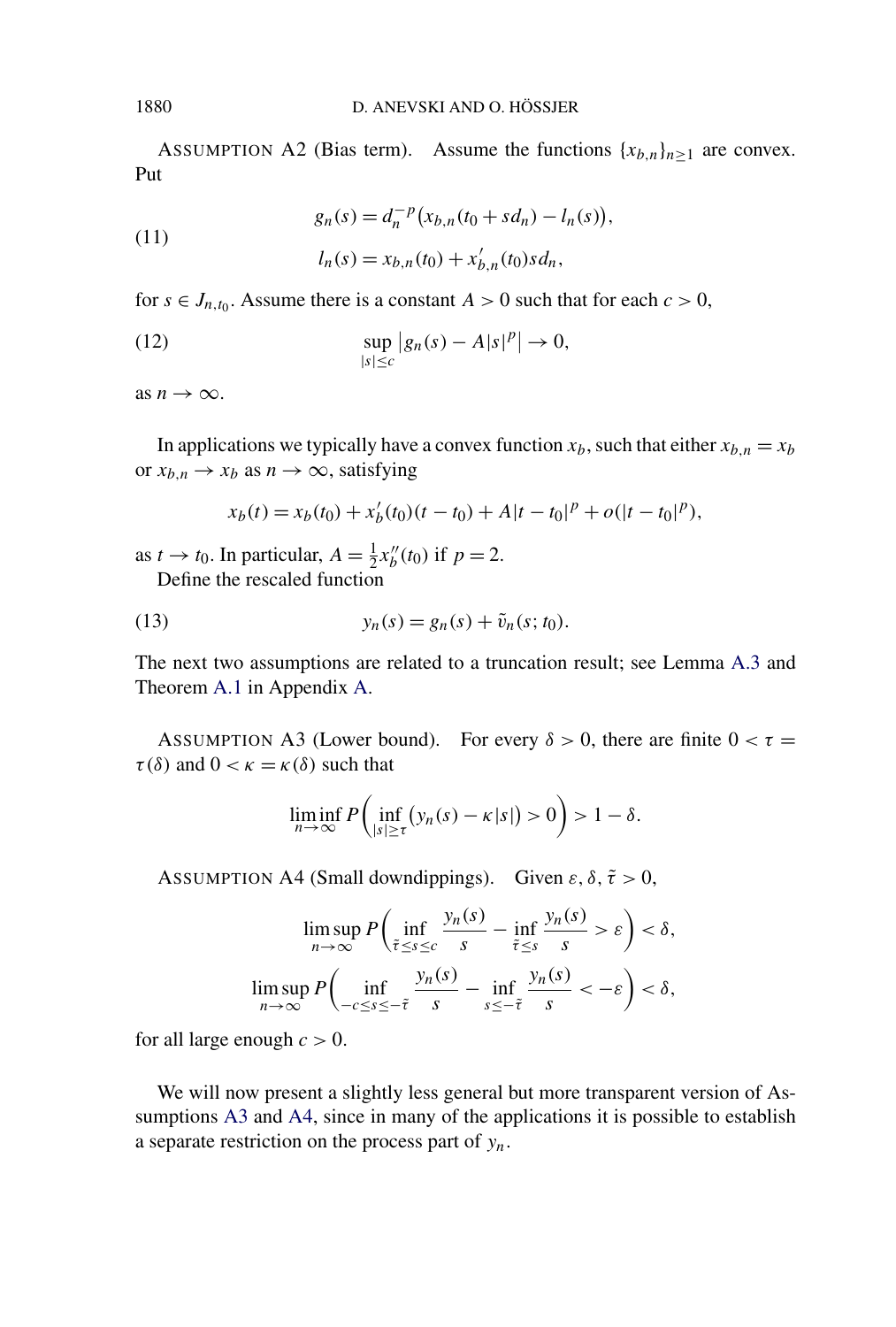<span id="page-7-0"></span>PROPOSITION 1. *Suppose Assumption* [A2](#page-6-0) *holds and that*, *for each ε, δ >* 0, *there is a finite*  $\tau = \tau(\varepsilon, \delta)$  *such that* 

(14) 
$$
\limsup_{n \to \infty} P\left(\sup_{|s| \ge \tau} \left|\frac{\tilde{v}_n(s)}{g_n(s)}\right| > \varepsilon\right) < \delta.
$$

*Then Assumptions* [A3](#page-6-0) *and* [A4](#page-6-0) *hold*.

Also the following assumption is related to the truncation results Lemma [A.3](#page-46-0) and Theorem [A.1](#page-43-0) in Appendix [A.](#page-40-0)

ASSUMPTION A5 (Tail behavior of limit process). For each  $\varepsilon$ ,  $\delta$  > 0, there is a  $\tau = \tau(\varepsilon, \delta) > 0$  so that

$$
P\bigg(\sup_{|s|\geq \tau}\bigg|\frac{\tilde{v}(s;t_0)}{A|s|^p}\bigg|>\varepsilon\bigg)\leq \delta.
$$

THEOREM 1. *Let t*<sup>0</sup> *be fixed and suppose Assumptions* [A1,](#page-5-0) [A2,](#page-6-0) [A3,](#page-6-0) [A4](#page-6-0) *and* A5 *hold*. *Then*

(15) 
$$
d_n^{-p}[T_J(x_n)(t_0) - x_n(t_0)] \stackrel{\mathcal{L}}{\to} T[A|s]^p + \tilde{v}(s;t_0)](0),
$$

*with*  $A > 0$  *as in Assumption* [A2,](#page-6-0) *as*  $n \rightarrow \infty$ .

PROOF. Denote 
$$
T_c = T_{[-c,c]}
$$
,  $T = T_{\mathbb{R}}$  and  $T_{c,n} = T_{[t_0 - cd_n, t_0 + cd_n]}$ . Clearly,  
\n
$$
d_n^{-p}(T_J(x_n)(t_0) - x_n(t_0)) = d_n^{-p}(T_J(x_n)(t_0) - T_{c,n}(x_n)(t_0)) + d_n^{-p}(T_{c,n}(x_n)(t_0) - x_n(t_0)).
$$

The truncation result in Lemma [A.3](#page-46-0) implies

$$
d_n^{-p}(T_{c,n}(x_n)(t_0) - T_J(x_n)(t_0)) \stackrel{P}{\to} 0
$$

if we first let  $n \to \infty$  and then let  $c \to \infty$ . The local limit distribution result of Lemma [A.2](#page-42-0) implies that

$$
d_n^{-p}\big(T_{c,n}(x_n)(t_0)-x_n(t_0)\big) \stackrel{\mathcal{L}}{\rightarrow} T_c[y(s)](0)
$$

as  $n \to \infty$ , where

(16) 
$$
y(s) = A|s|^p + \tilde{v}(s; t_0).
$$

Then use Theorem [A.1,](#page-43-0) Proposition 1 and Assumption A5 with  $y_n(s) = y(s)$  to deduce

$$
T_c(y(s))(0) - T(y(s))(0) \stackrel{P}{\to} 0
$$

as  $c \to \infty$ . An application of Slutsky's theorem completes the proof.  $\square$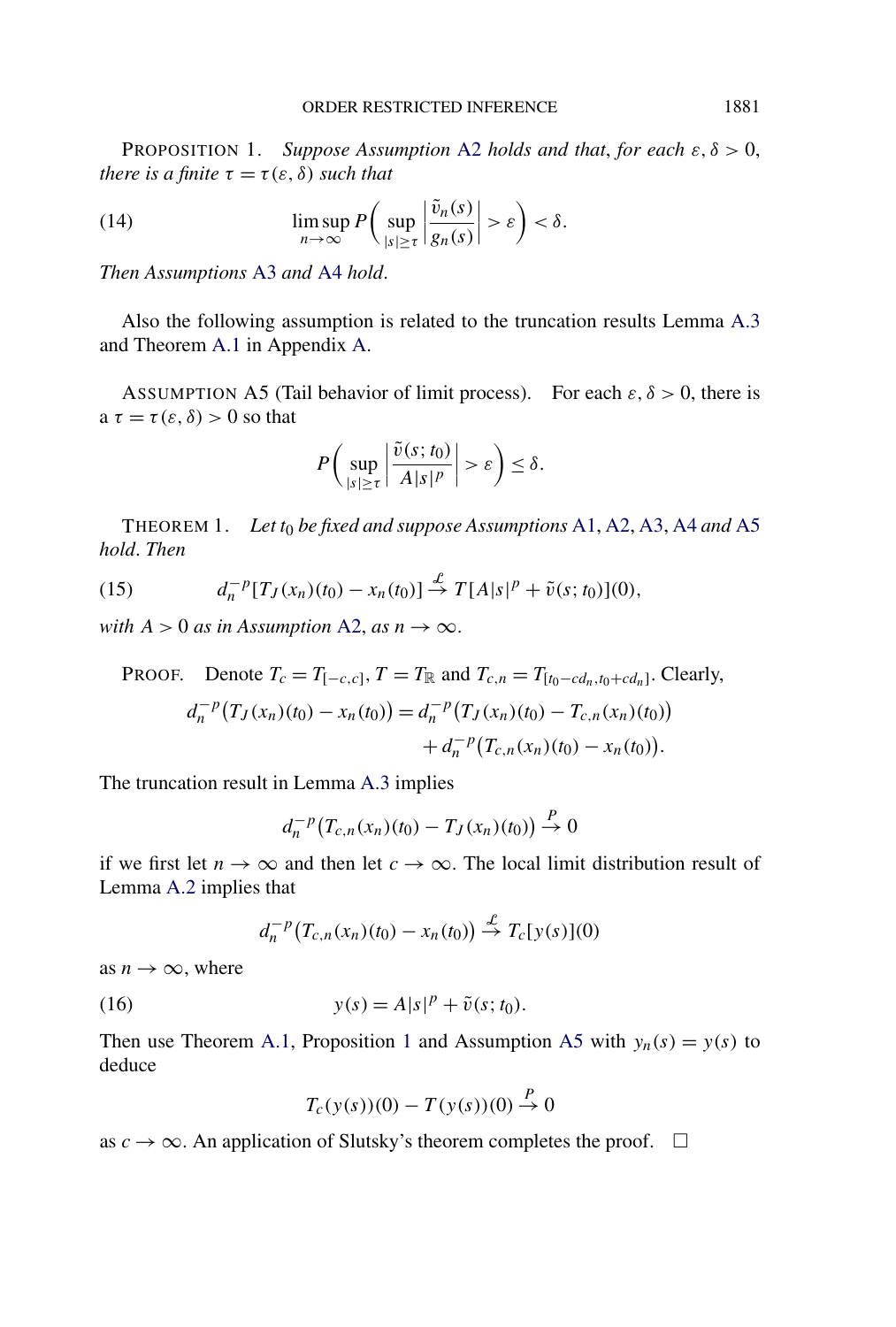Next we will study the limit distribution of the derivative  $T(x_n)'$ . There are some extra difficulties in this case. One is that the processes  $x_n$  need not be differentiable. We therefore study the difference between  $T(x_n)'$  and  $x'_{b,n}$  directly.

Since the functional

(17) 
$$
h: D[-c, c] \ni x \mapsto T(x)'(0)
$$

is not continuous, the next assumption is essential.

ASSUMPTION A6. Suppose  $y_n$ , y are defined in [\(13\)](#page-6-0) and [\(16\)](#page-7-0). Then

$$
T_c(y_n)'(0) \stackrel{\mathcal{L}}{\rightarrow} T_c(y)'(0),
$$

as  $n \to \infty$ , for each  $c > 0$ .

We need some simple condition in order to check Assumption A6.

PROPOSITION 2. *Assume y takes its values in a separable set of completely regular points* (*cf*. [\[38\]](#page-56-0)), *with probability one*. *Suppose Assumptions* [A1](#page-5-0) *and* [A2](#page-6-0) *hold and that for each*  $a \in \mathbb{R}$  *and*  $c, \varepsilon > 0$ ,

(18) 
$$
P(y(s) - y(0) - as \ge \varepsilon |s| \text{ for all } s \in [-c, c]) = 0.
$$

*Then Assumption* A6 *holds*.

NOTE 1. Since  $y(s) = \tilde{v}(s; t_0) + A|s|^p$  and  $(A|s|^p)'(0) = 0$ , (18) follows if we can prove

(19) 
$$
P(\tilde{v}(\cdot; t_0) \in \Omega_c(a, \varepsilon)) = 0,
$$

for each  $a \in \mathbb{R}$  and  $c, \varepsilon > 0$ , with  $\Omega_c(a, \varepsilon)$  defined in the proof of Proposition 2 in Appendix [A.](#page-40-0) But (19) follows if we can find a random variable *Z* (which may be deterministic) such that

(20) 
$$
P\left(\liminf_{s\to 0+}\frac{\tilde{v}(s;t_0)-Zs}{s}\leq 0\right)=1,
$$

(21) 
$$
P\left(\liminf_{s\to 0-}\frac{\tilde{v}(s;t_0)-Zs}{|s|}\leq 0\right)=1.
$$

Note that (20) and (21) hold if  $\tilde{v}(s; t_0)$  is differentiable at 0 [take  $Z = \tilde{v}'(0; t_0)$ ]. We can also make use of (the lower half of) the iterated logarithm law. Thus, with  $Z = 0$ , (20) and (21) follow if we can find a function  $\psi : \mathbb{R} \setminus \{0\} \mapsto (0, \infty)$  such that

$$
P\left(\liminf_{s \to 0+} \frac{\tilde{v}(s; t_0)}{\psi(s)} = -1\right) = 1,
$$
  

$$
P\left(\liminf_{s \to 0-} \frac{\tilde{v}(s; t_0)}{\psi(s)} = -1\right) = 1.
$$

<span id="page-8-0"></span>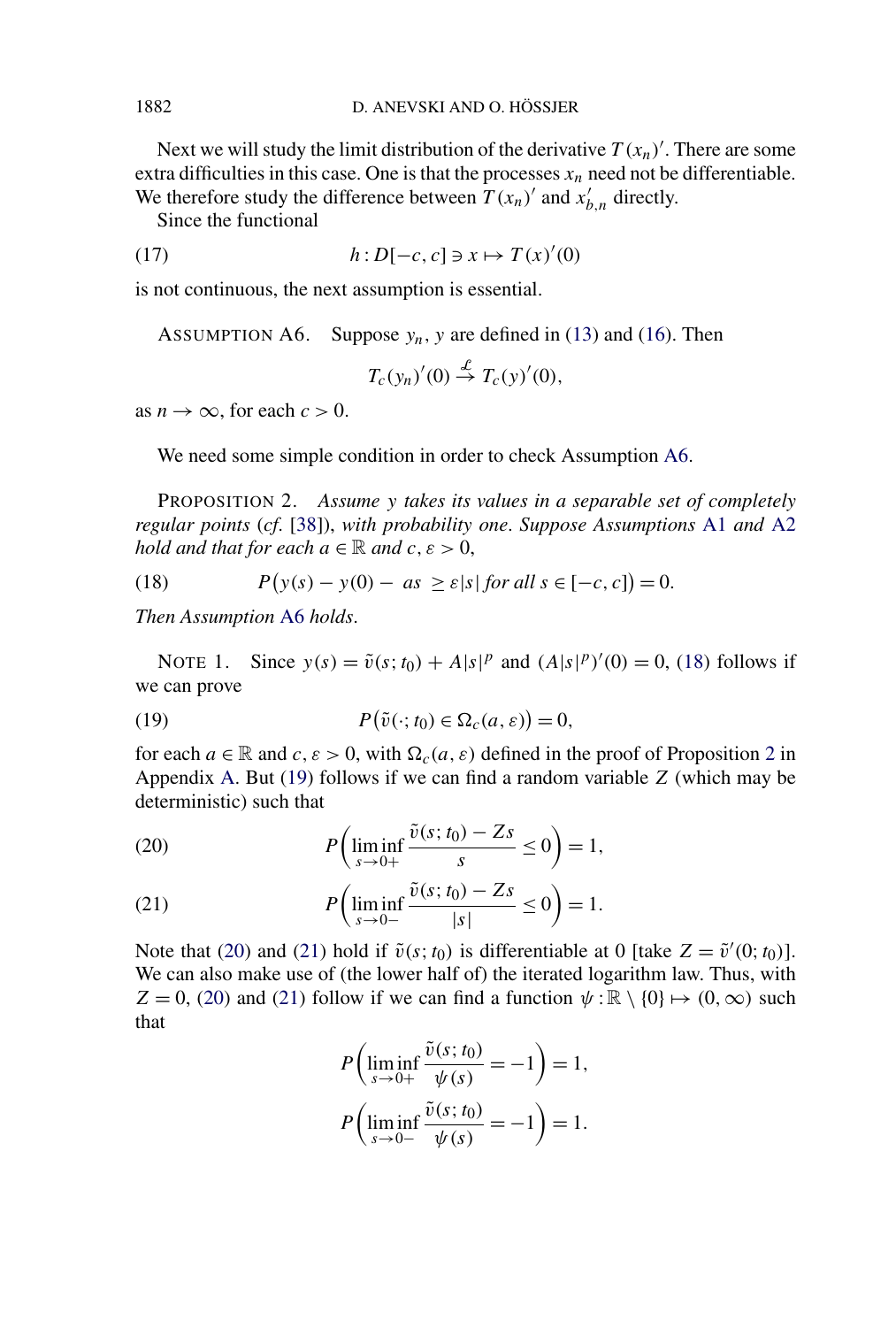<span id="page-9-0"></span>NOTE 2. If *y* is continuous almost surely, the separability and complete regularity assumptions in Proposition [2](#page-8-0) are satisfied; see Chapters 4 and 5 of [\[38\]](#page-56-0). All limit processes in this paper are almost surely continuous.

THEOREM 2. *Assume that Assumptions* [A1](#page-5-0)[–A6](#page-8-0) *hold*. *Then*

$$
d_n^{-p+1}[T(x_n)'(t_0) - x'_{b,n}(t_0)] \stackrel{\mathcal{L}}{\to} T(A|s|^p + \tilde{v}(s;t_0))'(0)
$$

 $as n \rightarrow \infty$ . *Further*, *if* 

(22) 
$$
P(T(A|s|^{p} + \tilde{v}(s; t_{0}))'(0) = a) = 0,
$$

*then*

$$
\lim_{n \to \infty} P\{d_n^{-p+1}[T(x_n)'(t_0) - x'_{b,n}(t_0)] < a\}
$$
\n
$$
= P\left\{\underset{s \in \mathbb{R}}{\arg\min}(A|s|^p + \tilde{v}(s; t_0) - as) > 0\right\},
$$

*with A as in Assumption* [A2.](#page-6-0)

PROOF. We start by proving a local limit distribution result. A *t* varying in  $I_n = [t_0 - cd_n, t_0 + cd_n]$  can be written as  $t = t_0 + sd_n$  with  $s \in [-c, c]$ . Then

(23) 
$$
x_n(t_0 + sd_n) = v_n(t_0) + l_n(s) + d_n^p(g_n(s) + \tilde{v}_n(s; t_0)),
$$

with  $g_n$ ,  $l_n$  defined in Assumption [A2.](#page-6-0) We use the representation (23) and the chain rule to obtain

$$
T_{c,n}(x_n)'(t_0) = x'_{b,n}(t_0) + d_n^{p-1} T_c(g_n(s) + \tilde{v}_n(s;t_0))'(0).
$$

That is, Assumption [A6](#page-8-0) implies

(24) 
$$
d_n^{-p+1}(T_{c,n}(x_n)'(t_0) - x'_{b,n}(t_0)) = T_c(y_n)'(0) \stackrel{\mathcal{L}}{\to} T_c(y)'(0)
$$

as  $n \to \infty$ , with  $y_n$ , y defined in [\(13\)](#page-6-0) and [\(16\)](#page-7-0). Applying Lemma [A.3](#page-46-0) with  $\Delta = 0$ , we obtain

(25) 
$$
\lim_{c \to \infty} \lim_{n \to \infty} P(d_n^{-p+1} | T_{c,n}(x_n)'(t_0) - T(x_n)'(t_0) | > \varepsilon) = 0.
$$

Then, applying Theorem [A.1](#page-43-0) with  $y_n(s) = y(s)$  and  $I = \{0\}$ , we get

(26) 
$$
\lim_{c \to \infty} P(|T_c(y(s))'(0) - T(y(s))'(0)| > \varepsilon) = 0.
$$

Now (24), (25) and (26) and Slutsky's theorem prove the first part of the theorem. For the second part of the theorem, we notice that if  $P(T(y)'(0) = a) = 0$ , then

$$
\lim_{n \to \infty} P\big(d_n^{-p+1}\big(T(x_n)'(t_0) - x'_{b,n}(t_0)\big) < a\big) = P\big(T(y)'(0) < a\big).
$$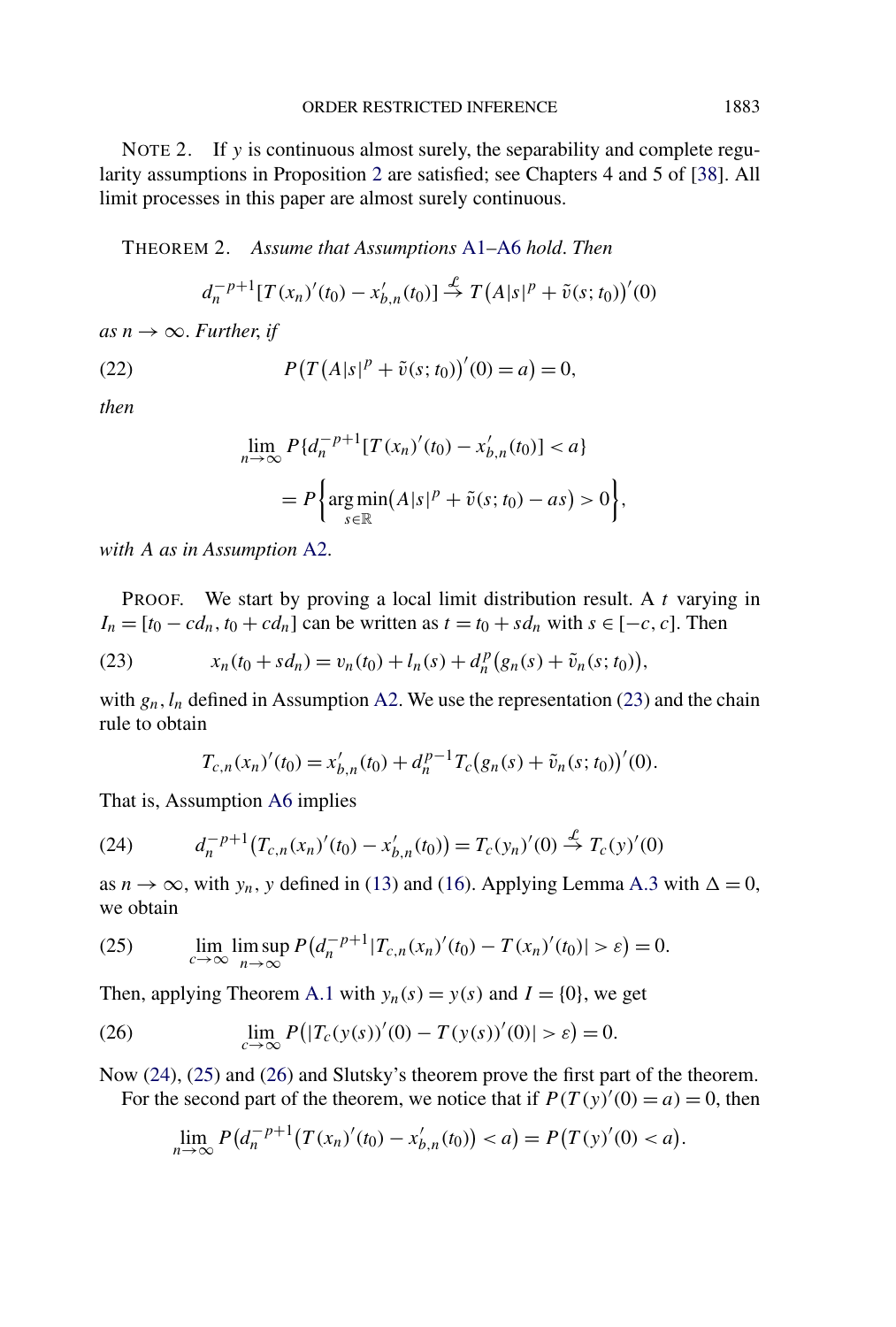<span id="page-10-0"></span>Since  $T(x)$  is defined as the right-hand derivative of  $T(x)$  and  $\arg \min_{s \in \mathbb{R}} (x(s))$ as the infimum of all points at which the minimum is attained, it follows that

(27) 
$$
\{T(y)'(0) < a\} = \left\{\argmin_{s \in \mathbb{R}} (y(s) - as) > 0\right\}.
$$

By the first half of the theorem,

$$
P(d_n^{-p+1}(T(x_n)'(t_0)-x'_{b,n}(t_0))
$$

if Assumption [\(22\)](#page-9-0) holds, and this concludes the proof.  $\Box$ 

In our applications the limit process will have stationary increments. Furthermore, it will be a two-sided version of a process defined on  $\mathbb{R}^+$ , and as such, its distribution will be unaffected by reflections in the *y* axis through the origin. In these cases our results simplify.

ASSUMPTION A7 (Stationarity). The process  $\tilde{v}(\cdot; t_0)$  has stationary increments, and

$$
(\tilde{v}(s_1;t_0),\ldots,\tilde{v}(s_k;t_0))\stackrel{\mathcal{L}}{=} (\tilde{v}(-s_1;t_0),\ldots,\tilde{v}(-s_k;t_0)),
$$

for each *k* and all  $s_1, \ldots, s_k$ .

COROLLARY 1. *Suppose Assumptions* [A1–](#page-5-0)A7 *hold and p* = 2. *Then*  $d_n^{-1}(T(x_n)'(t_0) - x'_{b,n}(t_0)) \stackrel{\mathcal{L}}{\rightarrow} 2$ √ *A*arg min *s*∈R  $\left(s^2 + \tilde{v}\left(\frac{s}{\sqrt{A}}; t_0\right)\right)$ 

 $as n \rightarrow \infty$ , with A *as defined in Assumption A2*.

PROOF. We need to show that

$$
\lim_{n \to \infty} P\left(d_n^{-1} \left(T(x_n)'(t_0) - x'_{b,n}(t_0)\right) < a\right)
$$
\n
$$
= P\left(\arg\min_{s \in \mathbb{R}} \left(s^2 + \tilde{v}\left(\frac{s}{\sqrt{A}}; t_0\right)\right) < \frac{a}{2\sqrt{A}}\right)
$$

at each *a* satisfying

(28) 
$$
P\left(\underset{s\in\mathbb{R}}{\arg\min}\left(s^2+\tilde{v}\left(\frac{s}{\sqrt{A}};t_0\right)\right)=\frac{a}{2\sqrt{A}}\right)=0.
$$

Note that

(29)  
\n
$$
P\left(\underset{s \in \mathbb{R}}{\arg \min} \left(s^2 + \tilde{v}\left(\frac{s}{\sqrt{A}}; t_0\right)\right) < \frac{a}{2\sqrt{A}}\right)
$$
\n
$$
= P\left(\underset{s \in \mathbb{R}}{\arg \min} \left(s^2 + \tilde{v}\left(\frac{s}{\sqrt{A}} + \frac{a}{\sqrt{A}}; t_0\right)\right) > -\frac{a}{2\sqrt{A}}\right)
$$
\n
$$
= P\left(\underset{s \in \mathbb{R}}{\arg \min} \left(y(s) - as\right) > 0\right),
$$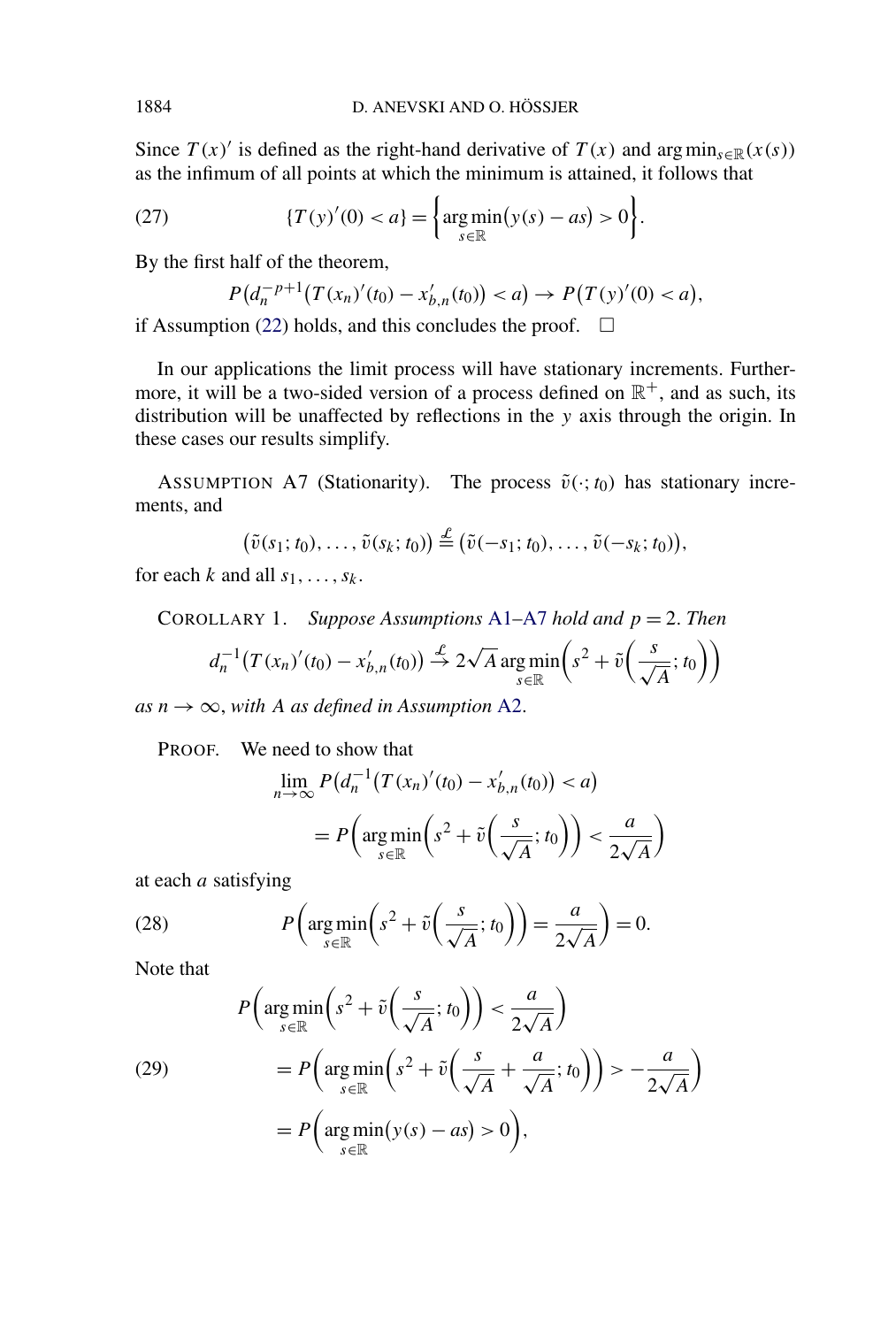<span id="page-11-0"></span>where the first equality follows by Assumption [A7,](#page-10-0) and the second by a change of variables and completion of squares. Putting  $h_a(y) = \mathbb{1}_{\{\arg \min(y(s) - a s) > 0\}}$ , we can rewrite [\(28\)](#page-10-0) as

(30) 
$$
\lim_{\varepsilon \to 0} Eh_{a+\varepsilon}(y) = Eh_a(y).
$$

Note also that  $h_{a+\varepsilon}(y) \uparrow$  when  $\varepsilon \downarrow 0$ . Let  $D = \{z : \lim_{\varepsilon \to 0} h_{a+\varepsilon}(z) \neq h_a(z) \}$ . Then if  $P(D) = 0$ , we have

$$
Eh_{a+\varepsilon}(y) = Eh_{a+\varepsilon}(y) \mathbb{1}_{\{D^c\}}(y) \uparrow Eh_a(y) \mathbb{1}_{\{D^c\}}(y) = Eh_a(y)
$$

as  $\varepsilon \downarrow 0$  by monotone convergence, and, thus, (30) holds. But [\(27\)](#page-10-0) implies

$$
h_{a+\varepsilon}(z) = 1 \quad \Longleftrightarrow \quad T(z)'(0) < a+\varepsilon.
$$

Thus

$$
D = \{ z : T(z)'(0) = a \},
$$

and the latter part of Theorem [2](#page-9-0) completes the proof.  $\Box$ 

Let  $S(x_n)$  denote the least concave majorant of  $x_n$ . Limit distribution results for *S*( $x_n$ ) and *S*( $x_n$ )' now follow easily by noting that  $S(x_n) = -T(-x_n)$ .

In the next two sections we will consider various applications of Theorems [1](#page-7-0) and [2](#page-9-0) when  $p = 2$ . Applications for other  $p > 1$  in the independent data case are treated in [\[47\]](#page-56-0) and [\[33\]](#page-56-0).

**3. Regression.** Assume *m* is a function on the interval  $J = [0, 1] \subset \mathbb{R}$ , and  $(y_i, t_i)$ ,  $i = 1, \ldots, n$ , are pairs of data satisfying

$$
(31) \t\t\t y_i = m(t_i) + \varepsilon_i,
$$

where the  $t_i = i/n$  are the design points, that is, we have an equispaced design. For later convenience, we define the error terms  $\varepsilon_i$  for all integers, and assume that  $\{\varepsilon_i\}_{i=-\infty}^{\infty}$  form a stationary sequence of random variables with  $E(\varepsilon_i) = 0$ and  $\text{Var}(\varepsilon_i) = \sigma^2 < \infty$ . Let  $\sigma_n^2 = \text{Var}(\sum_{i=1}^n \varepsilon_i)$ . Then the two-sided partial sum process  $w_n$  is defined by

$$
w_n\left(t_i + \frac{1}{2n}\right) = \begin{cases} \frac{1}{\sigma_n} \left(\frac{\varepsilon_0}{2} + \sum_{j=1}^i \varepsilon_i\right), & i = 0, 1, 2, \dots, \\ \frac{1}{\sigma_n} \left(-\frac{\varepsilon_0}{2} - \sum_{j=i+1}^{-1} \varepsilon_i\right), & i = -1, -2, \dots, \end{cases}
$$

and linearly interpolated between these points. This process is right continuous with left-hand limits, so it lies in the space  $D(-\infty, \infty)$ .

The dependence structure for the random parts, the  $\varepsilon_i$ , will determine the limit distribution. Let  $Cov(k) = E(\varepsilon_1 \varepsilon_{1+k})$  denote the covariance function. Then it is possible to distinguish between three cases [of which (i) is a special case of (ii)]: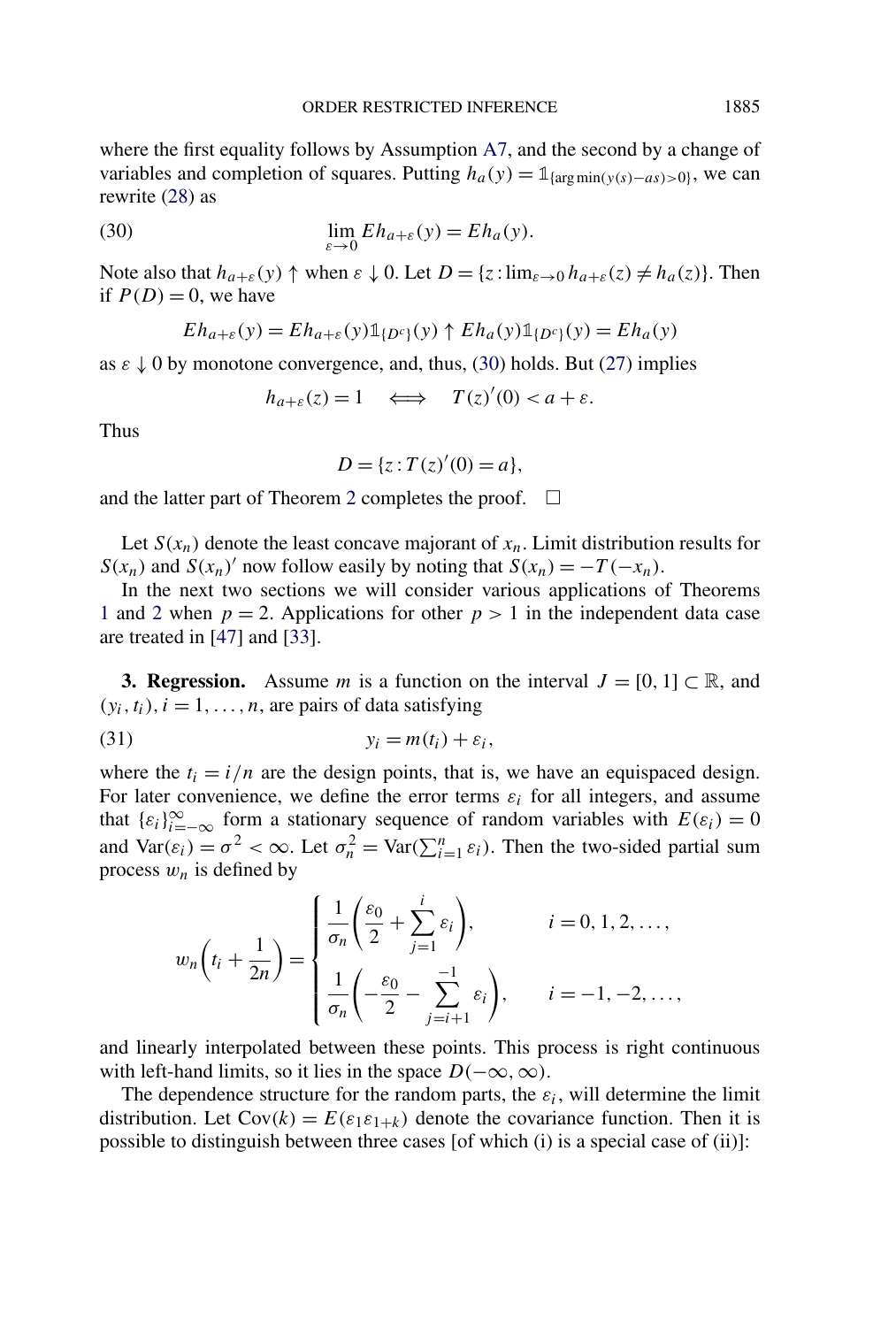- (i) Independence: the  $\varepsilon_i$  are independent.
- (ii) Weak dependence:  $\sum_{k} |\text{Cov}(k)| < \infty$ .
- (iii) Strong (long range) dependence:  $\sum_k |\text{Cov}(k)| = \infty$ .

The first two cases are similar in the sense that, for these,  $w_n$  has the same limit distribution, namely, the Brownian motion. For the case of long range dependence, the limit distributions are very different. Also, this case is the most awkward to work with, and limit distribution results are known only for subordinated processes, that is, when  $\varepsilon_i$  is a function of an underlying process with a parametric law. We will treat only subordinated Gaussian processes when the underlying process is Gaussian. All results stated will be for processes in  $D(-\infty, \infty)$  with the uniform metric on compacta defined in [\(10\)](#page-5-0), and the  $\sigma$ -algebra generated by the open balls.

Most of the limit results stated for partial sum processes are results for processes in *D*[0*,* 1] equipped with the Skorokhod metric. An examination of the proofs of the limit distribution results for *D*[0*,* 1] shows that there is nothing special about  $[0, 1]$ ; it can be replaced by  $[0, k]$ , for any finite *k*. This means that the results can be seen as results for  $D[0, k]$ , with the Skorokhod metric. If the limit process is in *C*[0*, k*] a.s., we can use the Skorokhod–Dudley theorem to get new random processes converging almost surely, so in the Skorokhod metric on a set with probability one. But convergence in that metric toward a continuous function implies convergence in the supnorm-metric, and this implies weak convergence in *D*[0*, k*] with the supnorm-topology. Finally, this is made into a result for *D*[−*k,k*], for the two-sided partial sum process *wn*.

When the  $\varepsilon_i$  are independent, we have the classical Donsker theorem (cf. [\[8\]](#page-54-0)), implying that

$$
(32) \t\t\t w_n \stackrel{\mathcal{L}}{\rightarrow} B,
$$

as *n* → ∞, with *B* a two-sided standard Brownian motion on  $D(-\infty, \infty)$ .

Next we treat weakly dependent data. The notion of weak dependence can be formalized in several ways. We will use mixing conditions; for a survey see [\[9\]](#page-55-0). Define the  $\sigma$ -algebras

$$
\mathcal{F}_k = \sigma \{ \varepsilon_i : i \leq k \},
$$
  

$$
\bar{\mathcal{F}}_k = \sigma \{ \varepsilon_i : i \geq k \},
$$

where  $\sigma\{\varepsilon_i : i \in I\}$  denotes the  $\sigma$ -algebra generated by  $\{\varepsilon_i : i \in I\}$ .

DEFINITION 1. The stationary sequence  $\{\varepsilon_i\}$  is said to be  $\phi$ -mixing or *α*-mixing, respectively, if there is a function  $\phi(n)$  or  $\alpha(n) \to 0$  as  $n \to \infty$ , such that

$$
\sup_{A \in \tilde{\mathcal{F}}_n} |P(A|\mathcal{F}_0) - P(A)| \le \phi(n),
$$
  
\n
$$
\sup_{A \in \mathcal{F}_0} |P(AB) - P(A)P(B)| \le \alpha(n).
$$
  
\n
$$
\sup_{A \in \mathcal{F}_0, B \in \tilde{\mathcal{F}}_n} |P(AB) - P(A)P(B)| \le \alpha(n).
$$

<span id="page-12-0"></span>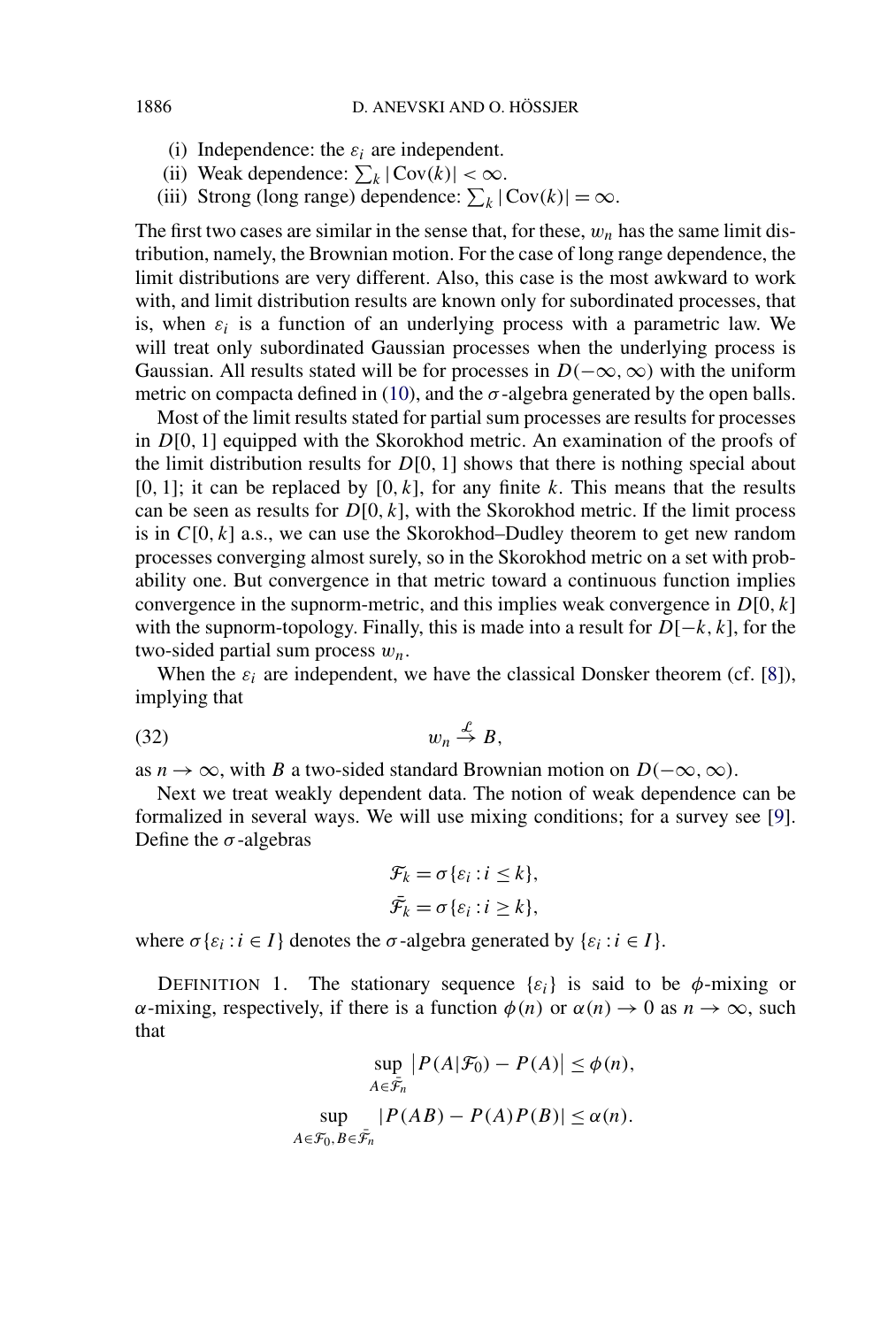<span id="page-13-0"></span>Mixing conditions say that elements in sequences are almost independent if they are far away from each other. There are other ways to model weak dependence, such as the notion of mixingales introduced in [\[36\]](#page-56-0), which is a special case of the processes treated in [\[26\]](#page-55-0). See also the results for short range dependent subordinated Gaussian sequences in [\[15\]](#page-55-0).

Introduce

(33) 
$$
\kappa^{2} = \text{Cov}(0) + 2 \sum_{k=1}^{\infty} \text{Cov}(k)
$$

whenever the limit exists. The following results for mixing sequences are adapted from [\[37\]](#page-56-0) and [\[26\]](#page-55-0).

ASSUMPTION A8 ( $\phi$ -mixing). Assume  $\{\varepsilon_i\}_{i \in \mathbb{Z}}$  is a stationary  $\phi$ -mixing sequence with  $E\varepsilon_i = 0$  and  $E\varepsilon_i^2 < \infty$ . Assume further  $\sum_{k=1}^{\infty} \phi(k)^{1/2} < \infty$  and  $\kappa > 0$ in (33).

Note that  $\kappa^2$  exists and that

$$
\frac{\sigma_n^2}{n} \to \kappa^2,
$$

as  $n \to \infty$  by Lemmas 20.1 and 20.3 in [\[8\]](#page-54-0), if Assumption A8 is satisfied. In [\[26\]](#page-55-0) it is shown that Donsker's result [\(32\)](#page-12-0) is implied by Assumption A8 and also by several other combinations of assumptions.

ASSUMPTION A9 ( $\alpha$ -mixing). Assume  $\{\varepsilon_i\}_{i \in \mathbb{Z}}$  is a stationary  $\alpha$ -mixing sequence with  $E\varepsilon_i = 0$  and  $E\varepsilon_i^4 < \infty$ ,  $\kappa > 0$  in (33) and  $\sum_{k=1}^{\infty} \alpha(k)^{1/2-\varepsilon} < \infty$ , for some  $\varepsilon > 0$ .

From Lemma 20.1 in [\[8\]](#page-54-0) and Theorem 17.2.2 in [\[29\]](#page-55-0) it follows that  $\kappa^2$  exists and that (34) holds, if Assumption A9 is satisfied. The results of Peligrad [\[37\]](#page-56-0) imply that if Assumption A9 holds, then Donsker's result [\(32\)](#page-12-0) follows.

To treat long range dependent data, assume  $\{\xi_i\}_{i \in \mathbb{Z}}$  is a stationary Gaussian process with mean zero and covariance function  $Cov(k) = E(\xi_i \xi_{i+k})$  such that  $Cov(0) = 1$  and  $Cov(k) = k^{-d}l_0(k)$ , where  $l_0$  is a function slowly varying at infinity and  $0 < d < 1$  is fixed. For a review of long range dependence, see [\[6\]](#page-54-0).

Let  $g : \mathbb{R} \mapsto \mathbb{R}$  be a measurable function and define  $\varepsilon_i = g(\xi_i)$ . Then we can expand  $g(\xi_i)$  in Hermite polynomials

$$
g(\xi_1) = \sum_{k=r}^{\infty} \frac{1}{k!} \eta_k h_k(\xi_1),
$$

with equality holding as a limit in  $L^2(\phi)$ , with  $\phi$  the standard Gaussian density function. Here  $h_k$  are the Hermite polynomials of order  $k$ , the functions

$$
\eta_k = E(g(\xi_1)h_k(\xi_1)) = \int g(u)h_k(u)\phi(u) du,
$$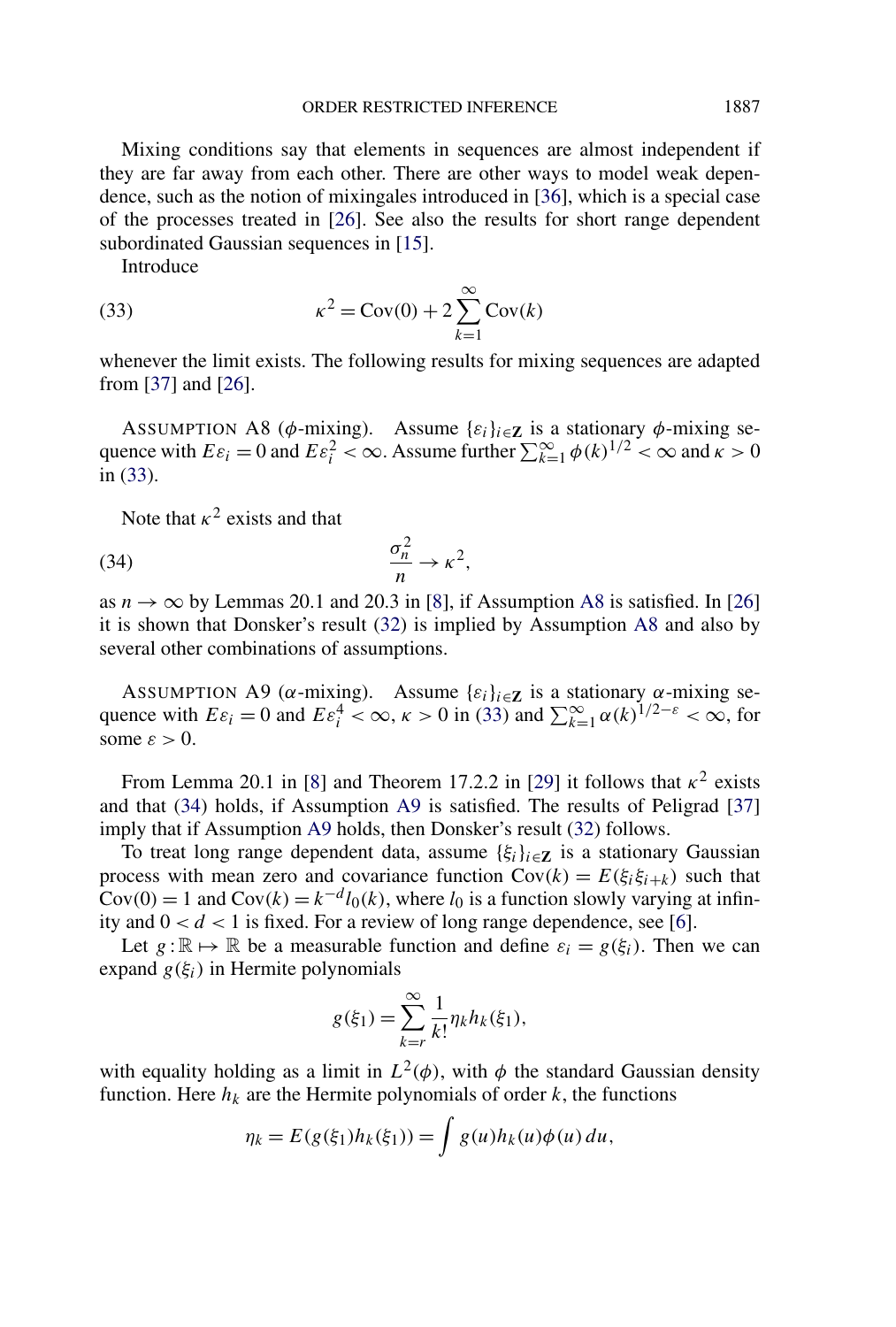are the  $L^2(\phi)$ -projections on  $h_k$ , and r is the index of the first nonzero coefficient in the expansion. Assuming that  $0 < dr < 1$ , the sequence  $\{\varepsilon_i\}$  also exhibits long range dependence. In this case we say the sequence  $\{\varepsilon_i\}$  is subordinated Gaussian long range dependent with parameters *d* and *r*.

The results of Taqqu [\[43, 44\]](#page-56-0) show that

$$
\sigma_n^{-1} \sum_{i \le nt} g(\xi_i) \stackrel{\mathcal{L}}{\to} z_{r,\beta}(t)
$$

in *D*[0*,* 1] equipped with the Skorokhod topology. Lemma 3.1 and Theorem 3.1 in [\[43\]](#page-56-0) show that the variance is  $\sigma_n^2 = \text{Var}(\sum_{i=1}^n g(\xi_i)) = \eta_r^2 n^{2-rd} l_1(n) (1 + o(1)),$ where

(35) 
$$
l_1(k) = \frac{2}{r!(1-rd)(2-rd)}l_0(k)^r.
$$

The limit process  $z_{r,\beta}$  is in *C*[0, 1] a.s., and is self similar with parameter

$$
\beta = 1 - rd/2.
$$

That is, the processes  $z_{r,\beta}(\delta t)$  and  $\delta^{\beta} z_{r,\beta}(t)$  have the same finite-dimensional distributions for all  $\delta > 0$ .

The limit process can, for arbitrary *r*, be represented by Wiener–Itô–Dobrushin integrals as in [\[17\]](#page-55-0); see also the representation given in [\[44\]](#page-56-0). The process  $z_{1,\beta}(t)$  is fractional Brownian motion,  $z_{2,\beta}(t)$  is the Rosenblatt process, and the processes  $z_{r,\beta}(t)$  are all non-Gaussian for  $r \geq 2$ ; see Taqqu [\[43\]](#page-56-0). This implies that, under the above assumptions,

$$
(37) \t\t\t w_n \stackrel{\mathcal{L}}{\rightarrow} B_{r,\beta}
$$

in  $D(-\infty,\infty)$ , as  $n \to \infty$ , where  $B_{r,\beta}$  are the two-sided versions of the processes *zr,β* .

3.1. *Isotonic regression.* Assume the regression function *m* in [\(31\)](#page-11-0) satisfies  $m \in \mathcal{F}$  = {increasing functions}. The problem of minimizing the sum of squares  $\sum_{i=1}^{n} (y_i - m(t_i))^2$  over the class  $\mathcal F$  is known as the isotonic regression problem. The nonparametric least squares estimator is obtained as

$$
\hat{m}=T_{[0,1]}(x_n)'
$$

(cf., e.g., [\[40\]](#page-56-0)), where  $x_n$  is defined as follows: Let  $\tilde{n} = \tilde{n}(t) = \lfloor nt - 1/2 \rfloor$  and put

$$
x_n(t) = n^{-1} \sum_{i=1}^{\tilde{n}} y_i + \frac{(nt - 1/2) - \tilde{n}}{n} y_{\tilde{n}+1}, \qquad t \in [0, 1].
$$

The limit distribution of  $T_{[0,1]}(x_n)'$  is known in the case of independent data and is included in Theorem [3](#page-15-0) in [\[35\]](#page-56-0); note also the results in [\[33\]](#page-56-0) and [\[47\]](#page-56-0).

<span id="page-14-0"></span>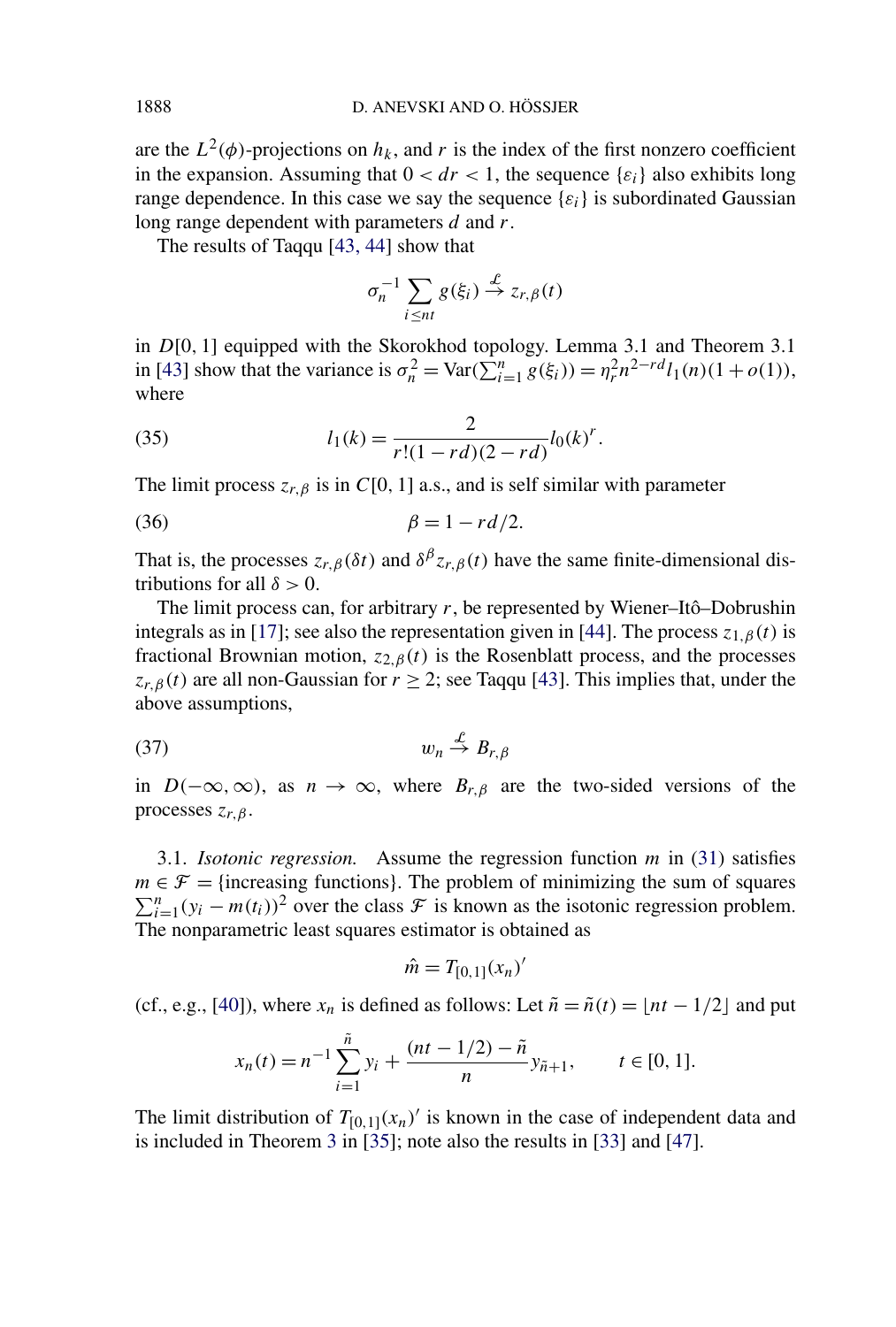<span id="page-15-0"></span>Actually  $T_{[0,1]}(x_n)$  is the solution to the isotonic regression problem, no matter what the dependence structure is, and we will derive the limit distributions also in the weakly and long range dependent cases.

We can write

$$
x_n(t) = x_{b,n}(t) + v_n(t),
$$

with

$$
x_{b,n}(t) = n^{-1} \sum_{i=1}^{\tilde{n}} m(t_i) + \frac{(nt - 1/2) - \tilde{n}}{n} m(t_{\tilde{n}+1}),
$$
  

$$
v_n(t) = n^{-1} \sum_{i=1}^{\tilde{n}} \varepsilon_i + \frac{(nt - 1/2) - \tilde{n}}{n} \varepsilon_{\tilde{n}+1}.
$$

Note that  $x_{b,n}$  is convex (recall that we assume  $p = 2$  in Sections [3](#page-11-0) and [4\)](#page-27-0) and that, because of the stationarity of  $\{\varepsilon_i\}_{i=-\infty}^{\infty}$ ,

$$
\tilde{v}_n(s;t) = d_n^{-2} (v_n(t + sd_n) - v_n(t))
$$
  
=  $d_n^{-2} n^{-1} \sigma_{\hat{n}} (w_{\hat{n}} (td_n^{-1} + s) - w_{\hat{n}} (td_n^{-1}))$   

$$
\stackrel{\mathcal{L}}{=} d_n^{-2} n^{-1} \sigma_{\hat{n}} w_{\hat{n}}(s),
$$

where  $\hat{n} = nd_n$  and the last equality in distribution holds exactly when  $t = t_i$  for any *i* and asymptotically for all *t*. Since we know that, under the appropriate assumptions,  $w_{\hat{n}} \stackrel{\mathcal{L}}{\rightarrow} w$  in  $D(-\infty, \infty)$  for some process w, we need to choose  $d_n$  in such a way that  $d_n^{-2}n^{-1}\sigma_{\hat{n}} \to c$  for some constant  $0 < c < \infty$ . Thus,

$$
\tilde{v}_n(s;t_0) \stackrel{\mathcal{L}}{\rightarrow} cw(s) =: \tilde{v}(s;t_0)
$$

in *D(*−∞*,*∞*)*.

THEOREM 3. Assume *m* is increasing with  $m'(t_0) > 0$  and  $t_0 \in (0, 1)$ . Let  $\hat{m}(t_0) = T_{[0,1]}(x_n)'(t_0)$  *be the solution to the isotonic regression problem. Suppose that one of the following conditions holds*:

(i)  $\{\varepsilon_i\}$  *are independent and identically distributed with*  $E\varepsilon_i = 0$  *and*  $Var(\varepsilon_i) = \sigma^2 < \infty;$ 

(ii) *Assumption* [A8](#page-13-0) *or* [A9](#page-13-0) *holds*,  $\sigma_n^2 = \text{Var}(\sum_{i=1}^n \varepsilon_i)$  *and define*  $\kappa^2$  *as in* [\(33\)](#page-13-0);

(iii)  $\varepsilon_i = g(\xi_i)$  *is a long range dependent subordinated Gaussian sequence with parameters d and r*, *and β as in* [\(36\)](#page-14-0).

*Then*, *correspondingly*, *we obtain*

$$
d_n^{-1}c_1(t_0)\big(\hat{m}(t_0) - m(t_0)\big) \stackrel{\mathcal{L}}{\to} \argmin_{s \in \mathbb{R}}(s^2 + \tilde{v}(s)),
$$
  

$$
d_n^{-2}c_2(t_0)\bigg(\int_0^{t_0} \hat{m}(s) ds - x_n(t_0)\bigg) \stackrel{\mathcal{L}}{\to} T(s^2 + \tilde{v}(s))(0),
$$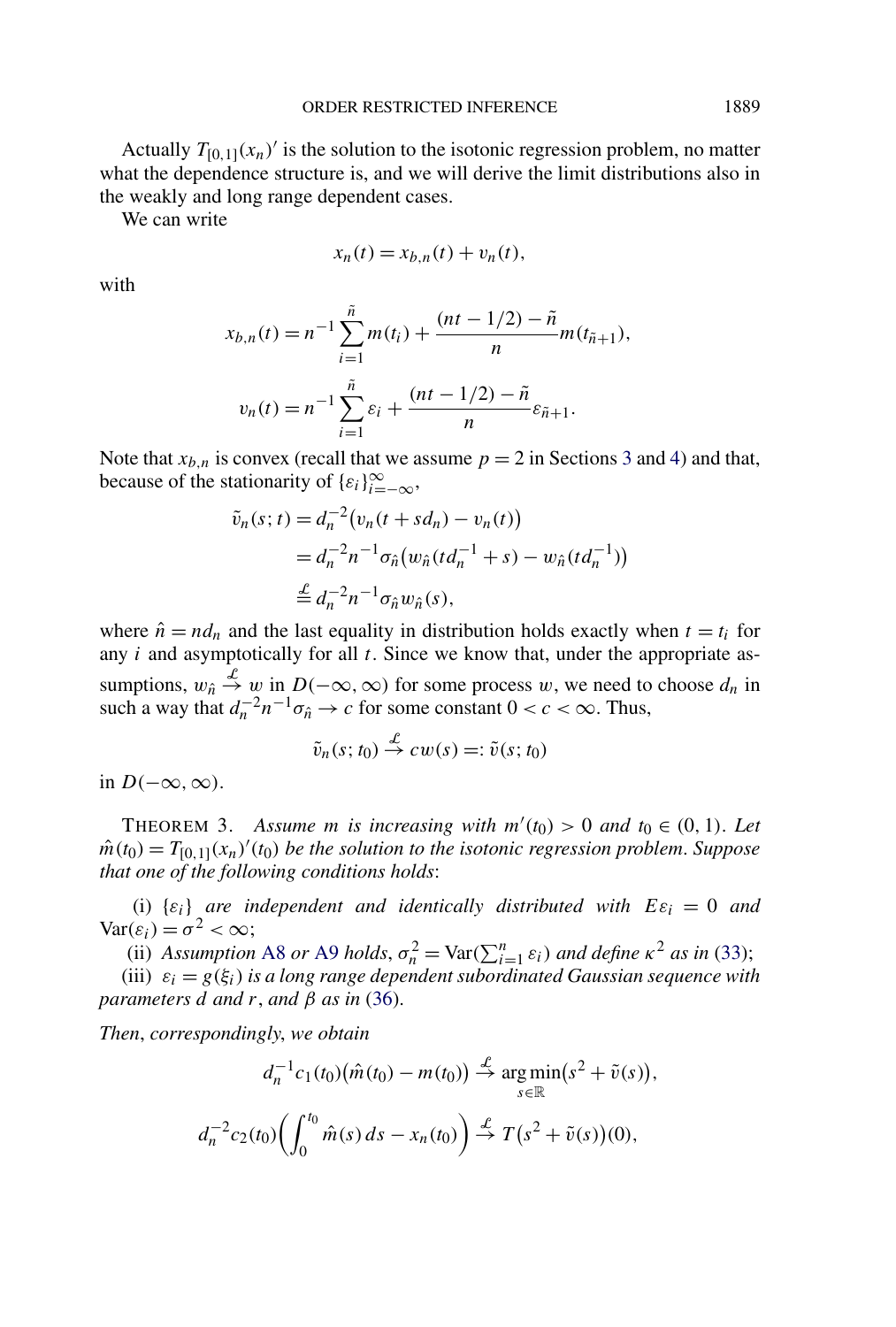$as n \rightarrow \infty$  *with, respectively:* 

(i) 
$$
\tilde{v} = B, d_n = n^{-1/3}, c_1(t_0) = 2^{-2/3} m'(t_0)^{-1/3} \sigma^{-2/3}, c_2(t_0) = 2^{-1/3} \times m'(t_0)^{1/3} \sigma^{-4/3};
$$

(ii)  $\tilde{v} = B, d_n = n^{-1/3}, c_1(t_0) = 2^{-2/3} m'(t_0)^{-1/3} \kappa^{-2/3}, c_2(t_0) = 2^{-1/3} \times$ *m (t*0*)*1*/*3*κ*−4*/*3;

(iii)  $\tilde{v} = B_{r,\beta}$ ,  $d_n = l_2(n)n^{-rd/(2+rd)}$ ,  $c_1(t_0) = 2^{-1/(2-\beta)}m'(t_0)^{(\beta-1)/(2-\beta)} \times$  $|\eta_r|^{-1/(2-\beta)}$ ,  $c_2(t_0) = 2^{-\beta/(2-\beta)}m'(t_0)^{\beta/(2-\beta)}|\eta_r|^{-2/(2-\beta)}$ ;

*and l*<sup>2</sup> *is a slowly varying function related to l*<sup>1</sup> *as shown in the proof below*. *Moreover*,

(38) 
$$
n\sigma_{\tilde{n}}^{-1}\int_0^{t_0} (\hat{m}(s)-m(s)) ds \stackrel{\mathcal{L}}{\rightarrow} w(1)
$$

 $as n \rightarrow \infty$ , *where*  $w(t) = B(t)$  *in the cases* (i) *and* (ii) *and*  $w(t) = B_{r,\beta}(t)$  *in the case* (iii), *and*  $\tilde{n} = |nt - 1/2|$ .

PROOF. (i) (The independent case) We have  $\sigma_{\hat{n}}^2 = \sigma^2 \hat{n} = \sigma^2 n d_n$ , which implies that we can choose  $d_n = n^{-1/3}$ , so that  $c = d_n^{-2} n^{-1} \sigma_{\hat{n}} = \sigma$ . The rescaled process is  $y_n(s) = g_n(s) + \tilde{v}_n(s; t)$ , where  $\tilde{v}_n, g_n$  are defined in Section [2.](#page-4-0) From Donsker's theorem [\(32\)](#page-12-0), it follows that  $\tilde{v}_n(s; t_0) \stackrel{\mathcal{L}}{\rightarrow} \sigma B(s)$  as  $n \rightarrow \infty$  on *D*( $-\infty$ *,* $\infty$ ) and, thus, Assumption [A1](#page-5-0) is satisfied. Next define  $\tilde{m}_n(t) = m(t_i)$ when  $t_i - 1/(2n) < t \le t_i + 1/(2n)$ , so that  $x_{b,n}(t) = \int_0^t \tilde{m}_n(u) du$ . Then

$$
g_n(s) = d_n^{-2} \int_{t_0}^{t_0 + sd_n} (\tilde{m}_n(u) - \tilde{m}_n(t_0)) du
$$
  
=  $d_n^{-2} \int_{t_0}^{t_0 + sd_n} (m(u) - m(t_0)) du + r_n(s),$ 

where the first term converges toward  $As^2$  uniformly for *s* on compacta, with  $A =$  $m'(t_0)/2$ , and

$$
\sup_{|s| \leq c} |r_n(s)| \leq 2cd_n^{-1} \sup_{|u-t_0| \leq sd_n} |m(u) - m_n(u)| = O(n^{-1}d_n^{-1}) = o(1),
$$

since  $n^{-1}d_n^{-1} = cd_n\sigma_{\hat{n}}^{-1}(1 + o(1)) \to 0$ , because  $d_n \to 0$  and  $\sigma_{\hat{n}} \to \infty$  and, thus, Assumption [A2](#page-6-0) holds. Assumptions [A3](#page-6-0) and [A4](#page-6-0) follow by Proposition [1](#page-7-0) and Lemma [B.1](#page-47-0) in Appendix [B.](#page-46-0) Assumptions [A5,](#page-7-0) [A6](#page-8-0) and [A7](#page-10-0) hold by properties of the Brownian motion; see [\[42\]](#page-56-0) for an LIL for Brownian motion which shows Assumption [A6](#page-8-0) via Proposition [2](#page-8-0) and Note [1.](#page-8-0) Thus, from Theorem [1,](#page-7-0)

$$
n^{2/3} \left( \int_0^{t_0} \hat{m}(s) \, ds - x_n(t_0) \right) \stackrel{\mathcal{L}}{\to} T\left( As^2 + \sigma B(s) \right)(0)
$$
  

$$
\stackrel{\mathcal{L}}{\to} A^{-1/3} \sigma^{4/3} T\left(s^2 + B(s) \right)(0)
$$

<span id="page-16-0"></span>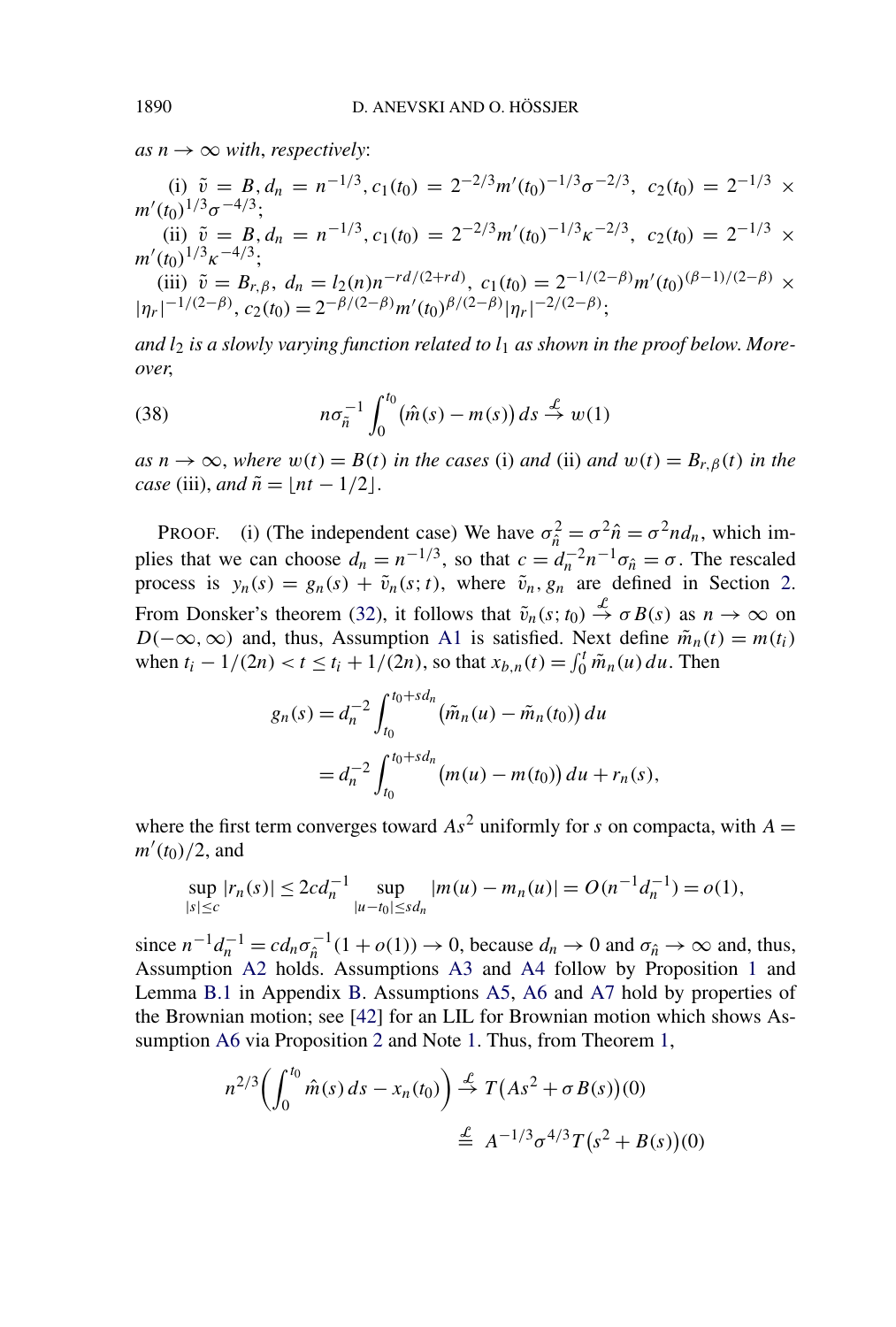as  $n \to \infty$ , where the equality follows from the self similarity of Brownian motion. Furthermore, Corollary [1](#page-10-0) implies

$$
n^{1/3}(\hat{m}(t_0) - m(t_0)) \stackrel{\mathcal{L}}{\rightarrow} 2A^{1/2} \underset{s \in \mathbb{R}}{\arg \min} \left( s^2 + \sigma B \left( \frac{s}{\sqrt{A}} \right) \right)
$$

$$
\stackrel{\mathcal{L}}{\equiv} 2A^{1/3} \sigma^{2/3} \underset{s \in \mathbb{R}}{\arg \min} (s^2 + B(s))
$$

as  $n \to \infty$ , where the equality follows from the self similarity of Brownian motion, and the proof is complete.

(ii) (The mixing case) Choosing  $\hat{n} = nd_n$ , we get, as in the independent data case,  $d_n^{-2}n^{-1}\sigma_{\hat{n}} \to \kappa$ , so that  $\tilde{v}(s; t_0) = \kappa B(s)$ , with the choice  $d_n = n^{-1/3}$ . The rest of the proof goes through as for independent data.

(iii) (The long range dependent case) In this case  $\sigma_{\hat{n}}^2 = \eta_r^2 (nd_n)^{2-rd} l_1(\hat{n})$ . We choose  $d_n$  as

$$
|\eta_r| = d_n^{-2} n^{-1} \sigma_{\hat{n}} = d_n^{-2} n^{-1} |\eta_r| (n d_n)^{1 - r d/2} l_1 (n d_n)^{1/2}
$$
  
\n
$$
\iff d_n^{1 + r d/2} = n^{-r d/2} l_1 (n d_n)^{1/2}
$$
  
\n
$$
\iff d_n = n^{-r d/(2 + r d)} l_2(n),
$$

where  $l_2$  is another function slowly varying at infinity. Thus,

$$
\tilde{v}_n(s;t_0) = |\eta_r| w_{\hat{n}}(s) \stackrel{\mathcal{L}}{\rightarrow} \tilde{v}(s;t_0) = |\eta_r| B_{r,\beta},
$$

on  $D(-\infty, \infty)$ , as *n* (and  $\hat{n}$ )  $\rightarrow \infty$ , and Assumption [A1](#page-5-0) holds. Assumption [A2](#page-6-0) is proved as for independent data and Assumptions [A3](#page-6-0) and [A4](#page-6-0) follow from Proposition [1](#page-7-0) and Lemma [B.1.](#page-47-0) Also Assumptions [A5,](#page-7-0) [A6](#page-8-0) and [A7](#page-10-0) follow from the properties of *Br,β*; see Proposition [2](#page-8-0) for Assumption [A6.](#page-8-0) The assumptions of Theorem [1](#page-7-0) are therefore satisfied and

$$
d_n^{-2} \left( \int_0^{t_0} \hat{m}(s) \, ds - x_n(t_0) \right) \stackrel{\mathcal{L}}{\to} T\left( As^2 + |\eta_r| B_{r,\beta}(s) \right)(0)
$$
  

$$
\stackrel{\mathcal{L}}{\to} A^{-\beta/(2-\beta)} |\eta_r|^{2/(2-\beta)} T\left(s^2 + B_{r,\beta}(s) \right)(0)
$$

as  $n \to \infty$ , where the equality follows from the self similarity of  $B_{r,\beta}$ . Furthermore, Corollary [1](#page-10-0) implies

$$
d_n^{-1}(\hat{m}(t_0) - m(t_0)) \stackrel{\mathcal{L}}{\rightarrow} 2A^{1/2} \underset{s \in \mathbb{R}}{\arg \min} \left( s^2 + |\eta_r| B_{r,\beta} \left( \frac{s}{\sqrt{A}} \right) \right)
$$
  

$$
\stackrel{\mathcal{L}}{=} 2A^{(1-\beta)/(2-\beta)} |\eta_r|^{1/(2-\beta)} \underset{s \in \mathbb{R}}{\arg \min} (s^2 + B_{r,\beta}(s)),
$$

where the equality follows from the self similarity of *Br,β*.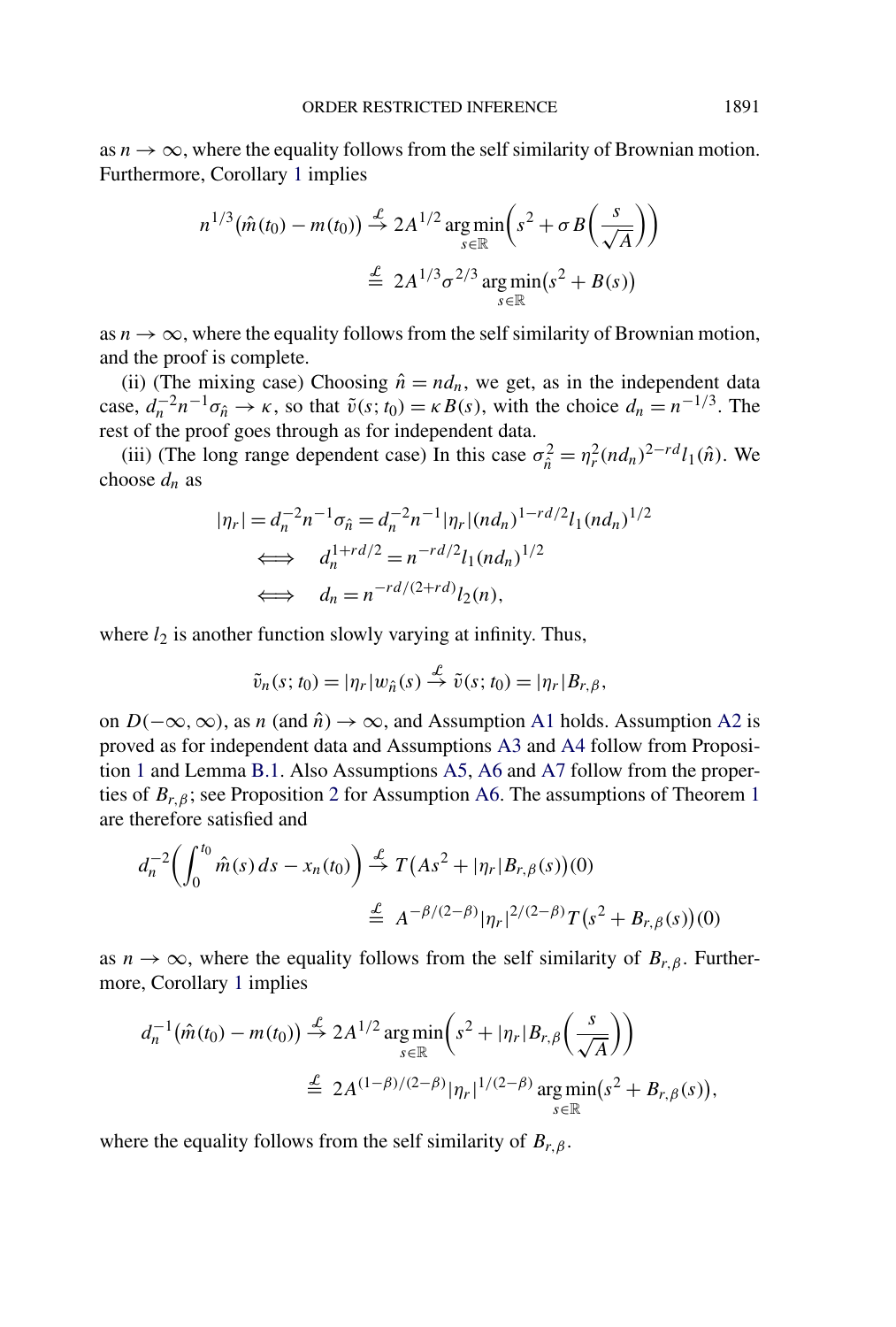To show [\(38\)](#page-16-0), note that, with  $M(t) = \int_0^t m(s) ds$ ,

$$
x_n(t_0) - M(t_0) = v_n(t_0) + (x_{b,n}(t_0) - M(t_0))
$$
  
=  $n^{-1} \sigma_{\tilde{n}} w_n(1) + O_p(n^{-1}),$ 

implying that

$$
n\sigma_{\tilde{n}}^{-1}(x_n(t_0)-M(t_0))\stackrel{\mathcal{L}}{\rightarrow}w(1)
$$

as  $n \to \infty$ . This proves the theorem.  $\square$ 

3.2. *Estimating a convex regression function.* Assume the regression function *m* in [\(31\)](#page-11-0) belongs to the class  $\mathcal{F}_2$  = {convex functions}. One natural way to estimate *m* based on the data is to do convex regression, that is, to minimize the sum of squares over the class of convex functions. Algorithms for the convex regression problem are given in [\[27\]](#page-55-0) and [\[35\]](#page-56-0), and the limit distribution for independent data is presented in [\[23, 24\]](#page-55-0). We present here an estimator of a convex regression function for which we are able to give the limit distributions also in the weakly dependent and long range dependent cases.

Define  $\bar{y}_n$ :  $[1/n, 1] \mapsto \mathbb{R}$  by linear interpolation of the points  $\{(t_i, y_i)\}_{i=1}^n$ , and let

(39) 
$$
x_n(t) = h^{-1} \int k((t - u)/h) \bar{y}_n(u) du
$$

be the Gasser–Müller kernel estimate of  $m(t)$  (see [\[19\]](#page-55-0)), where *k* is a symmetric density in  $L^2(\mathbb{R})$  with compact support; for simplicity, take supp $(k) = [-1, 1]$ ; *k* is called the kernel function. Let *h* be the bandwidth, for which we assume that  $h \to 0$ ,  $nh \to \infty$ . The exact choice of h will be affected by the dependence structure of {*εi*}.

To define a convex estimator of *m*, we put

(40) 
$$
\tilde{m}(t) = \frac{T_{[0,1]}(x_n)(t)}{c(x_n)}, \qquad t \in J,
$$

where  $c(x_n) = \int_J T_{[0,1]}(x_n)(t) dt (\int_J x_n(t) dt)^{-1}$  is a normalization constant that ensures  $\int_J \tilde{m}(t) dt = \int_J x_n(t) dt$ . We will confine ourselves to studying the asymptotics of  $T_{[0,1]}(x_n)$ , that is, the behavior of  $\tilde{m}$  before normalization. Kernel regression estimation for long range dependent errors is considered in [\[13, 14\]](#page-55-0).

Clearly,  $x_n(t) = x_{b,n}(t) + v_n(t)$ , with

$$
x_{b,n}(t) = h^{-1} \int k \left(\frac{t-u}{h}\right) \bar{m}_n(u) du,
$$
  

$$
v_n(t) = h^{-1} \int k \left(\frac{t-u}{h}\right) \bar{\varepsilon}_n(u) du,
$$

<span id="page-18-0"></span>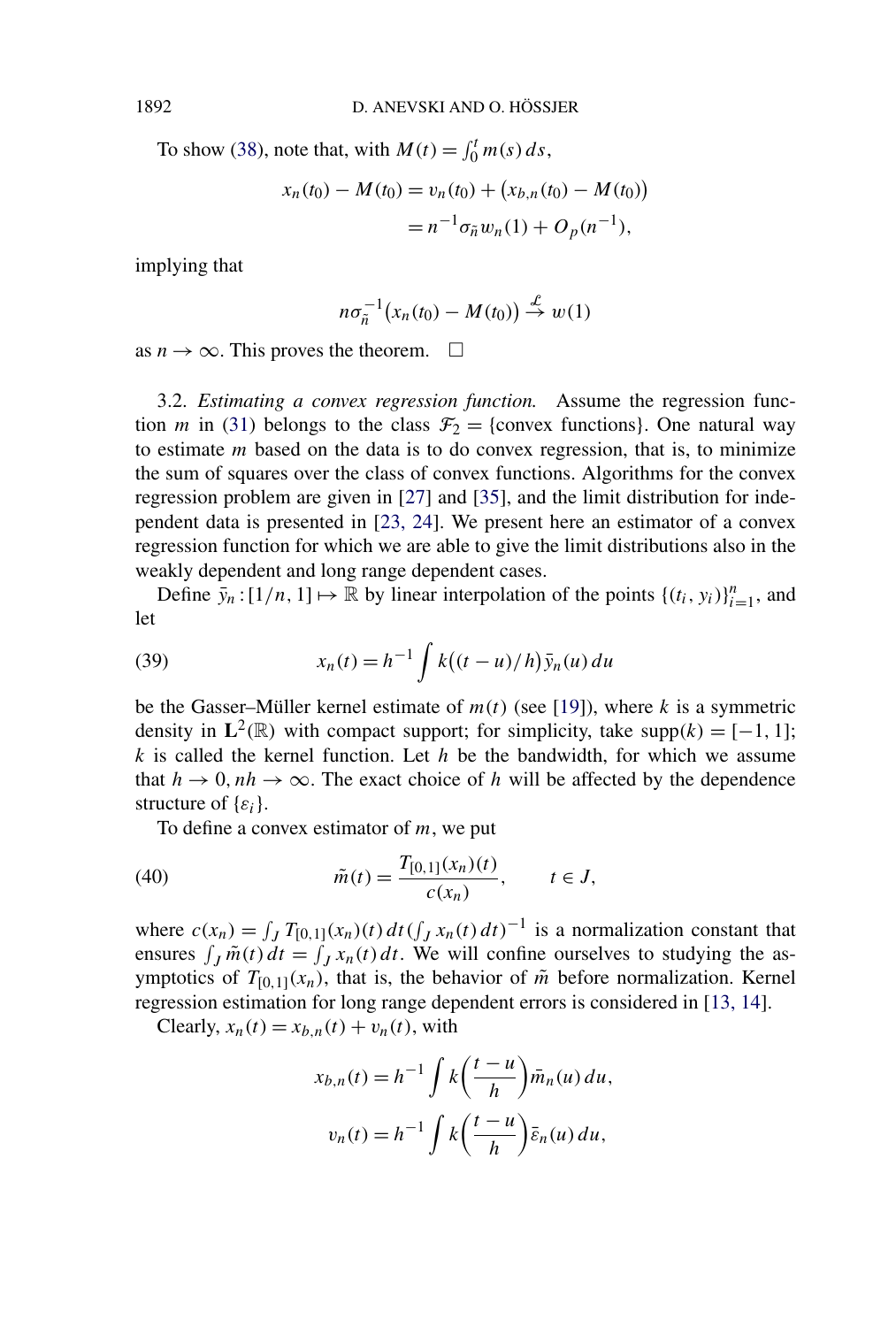<span id="page-19-0"></span>where the functions  $\bar{m}_n$  and  $\bar{\varepsilon}_n$  are obtained by linear interpolation of  $\{(t_i, m(t_i))\}_{i=1}^n$  and  $\{(t_i, \varepsilon_i)\}_{i=1}^n$ , respectively. For the deterministic term,  $x_{b,n}(t) \rightarrow$  $x_b(t) = m(t)$ , as  $n \to \infty$ . Note that  $\overline{m}_n$ , and thus also  $x_{b,n}$ , is convex. Put

(41) 
$$
\bar{w}_n(t) = \frac{n}{\sigma_n} \int_0^t \bar{\varepsilon}_n(u) du.
$$

Since  $\text{supp}(k) = [-1, 1]$  and if  $t \in (1/n + h, 1 - h)$ , from a partial integration and change of variable, we obtain

$$
v_n(t) = \frac{\sigma_n}{nh} \int k'(u)\bar{w}_n(t - uh) du.
$$

It can be shown that  $\bar{w}_n$  and  $w_n$  are asymptotically equivalent for all dependence structures treated in this paper. This will henceforth be tacitly assumed.

Recall that for the rescaling of  $v_n$  we need to choose  $d_n$  in a correct way. Having done that choice, depending on the relation between the rate of convergence to zero of the bandwidth and of  $d_n$ , we get different limit results for  $T(x_n)$ . We have three subcases:  $d_n = h$ ,  $d_n/h \to 0$ , or  $d_n/h \to \infty$  as  $n \to \infty$ .

3.2.1. *The case*  $d_n = h$ . For  $s > 0$ , we rescale as

$$
\tilde{v}_n(s;t) = d_n^{-2}(nh)^{-1} \sigma_{\hat{n}} \int (\bar{w}_{\hat{n}}(h^{-1}t + s - u) - \bar{w}_{\hat{n}}(h^{-1}t - u))k'(u) du
$$

$$
\stackrel{L}{=} d_n^{-2}(nh)^{-1}\sigma_{\hat{n}}\int (\bar{w}_{\hat{n}}(s-u)-\bar{w}_{\hat{n}}(-u))k'(u)\,du,
$$

with  $\hat{n} = nh$ , where the last equality holds exactly only for  $t = t_i$  and asymptotically otherwise. Note that the right-hand side holds also for *s <* 0.

Assume  $d_n = h$  is such that

(42) 
$$
d_n^{-2}(nh)^{-1}\sigma_{\hat{n}} = d_n^{-3}n^{-1}\sigma_{\hat{n}} \to c > 0.
$$

Then, under conditions given in the beginning of this chapter,  $w_n \stackrel{\mathcal{L}}{\rightarrow} w$  in *D*( $-\infty$ ,  $\infty$ ), using the supnorm over compacta metric. Note that if *k'* is bounded and *k* has compact support, the map

$$
D(-\infty, \infty) \ni z(s) \mapsto \int (z(s-u) - z(-u))k'(u) du \in D(-\infty, \infty)
$$

is continuous, using the supnorm over compacta. Thus, the continuous mapping theorem implies that

(43) 
$$
\tilde{v}_n(s;t) \stackrel{\mathcal{L}}{\rightarrow} \tilde{v}(s;t) = c \int (w(s-u) - w(-u))k'(u) du.
$$

Define  $\hat{m} = T_{[0,1]}(x_n(t))$ , and note in the following theorem that the rate  $n^{-2/5}$ in the independent data case is the same as the rate in the limit distribution result for the convex regression; see [\[23, 24\]](#page-55-0).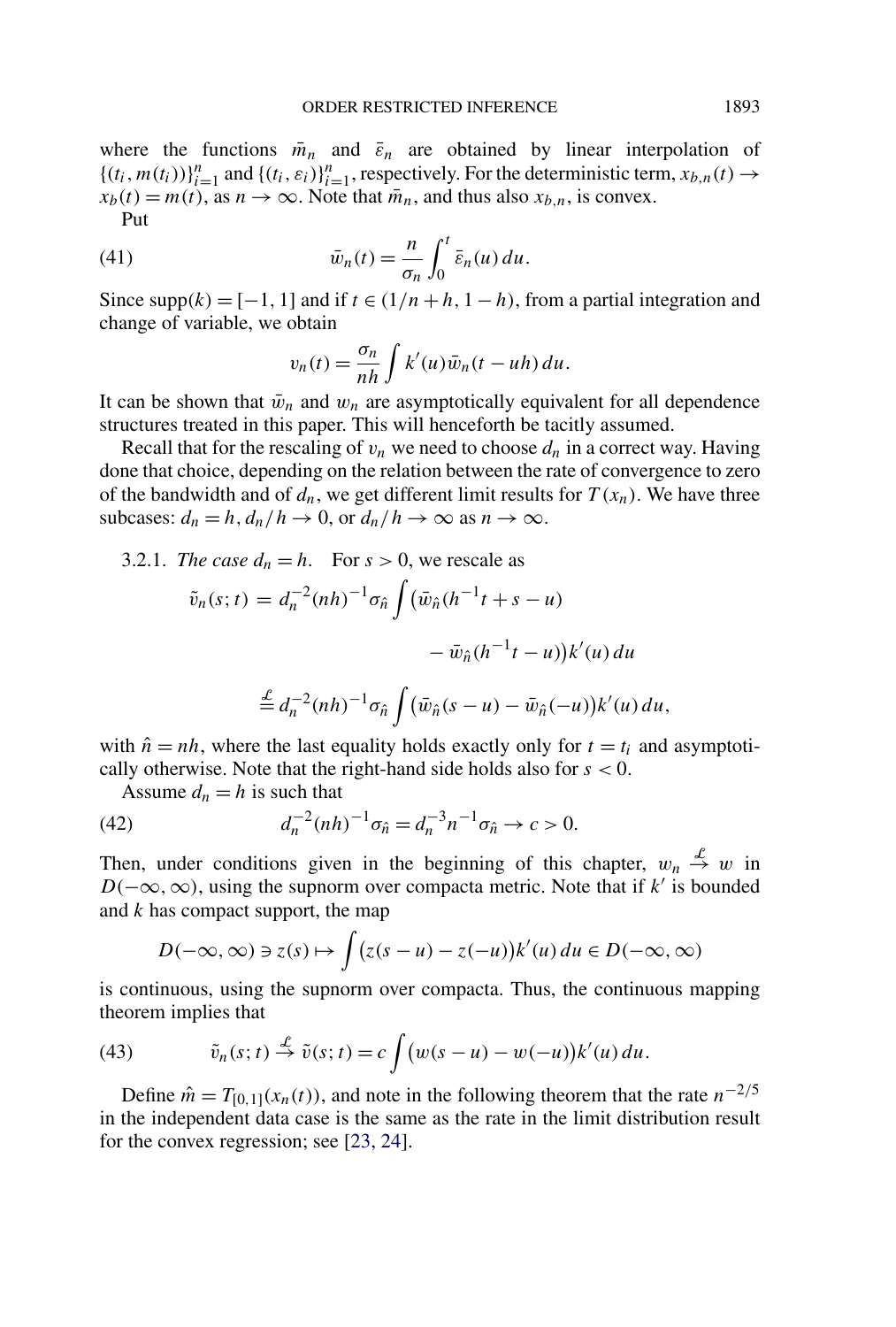<span id="page-20-0"></span>THEOREM 4. Assume *m* is convex with  $m''(t_0) > 0$  and  $t_0 \in (0, 1)$ . Let  $x_n$ *be the kernel estimate of m defined in* [\(39\)](#page-18-0), *with a nonnegative and compactly supported kernel k such that k is bounded*, *and with bandwidth h specified below*. *Suppose that one of the following conditions holds*:

(i)  $\{\varepsilon_i\}$  *are independent and identically distributed with*  $E\varepsilon_i = 0$  *and*  $\sigma^2 = 0$  $Var(\varepsilon_i) < \infty$  *and we choose*  $h = a n^{-1/5}$ , *where*  $a > 0$  *is an arbitrary constant*;

(ii) *Assumption* [A8](#page-13-0) *or* [A9](#page-13-0) *holds*,  $\sigma_n^2 = \text{Var}(\sum_{i=1}^n \varepsilon_i)$  *and*  $\kappa^2$  *is defined in* [\(33\)](#page-13-0), *and we choose*  $h = a n^{-1/5}$ , *where*  $a > 0$  *is an arbitrary constant*;

(iii)  $\varepsilon_i = g(\xi_i)$  *is a long range dependent subordinated Gaussian sequence with parameters d and r*, *and*  $\beta$  *as in* [\(36\)](#page-14-0) *and we choose*  $h = l_2(n; a)n^{-rd/(4+rd)}$ , *where*  $a > 0$  *and*  $n \mapsto l_2(n; a)$  *is a slowly varying function defined in the proof below*.

*Then*, *correspondingly*, *we obtain*

$$
d_n^{-2}(T_{[0,1]}(x_n)(t_0) - m(t_0)) \stackrel{\mathcal{L}}{\rightarrow} \frac{1}{2}m''(t_0) \int u^2k(u) du + c \int k'(u)w(-u) du
$$
  
+  $T(\frac{1}{2}m''(t_0)s^2 + \tilde{v}(s;t_0))(0),$ 

 $as n \rightarrow \infty$ , *where*  $\tilde{v}(s; t)$  *is defined in* [\(43\)](#page-19-0),  $d_n = h$  *and*, *respectively*:

- (i)  $w = B$ ,  $c = \sigma a^{-5/2}$ , (iii)  $w = B$ ,  $c = \kappa a^{-5/2}$ .
- 
- (iii)  $w = B_{r,\beta}, c = |\eta_r|a.$

PROOF. (i) (Independent case) We have  $\sigma_{\hat{n}}^2 = \sigma^2 n d_n$ . Thus,  $d_n^{-2} (n h)^{-1} \sigma_{\hat{n}} =$  $\sigma n^{-1/2}h^{-5/2}$ , and [\(42\)](#page-19-0) is satisfied with  $c = \sigma a^{-5/2}$  if  $d_n = h = a n^{-1/5}$ . From [\(32\)](#page-12-0), it follows that Assumption [A1](#page-5-0) holds, with *w* as in [\(43\)](#page-19-0).

Define *gn* as in Assumption [A2.](#page-6-0) Notice that

$$
g_n(s) = h^{-2} \int l(u)\bar{m}_n(t_0 - hu) du
$$
  
=  $h^{-2} \int l(u)m(t_0 - hu) du + r_n(s),$ 

 $\text{with } l(v) = k(v + s) - k(v) - sk'(v)$ . Since

$$
\int v^{\lambda} l(v) dv = \begin{cases} 0, & \lambda = 0, 1, \\ s^2, & \lambda = 2, \end{cases}
$$

it follows by a Taylor expansion of *m* around  $t_0$  that the first term converges to  $As^2$ , since  $A = m''(t_0)/2$ . The convergence is uniform with respect to *s* over compact intervals, since the limit function  $As^2$  is convex; see [\[25\]](#page-55-0) and Theorem 10.8 in [\[41\]](#page-56-0). For the second term, notice that

$$
\sup_{|s| \le c} |r_n(s)| \le h^{-2} \sup_{|s| \le c} \int |l(u)| \, du \sup_{|u - t_0| \le (c+1)h} |\bar{m}_n(u) - m(u)|
$$
\n
$$
= O(n^{-1}h^{-2}) = o(1)
$$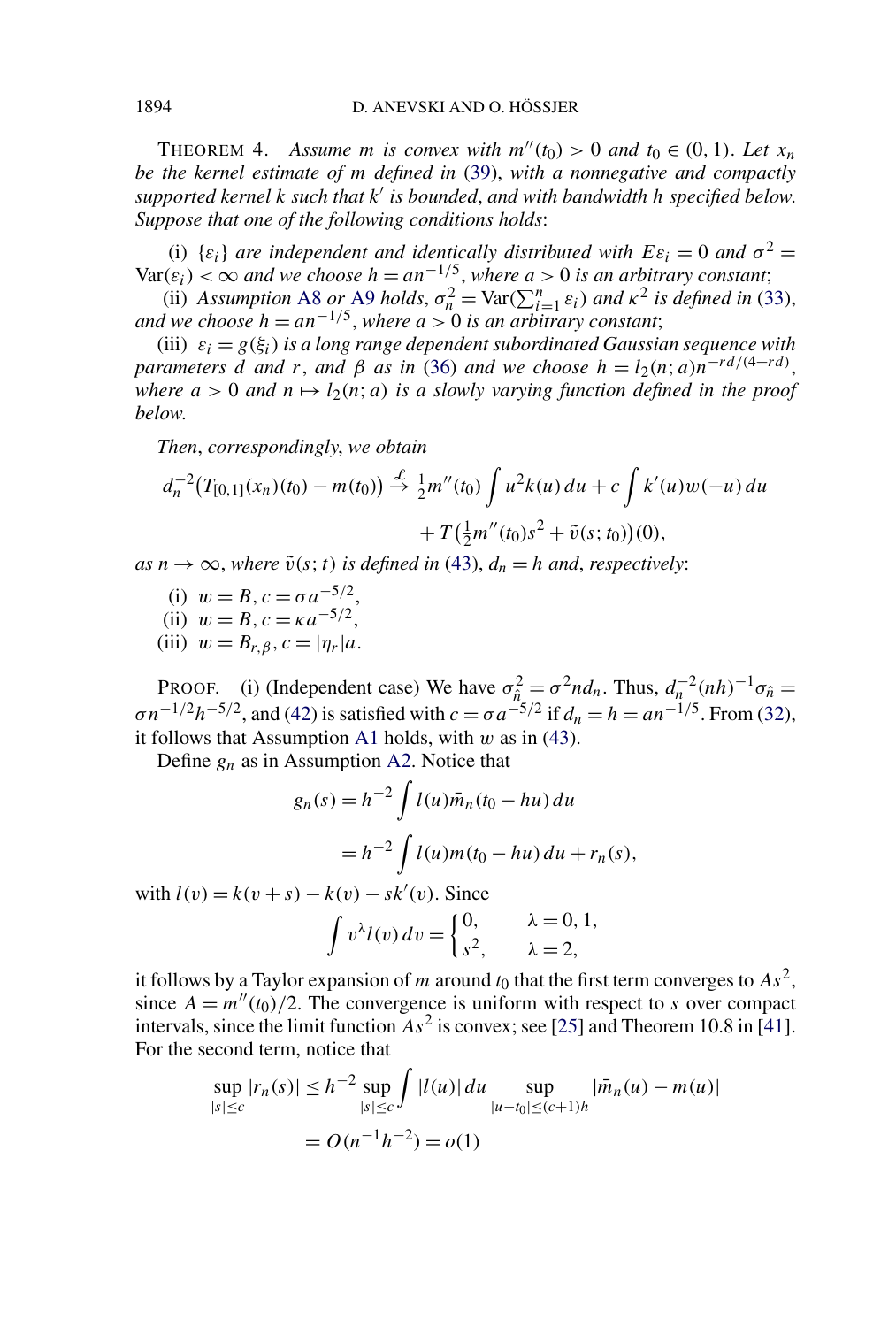since  $nh^{-2} = (1 + o(1))ch/\sigma_{\hat{n}} \rightarrow 0$ , because  $h \rightarrow 0$  and  $\sigma_{\hat{n}} \rightarrow \infty$ , which proves Assumption [A2.](#page-6-0)

Assumptions [A3](#page-6-0) and [A4](#page-6-0) are satisfied by Proposition [1](#page-7-0) and Lemmas [B.1](#page-47-0) and [B.4](#page-51-0) in Appendix [B,](#page-46-0) and Assumption [A5](#page-7-0) holds by properties of Brownian motion. An application of Theorem [1](#page-7-0) shows that

(44) 
$$
d_n^{-2}(T_{[0,1]}(x_n)(t_0) - m(t_0)) \stackrel{\mathcal{L}}{\rightarrow} T(\frac{1}{2}m''(t_0)s^2 + \tilde{v}(s;t_0))(0)
$$

as  $n \to \infty$ . Furthermore,

(45)  
\n
$$
d_n^{-2}(x_n(t_0) - x_{b,n}(t_0))
$$
\n
$$
= d_n^{-2}v_n(t_0) = d_n^{-2}(nh)^{-1}\sigma_n \int k'(u)\bar{w}_n(t - uh) du
$$
\n
$$
= d_n^{-3}n^{-1}\sigma_{nh} \int k'(u)\bar{w}_{nh}(h^{-1}t - u) du
$$
\n
$$
\stackrel{\mathcal{L}}{\rightarrow} c \int k'(u)w(-u) du,
$$

(46) 
$$
d_n^{-2}(x_{b,n}(t_0)-m(t_0))\to \frac{1}{2}m''(t_0)\int u^2k(u)\,du,
$$

as  $n \to \infty$ . Since the process  $\bar{w}_n$  in (45) is the same as in the definition of  $\tilde{v}_n$ , one can make the rescaling in (44) and (45) simultanously to get joint convergence of (44) and (45); together with (46), this proves the theorem for the independent data case.

(ii) (Mixing case) The proof is similar to the proof of (i), replacing  $\sigma$  by  $\kappa$ .

(iii) (Long range dependent data case) We want to choose  $d_n = h$  so that [\(42\)](#page-19-0) is satisfied with  $c = |\eta_r|a$ . Since  $\sigma_{\hat{n}}^2 = \eta_r^2 (nd_n)^{2-rd} l_1 (nd_n)$ , we get

(47) 
$$
|\eta_r|a = d_n^{-3}n^{-1}|\eta_r|(nd_n)^{1-rd/2}l_1(nd_n)^{1/2}
$$

$$
\iff d_n = n^{-rd/(4+rd)}l_2(n;a),
$$

where  $l_2$  is another function slowly varying at infinity, implicitly defined in (47). We check the assumptions of Theorem [1](#page-7-0) similarly as for (i) and (ii).  $\Box$ 

In practice, it can be preferable to normalize the estimator, as in [\(40\)](#page-18-0). It is an interesting problem to study the asymptotics for the normalized estimator  $\tilde{m}$ ; we conjecture the same rate of convergence to hold and note that the integrated mean square error is smaller for the corrected estimator.

3.2.2. *The case*  $d_n/h \to \infty$  *as*  $n \to \infty$ . This subcase is the least interesting for us, since the limit processes essentially are white noise processes; see [\[3\]](#page-54-0).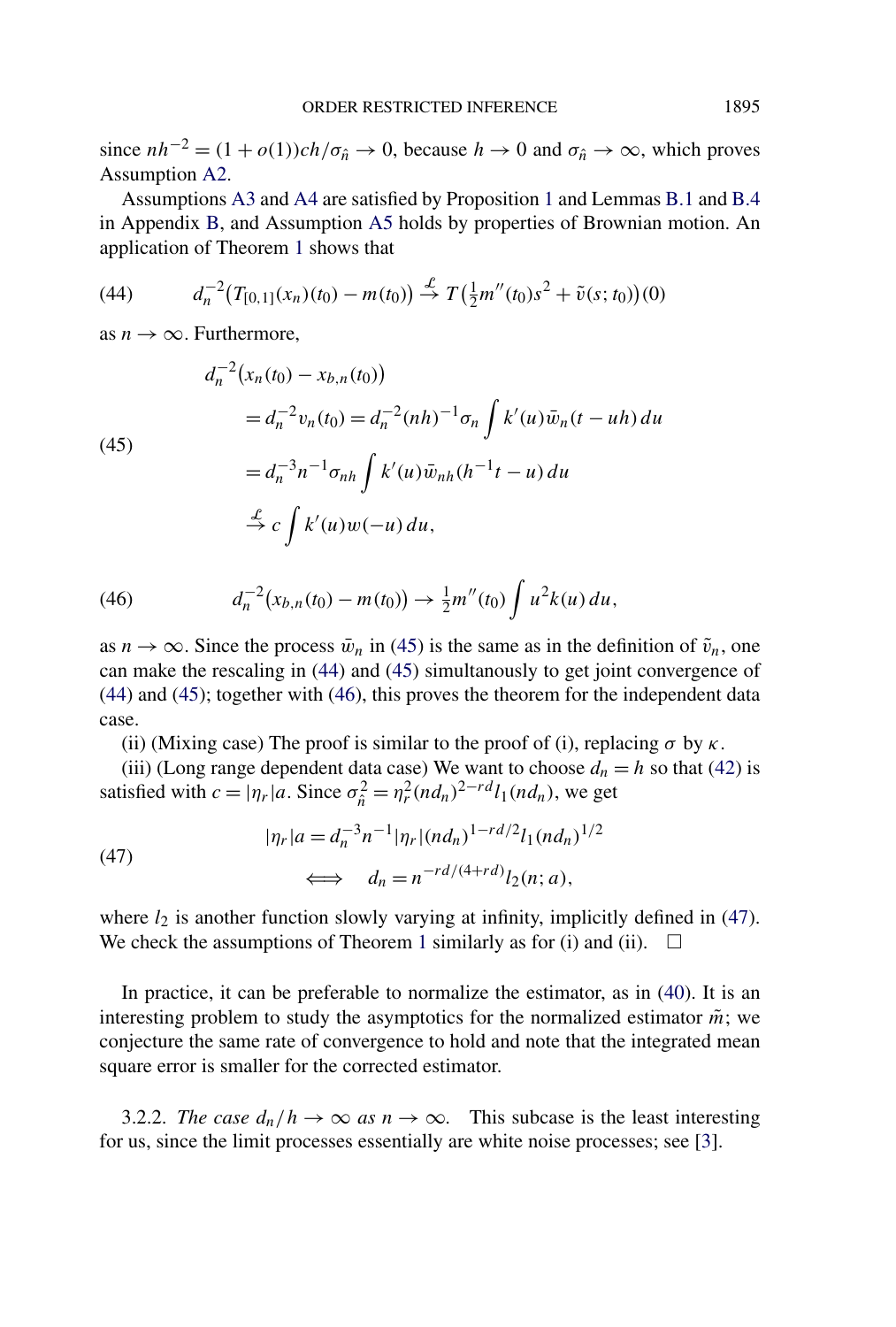<span id="page-22-0"></span>3.2.3. *The case*  $d_n/h \to 0$  *as*  $n \to \infty$ . In this case we can state limit distributions for  $T_{[0,1]}(x_n)$  centered around  $x_n$ , the bias term, however, is of a larger order and thus the estimator has no useful statistical consequence; see [\[3\]](#page-54-0) for details.

3.3. *Kernel estimation followed by isotonic regression.* Suppose *(ti, yi)* are pairs of data satisfying the relation [\(31\)](#page-11-0). Assuming that *m* is increasing, there is an alternative to doing isotonic regression. Define first

$$
\tilde{y}_n = y_i
$$
,  $t_i - \frac{1}{2n} < t \le t_i + \frac{1}{2n}$ ,  $i = 1, ..., n$ ,

as the piecewise constant interpolation of  $\{y_i\}$ . Similarly, we define  $\tilde{m}_n$  and  $\tilde{\varepsilon}_n$ from  ${m(t_i)}$  and  ${\varepsilon_i}$ . Compute the Gasser–Müller kernel estimate (see [\[19\]](#page-55-0)),

$$
m_n(t) = h^{-1} \int k\left(\frac{t-u}{h}\right) \tilde{y}_n(u) du,
$$

of *m* and then do isotonic regression on the data  $(t, m_n(t))_{0 \le t \le 1}$ . We do isotonic regression according to  $\hat{m}(t) = T_{[0,1]}(x_n)'(t)$ , where

(48) 
$$
x_n(t) = \int_{-\infty}^t m_n(u) du = \int K\left(\frac{t-u}{h}\right) \tilde{y}_n(u) du
$$

is the primitive of  $m_n$ , and  $K(t) = \int_{-\infty}^{t} k(u) du$ . This is considered in [\[34\]](#page-56-0), where the limit distribution is given for i.i.d. data and for the particular choice of bandwidth  $h = n^{-1/5}$ . In [\[34\]](#page-56-0) the reverse scheme is treated also, that is, isotonic regression followed by smoothing, for i.i.d. data.

The deterministic and stochastic parts of  $x_n$  are defined according to

$$
x_n(t) = x_{b,n}(t) + v_n(t),
$$

with

$$
x_{b,n}(t) = \int K\left(\frac{t-u}{h}\right) \tilde{m}_n(u) du,
$$
  

$$
v_n(t) = \int K\left(\frac{t-u}{h}\right) \tilde{\varepsilon}_n(u) du
$$
  

$$
= \frac{\sigma_n}{n} \int k(u) w_n(t - uh) du.
$$

Notice that

$$
x'_{b,n}(t) = h^{-1} \int k \left(\frac{t-u}{h}\right) \tilde{m}_n(u) du
$$

is increasing since  $\tilde{m}_n$  is, and thus  $x_{b,n}$  is convex. Notice further that, for the bias of  $x'_{b,n}$ , we have

(49)  

$$
x'_{b,n}(t_0) - m(t_0) = h^{-1} \int k \left( \frac{t - u}{h} \right) (\tilde{m}_n(u) - m(t_0)) du
$$

$$
= \frac{1}{2} m''(t_0) h^2 \int u^2 k(u) du + o(h^2) + O(n^{-1})
$$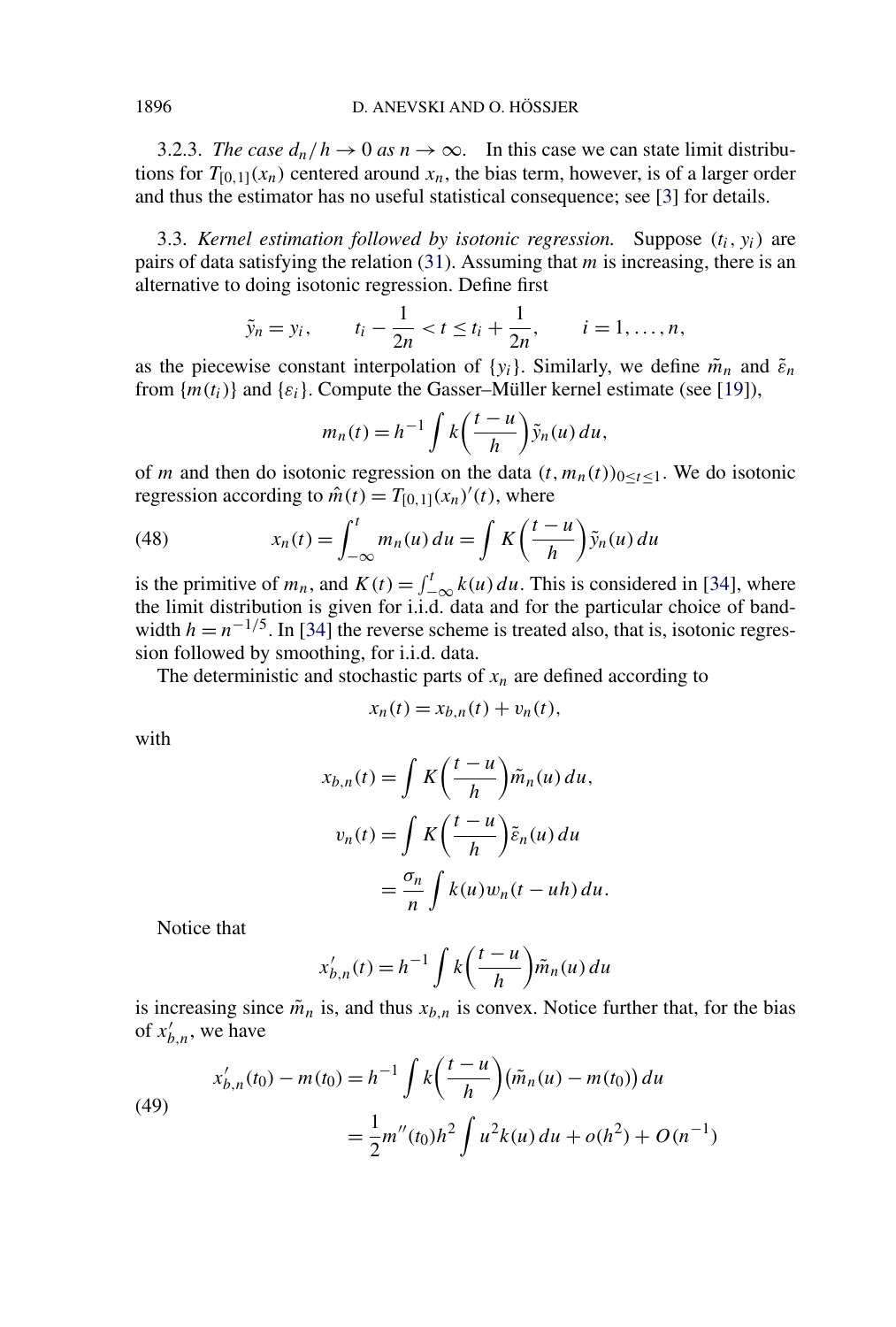<span id="page-23-0"></span>as  $n \to \infty$ , if we assume that  $m''(t_0)$  exists.

For the stochastic part, again we get different results depending on the asymptotic size of *dn/h*.

3.3.1. *The case*  $d_n = h$ . The random part can, for  $s > 0$ , be rescaled as

$$
\tilde{v}_n(s;t) = d_n^{-2} n^{-1} \sigma_{\hat{n}} \int (w_{\hat{n}} (h^{-1}t + s - u) - w_{\hat{n}} (h^{-1}t - u)) k(u) du
$$
  

$$
\stackrel{d}{=} d_n^{-2} n^{-1} \sigma_{\hat{n}} \int [w_{\hat{n}} (s - u) - w_{\hat{n}} (-u)] k(u) du,
$$

with  $\hat{n} = nd_n$ , the right-hand side valid also for  $s < 0$ , and the last equality being exact only for  $t = t_i$  and holding asymptotically otherwise. Assuming that

(50) 
$$
c_n = d_n^{-2} n^{-1} \sigma_{\hat{n}} \to c > 0,
$$

the integrability of k,  $w_n \stackrel{\mathcal{L}}{\rightarrow} w$  on  $D(-\infty, \infty)$  and the continuous mapping theorem imply that

(51) 
$$
\tilde{v}_n(s;t) \stackrel{\mathcal{L}}{\rightarrow} \tilde{v}(s;t) = c \int (w(s-u) - w(-u))k(u) du
$$

on *D*( $-\infty$ *,* ∞) as *n* → ∞.

Note that [\(49\)](#page-22-0) implies that in the following two theorems  $x'_{b,n}(t_0)$  can be replaced by  $m(t_0)$ .

THEOREM 5. Assume *m* is increasing,  $m'(t_0) > 0$  and  $t_0 \in (0, 1)$ . Assume that  $\{\varepsilon_i\}$  *are independent and identically distributed with*  $E(\varepsilon_i) = 0$  *and*  $Var(\varepsilon_i) = \sigma^2$ . *Define*  $x_n$  *as in* [\(48\)](#page-22-0), with a nonnegative and compactly supported kernel k hav- $\hat{m}$  *a bounded derivative k'*, *and with bandwidth h specified below. Let*  $\hat{m}(t)$  =  $T_{[0,1]}(x_n)'(t)$ . *Suppose that one of the following conditions holds*:

(i)  $\{\varepsilon_i\}$  *are independent and identically distributed with*  $E\varepsilon_i = 0$  *and*  $\sigma^2 =$  $Var(\varepsilon_i) < \infty$  *and we choose*  $h = an^{-1/3}$ , *where*  $a > 0$  *is an arbitrary constant*;

(ii) *Assumption* [A8](#page-13-0) *or* [A9](#page-13-0) *holds*,  $\sigma_n^2 = \text{Var}(\sum_{i=1}^n \varepsilon_i)$  *and*  $\kappa^2$  *is defined in* [\(33\)](#page-13-0) *and we choose*  $h = a n^{-1/3}$ , *where*  $a > 0$  *is an arbitrary constant*;

(iii)  $\varepsilon_i = g(\xi_i)$  *is a long range dependent subordinated Gaussian sequence with parameters d and r*, *and*  $\beta$  *as in* [\(36\)](#page-14-0), *and we choose*  $h = l_2(n; a)n^{-rd/(2+rd)}$ , *where*  $a > 0$  *and*  $n \mapsto l_2(n; a)$  *is a slowly varying function defined in the proof below*.

*Then*, *correspondingly*, *we obtain*

$$
d_n^{-1}(\hat{m}(t_0) - x'_{b,n}(t_0)) \stackrel{\mathcal{L}}{\to} (2m'(t_0))^{1/2} a \cdot \underset{s \in \mathbb{R}}{\arg \min} \bigg( s^2 + \tilde{v} \bigg( \frac{s}{\sqrt{m'(t_0)/2}}; t_0 \bigg) \bigg),
$$

 $as n \rightarrow \infty$ , *where*, *respectively*: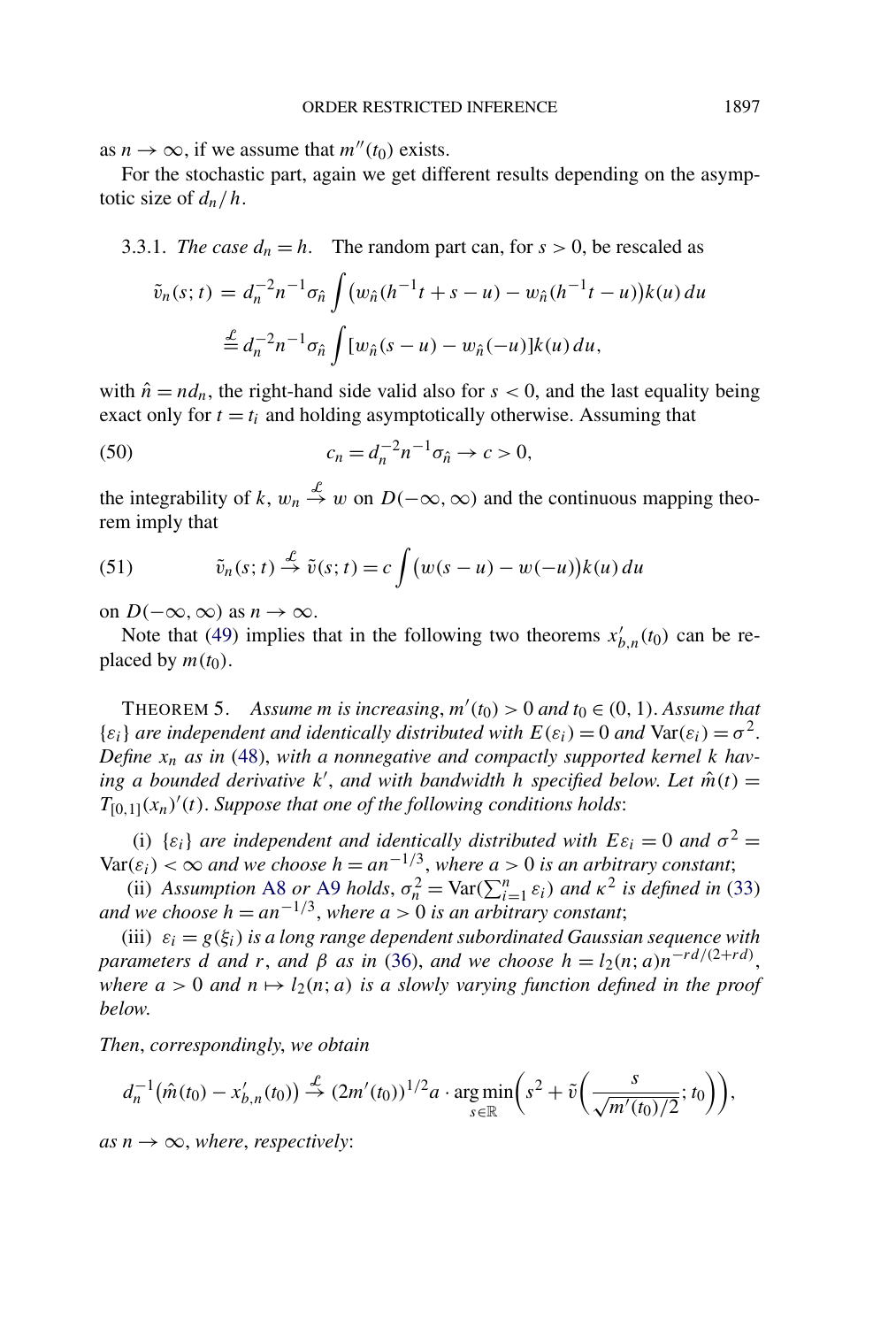(i)  $d_n = n^{-1/3}, w = B$  *in* [\(51\)](#page-23-0),  $c = a^{-3/2}\sigma$ , (ii)  $d_n = n^{-1/3}, w = B$  *in* [\(51\)](#page-23-0),  $c = a^{-3/2}\kappa$ , (iii)  $d_n = l_2(n; a)n^{-rd/(2+rd)}, w = B_{r, \beta}$  *in* [\(51\)](#page-23-0),  $c = |\eta_r|a$ ,

*and with*  $c = a^{-3/2}\sigma$ ,  $w = B$  *in* [\(51\)](#page-23-0).

PROOF. (i) (Independent data case) Since  $\sigma_{\hat{n}}^2 = \sigma^2 \hat{n} = \sigma^2 n d_n$ , we get  $d_n^{-2}n^{-1}\sigma_{\hat{n}} = d_n^{-3/2}n^{-1/2}\sigma$ . Putting  $d_n = h = an^{-1/3}$ , we thus get  $c = a^{-3/2}\sigma$ . Let us now verify the theorem from Corollary [1.](#page-10-0) From [\(32\)](#page-12-0) and [\(51\)](#page-23-0), we deduce Assumption [A1.](#page-5-0) Notice that

$$
x_{b,n}(t) = \int k(u)\bar{x}_{b,n}(t - uh) du,
$$

with  $\bar{x}_{b,n}(t) = \int_{1/2}^{t} \tilde{m}_n(u) du$  a piecewise linear approximation of the convex function  $x_b(t) = \int_{1/2}^{t} m(u) du$ . Thus, the rest of the proof of Assumption [A2](#page-6-0) is similar to Theorem [4\(](#page-20-0)i), replacing  $\bar{m}_n$  and *m* in Theorem 4(i) with  $\bar{x}_{b,n}$  and  $x_{b,n}$  respectively. Clearly,  $|\bar{x}_{b,n} - x_{b,n}| = O(n^{-1})$  uniformly on compact subsets of  $(0, 1)$ , since the same is true for  $|\tilde{m}_n - m|$ . Furthermore, Assumptions [A3](#page-6-0) and [A4](#page-6-0) follow by Proposition [1](#page-7-0) and Lemmas [B.1](#page-47-0) and [B.4](#page-51-0) in Appendix [B.](#page-46-0)

Since  $\tilde{v}$  has stationary increments, Assumption [A7](#page-10-0) holds and Assumption [A5](#page-7-0) is motivated as in previous results. Furthermore, since  $k'$  exists,  $\tilde{v}$  is differentiable and thus, Assumption [A6](#page-8-0) holds (cf. Note [1\)](#page-8-0). Corollary [1,](#page-10-0) with  $A = m'(t_0)/2$ , now implies the theorem.

(ii) (Mixing data case) For mixing data,  $\sigma_{\hat{n}} \sim \kappa \hat{n}^{1/2}$ . The rest of the proof is similar to the independent data case.

(iii) (Long range dependent data) Choose  $d_n = h$  so that ([50](#page-23-0)) is satisfied with  $c_n = |\eta_r|a$ . Since the variance is  $\sigma_{\hat{n}}^2 = (nd_n)^{2-rd} \eta_r^2 l_1(nd_n)$ , with  $l_1$  a slowly varying function, we get

(52) 
$$
|\eta_r|a = d_n^{-2}n^{-1}(nd_n)^{1-rd/2}|\eta_r|l_1(nd_n)^{1/2}
$$

$$
\iff d_n = n^{-rd/(2+rd)}l_2(n;a),
$$

where  $l_2$  is another function slowly varying at infinity, implicitly defined by  $(52)$ . Thus, with  $h = d_n$ , we obtain the theorem from Corollary [1.](#page-10-0) Assumptions [A1–](#page-5-0)[A7](#page-10-0) are checked as in the last two theorems.  $\Box$ 

3.3.2. *The case*  $d_n/h \to \infty$  *as*  $n \to \infty$ . Rescale the random part as  $\tilde{v}_n(s; t) \stackrel{\mathcal{L}}{=} d_n^{-2} n^{-1} \sigma_{\hat{n}} \int (w_{\hat{n}}(s - uh/d_n) - w_{\hat{n}}(-uh/d_n)) k(u) du,$ 

with  $\hat{n} = nd_n$ , holding exactly for  $t = t_i$  and asymptotically for all *t*. Assume that

$$
(53) \t\t d_n^{-2}n^{-1}\sigma_{\hat{n}} \to c
$$

<span id="page-24-0"></span>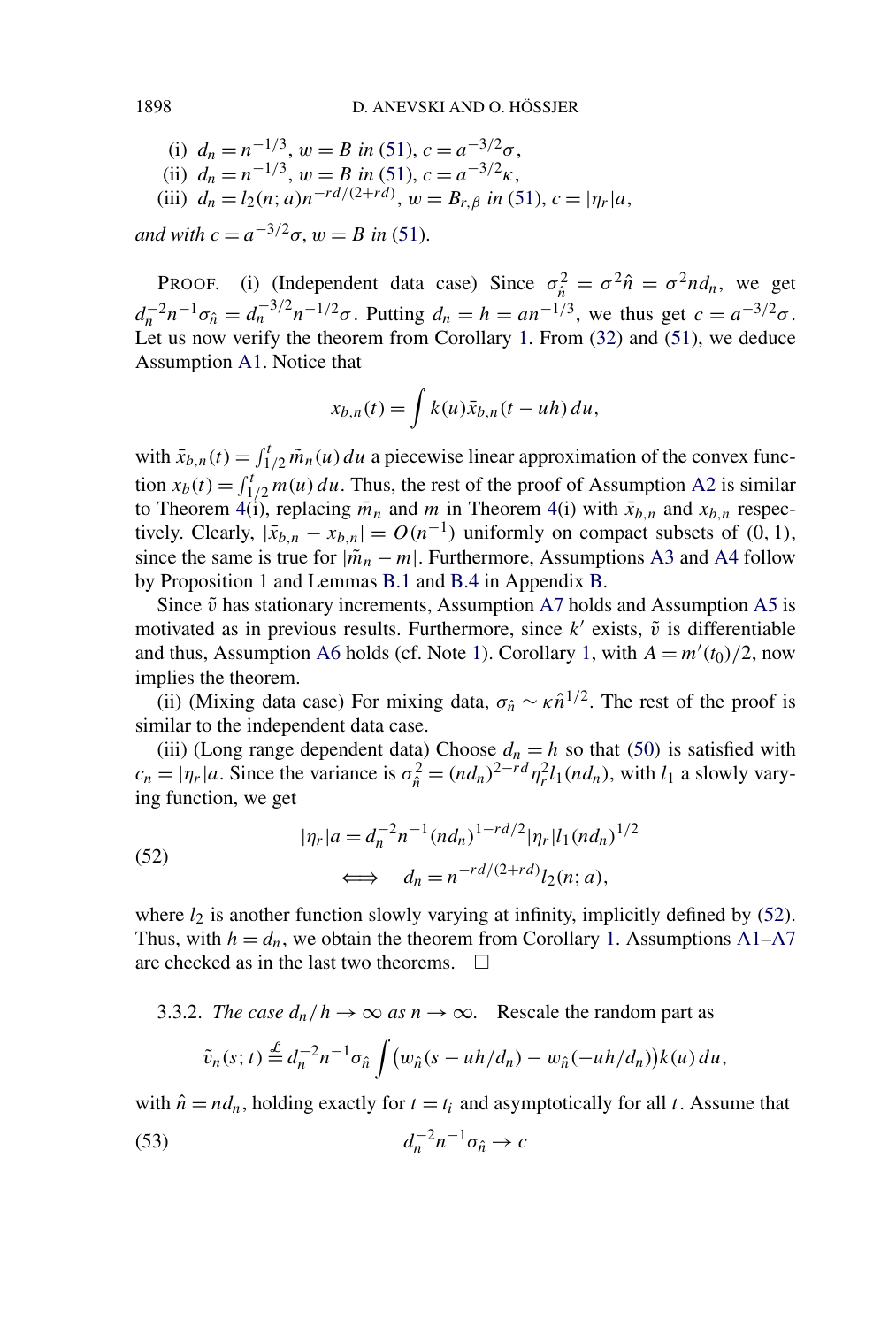<span id="page-25-0"></span>as  $n \to \infty$ . Write  $\tilde{v}_n(\cdot; t) \stackrel{\mathcal{L}}{=} \Lambda_n w_{\hat{n}}$ , with  $\Lambda_n$  an operator  $D(-\infty, \infty) \to$ *D*( $-\infty$ *,*∞). Then  $\Lambda_n w \to \Lambda w = cw$  as  $n \to \infty$  whenever  $w \in C(-\infty, \infty)$ . Thus, with *w* the weak limit of  $\{w_n\}$ , the extended continuous mapping theorem implies

(54) 
$$
\tilde{v}_n(s;t_0) \stackrel{\mathcal{L}}{\rightarrow} \tilde{v}(s;t_0) = c(w(s) - w(0)) = cw(s).
$$

But [\(53\)](#page-24-0) and (54) are identical to the results for isotonic regression in Section [3.1](#page-14-0) and, thus, the limit distributions must be the same.

For the bandwidths, [\(53\)](#page-24-0) entails  $h \ll n^{-1/3}$  in the independent and weakly dependent cases, and  $h \ll l_2(n)n^{-rd/(2+rd)}$  in the long range dependent case, with  $l_2(n)$  the same slowly varying function as in Theorem [3\(](#page-15-0)iii).

3.3.3. The case 
$$
d_n/h \to 0
$$
 as  $n \to \infty$ . We rescale as  
\n
$$
\tilde{v}_n(s; t) = d_n^{-2} n^{-1} \sigma_{\hat{n}} \int (w_{\hat{n}} (sd_n/h - u) - w_{\hat{n}}(-u)) k(u) du
$$
\n
$$
= d_n^{-1} (nh)^{-1} \sigma_{\hat{n}} \int w_{\hat{n}} (u) \frac{k(s d_n/h - u) - k(-u)}{d_n/h} du,
$$

with  $\hat{n} = nh$ . Assume that  $(d_nnh)^{-1}\sigma_{\hat{n}} \to c > 0$ , and that *k* is of bounded variation. Then, since  $h/d_n(k(sd_n/h - u) - k(-u)) \rightarrow k'(-u)s$  for *s* in compact sets, we can use the extended continuous mapping theorem to obtain

$$
\tilde{v}_n(s; t) \stackrel{\mathcal{L}}{\rightarrow} \tilde{v}(s; t) = c \int w(u)k'(-u) du \cdot s = c\omega \cdot s,
$$

where *w* is the weak limit of  $\{w_n\}$ . Here  $\omega \in N(0, \int k^2(u) du)$  for independent and weakly dependent data,  $\omega$  is Gaussian for long range dependent data with rank  $r = 1$  and non-Gaussian for  $r > 1$ . Note that

$$
T(s2 + cos) = s2 + cos,
$$
  
\n
$$
T(s2 + cos)'(0) = c\omega.
$$

When the limit process is  $T(s^2 + \omega s)(0) = 0$ , this implies that we should study the rescaling and choice of normalizing constants more carefully, in order to get a nontrivial limit. In order to keep things simple, we skip this and give proofs only for the regression function.

We prove limit results for the properly normalized difference  $T(x_n)'(t) - x_{b,n}(t)$ only. Note the relation [\(49\)](#page-22-0) for the asymptotic bias. For independent data and with the choice of bandwidth  $h = a n^{-1/5}$ , we have  $(nh)^{1/2} \sim h^2$  and, thus, the asymptotic bias is of the same size as the variance and is by [\(49\)](#page-22-0) equal to  $\frac{1}{2}a^2n^{-2/5}m''(t_0)\int u^2k(u)\,du$ . This is consistent with results in [\[34\]](#page-56-0), where the independent data part of the following theorem was first proved for the special case  $h = a n^{-1/5}$ .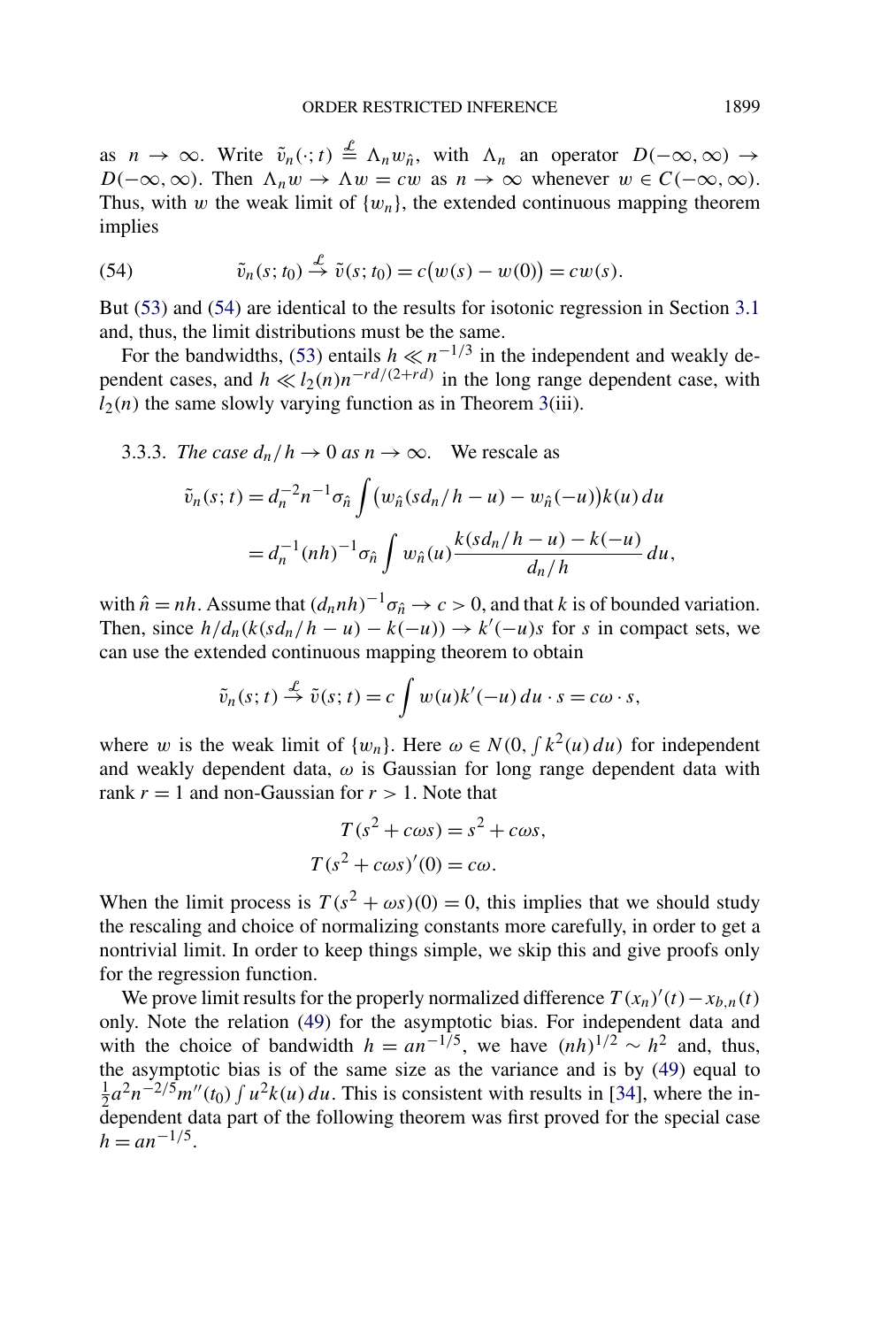<span id="page-26-0"></span>THEOREM 6. Assume *m* is increasing, with  $m'(t_0) > 0$  and  $t_0 \in (0, 1)$ . As*sume that*  $\{ \varepsilon_i \}$  *are independent and identically distributed with*  $E(\varepsilon_i) = 0$  *and*  $Var(\varepsilon_i) = \sigma^2$ . *Define*  $x_n$  *as in* [\(48\)](#page-22-0), with a nonnegative and compactly supported *kernel of bounded variation and with bandwidth specified below. Let*  $\hat{m}(t)$  =  $T_{[0,1]}(x_n)'(t)$ . *Suppose that one of the following conditions holds*:

(i)  $\{\varepsilon_i\}$  *are independent and identically distributed with*  $E\varepsilon_i = 0$  *and*  $\sigma^2 =$  $Var(\varepsilon_i) < \infty$  *and we choose h*  $\gg an^{-1/3}$ ;

(ii) *Assumption* [A8](#page-13-0) *or* [A9](#page-13-0) *holds*,  $\sigma_n^2 = \text{Var}(\sum_{i=1}^n \varepsilon_i)$  *and*  $\kappa^2$  *is defined in* [\(33\)](#page-13-0) *and we choose*  $h \gg an^{-1/3}$ ;

(iii)  $\varepsilon_i = g(\xi_i)$  *is a long range dependent subordinated Gaussian sequence with parameters d and r*, *and*  $\beta$  *as in* [\(36\)](#page-14-0), *and we choose*  $h \gg l_2(n)n^{-rd/(2+rd)}$  *and*  $n \mapsto l_2(n)$  *is a slowly varying function defined in the proof below.* 

*Then*, *correspondingly*, *we obtain*

$$
d_n^{-1}(\hat{m}(t_0)-x_{b,n}(t_0)) \stackrel{\mathcal{L}}{\rightarrow} Z
$$

 $as n \rightarrow \infty$ , *where*, *respectively*:

- (i)  $d_n = (nh)^{-1/2}, Z = N(0, \sigma^2 \int k^2(u) \, du),$
- (ii)  $d_n = (nh)^{-1/2}, Z = N(0, \kappa^2 \int k^2(u) du),$

(iii)  $d_n = l_1(nh)^{1/2}(nh)^{-rd/2}, Z = |\eta_r| \int k'(-u)B_{r,\beta}(u) du$ , and with  $l_1$  the *slowly varying function defined in* [\(35\)](#page-14-0).

PROOF. (i) (Independent data case) Since we have  $\sigma_{\hat{n}}^2 = nh\sigma^2$ , we see that  $(d_n nh)^{-1}\sigma_{\hat{n}} = d_n^{-1}(nh)^{-1/2}\sigma$  converges to  $c = \sigma$  if we choose  $d_n = (nh)^{-1/2}$ . Then the condition  $d_n/h \to 0$  holds if  $h \gg n^{-1/3}$ . So for the stochastic part of the estimator, we obtain from Theorem [2](#page-9-0)

$$
d_n^{-1}(\hat{m}(t_0)-x_{b,n}(t_0)) \stackrel{\mathcal{L}}{\rightarrow} \sigma \omega,
$$

provided all regularity conditions are checked. Assumptions [A5](#page-7-0) and [A6](#page-8-0) are trivially satisfied, since  $\tilde{v}(\cdot, t_0)$  is linear and *w* is a continuous random variable with a symmetric distribution. To prove Assumption [A2,](#page-6-0) write  $x_{b,n}$  as in the proof of Theorem [5\(](#page-23-0)i). Then we have

$$
g_n(s) = h^{-2} \int l(u)\bar{x}_{b,n}(t_0 - uh) du
$$
  
=  $h^{-2} \int l(u)x_b(t_0 - uh) du + r_n(s),$ 

with

$$
l(v) = \frac{h^2}{d_n^2} \left[ k \left( v + s \frac{d_n}{h} \right) - k(v) - s \frac{d_n}{h} k'(v) \right]
$$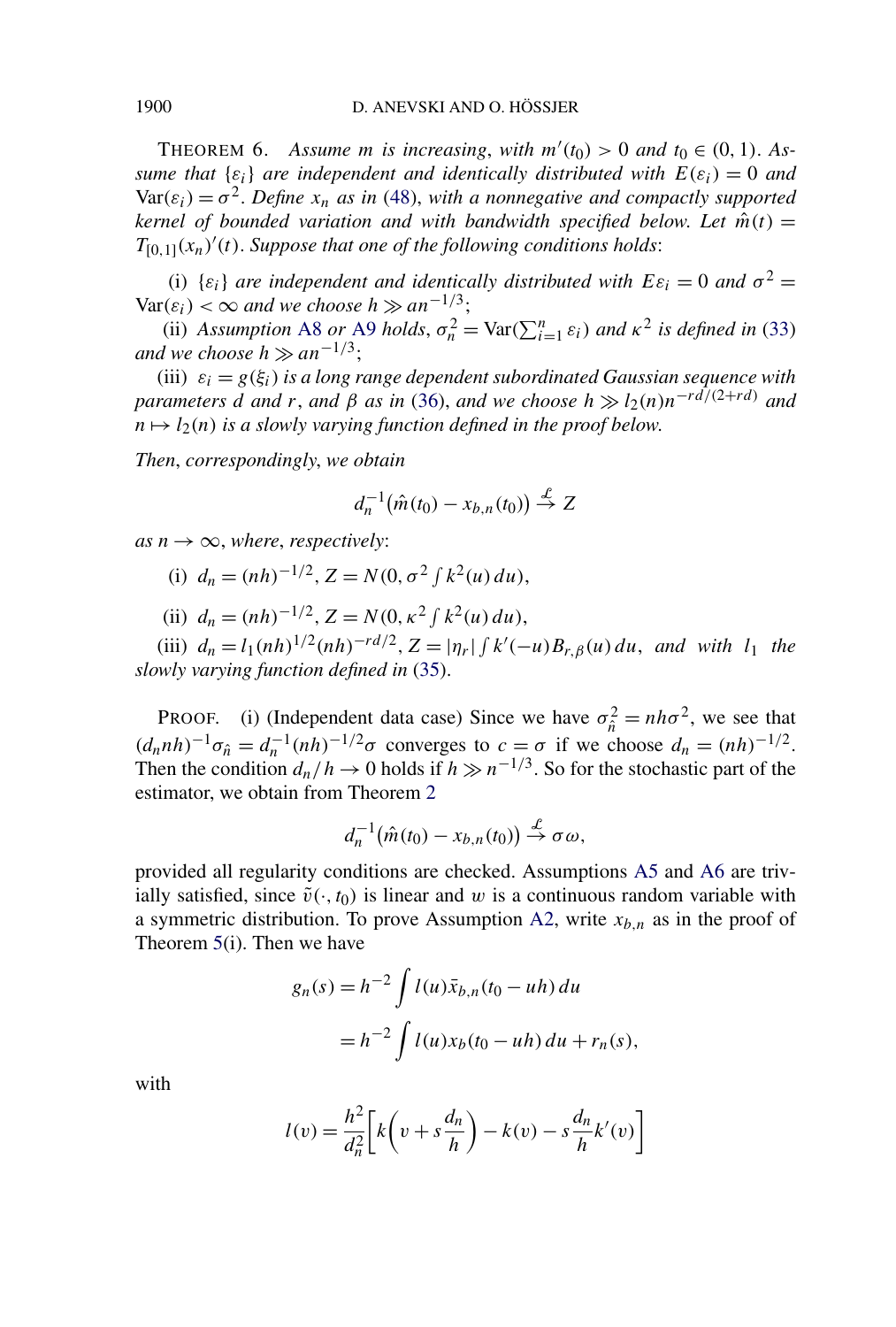<span id="page-27-0"></span>satisfying

$$
\int v^{\lambda} l(v) dv = \begin{cases} 0, & \lambda = 0, 1, \\ s^2, & \lambda = 2. \end{cases}
$$

Noting that  $\sup_{|s| \leq c} |r_n(s)| = O(n^{-1}h^{-2}) = o(n^{-1/3}) = o(1)$  as *n* → ∞, the rest of the proof of Assumption [A2](#page-6-0) proceeds as in the proof of Theorem [4\(](#page-20-0)i). Assumption [A1](#page-5-0) follows from [\(32\)](#page-12-0) and the extended continuous mapping theorem, as noted above. Proposition [1](#page-7-0) and Lemmas [B.1](#page-47-0) and [C.1](#page-52-0) imply Assumptions [A3](#page-6-0) and [A4,](#page-6-0) which ends the proof.

(ii) (Mixing data case) Now we have  $\sigma_{\hat{n}}^2 / \hat{n} \sim \kappa^2$ , and the rest of the proof proceeds as for independent data.

(iii) (Long range dependent data case) Here

$$
(d_n nh)^{-1} \sigma_{\hat{n}} = (d_n nh)^{-1} (nh)^{1 - rd/2} |\eta_r| l_1 (nh)^{1/2}
$$
  
=  $d_n^{-1} (nh)^{-rd/2} |\eta_r| l_1 (nh)^{1/2}.$ 

With  $c = |\eta_r|$ , we obtain

$$
|\eta_r| = d_n^{-1} (nh)^{-rd/2} |\eta_r| l_1 (nh)^{1/2} \iff d_n = l_1 (nh)^{1/2} (nh)^{-rd/2}.
$$

Thus,

$$
l_1(nh)^{-1/2}(nh)^{rd/2}(\hat{m}(t_0)-x_{b,n}(t_0)) \stackrel{\mathcal{L}}{\rightarrow} \omega|\eta_r|,
$$

where  $\omega = \int k'(-u)B_{r,\beta}(u) du$ . The condition  $d_n/h \to 0$  is satisfied if we let  $h \gg l_2(n)n^{-rd/(2+rd)}$ , where  $l_2$  is any of the slowly varying functions  $l_2(\cdot; a)$  defined in the proof of Theorem [5\(](#page-23-0)iii). Assumptions [A1–](#page-5-0)[A6](#page-8-0) are checked as in parts  $(i)$  and  $(ii)$ .  $\square$ 

Note that since  $T(s^2+cws)(0) = (s^2+cws)|_{s=0} = 0$ , it follows from Theorems [6](#page-26-0) and [1](#page-7-0) that

$$
\int_0^{t_0} \hat{m}(s) ds - x_n(t_0)
$$
  
=  $o_P(d_n^2) = \begin{cases} o_P((nh)^{-1}) & \text{(independent, weakly dependent data)}, \\ o_P(l_1(nh)(nh)^{-rd}) & \text{(long range dependent data)}. \end{cases}$ 

**4. Density and distribution function estimation.** The empirical distribution function is of a fundamental importance in distribution and density function estimation. To define this, assume  $\{t_i\}_{i=-\infty}^{\infty}$  is a stationary sequence of random variables with a marginal distribution function *F*. Then the empirical distribution function is

$$
F_n(t) = \frac{1}{n} \sum_{i=1}^n \mathbb{1}_{\{t_i \le t\}}.
$$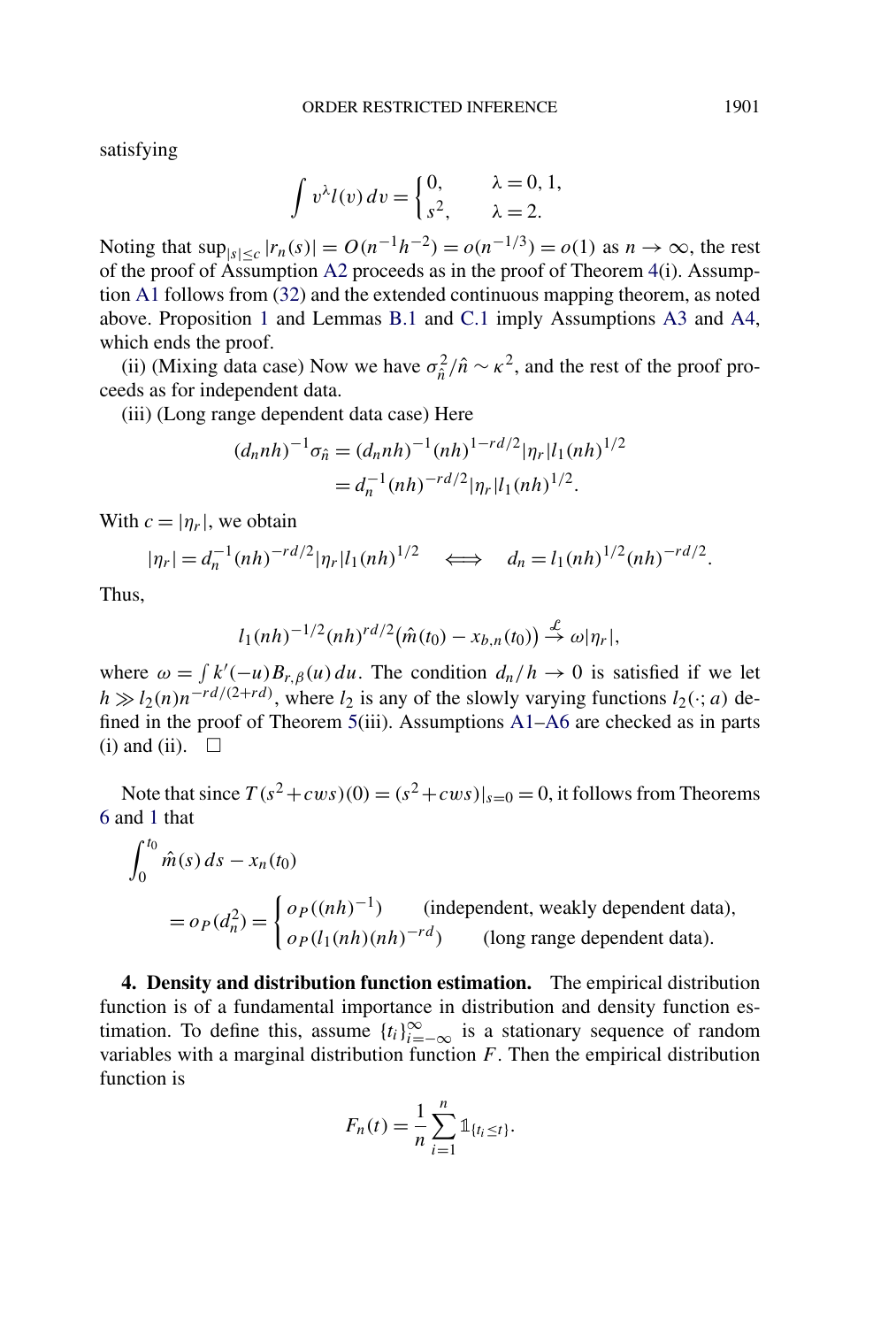Note that  $F_n$  is right continuous with left-hand limits and, thus,  $F_n$  lies in the space *D(*−∞*,*∞*)*.

Note also that

$$
F_n(t) = F(t) + F_n^0(t),
$$

where

$$
F_n^0(t) = \frac{1}{n} \sum_{i=1}^n (\mathbb{1}_{\{t_i \le t\}} - F(t))
$$

is the centered empirical process. Consider a sequence  $\delta_n$  such that  $\delta_n \downarrow 0$ ,  $n\delta_n \uparrow$  $\infty$  as  $n \to \infty$ . Define the centered empirical process locally around  $t_0$  on a scale *δn* as

(55) 
$$
w_{n,\delta_n}(s; t_0) = \sigma_{n,\delta_n}^{-1} n \big( F_n^0(t_0 + s\delta_n) - F_n^0(t_0) \big)
$$

$$
= \sigma_{n,\delta_n}^{-1} \sum_{i=1}^n \big( \mathbb{1}_{\{t_i \le t_0 + s\delta_n\}} - \mathbb{1}_{\{t_i \le t_0\}} - F(t_0 + s\delta_n) + F(t_0) \big),
$$

where

$$
\sigma_{n,\delta_n}^2 = \text{Var}(n(F_n^0(t_0 + \delta_n) - F_n^0(t_0)))
$$
  
= 
$$
\text{Var}\bigg(\sum_{i=1}^n (\mathbb{1}_{\{t_0 < t_i \le t_0 + \delta_n\}} - F(t_0 + \delta_n) + F(t_0))\bigg).
$$

We will prove weak convergence  $w_{n,\delta_n} \stackrel{\mathcal{L}}{\rightarrow} w$ , on  $D(-\infty,\infty)$ , as  $n \to \infty$ , for independent, weakly dependent and subordinated Gaussian long range dependent data {*ti*}.

THEOREM 7. *Assume*  $\{t_i\}$  *are independent,*  $f(t_0) = F'(t_0)$  *exists and*  $\delta_n \downarrow 0$ ,  $n\delta_n \uparrow \infty$  *as*  $n \to \infty$ *. Then* 

$$
\frac{\sigma_{n,\delta_n}^2}{n\delta_n f(t_0)} \to 1
$$

*and*

$$
w_{n,\delta_n}(s;t_0)\stackrel{\mathcal{L}}{\rightarrow}B(s)
$$

*on*  $D(-\infty, \infty)$ , *as*  $n \to \infty$ , *where B is a standard Brownian motion*.

The proof of this theorem is a standard application of the Cramér–Wold device and tightness; see the technical report of Anevski and Hössjer [\[3\]](#page-54-0).

<span id="page-28-0"></span>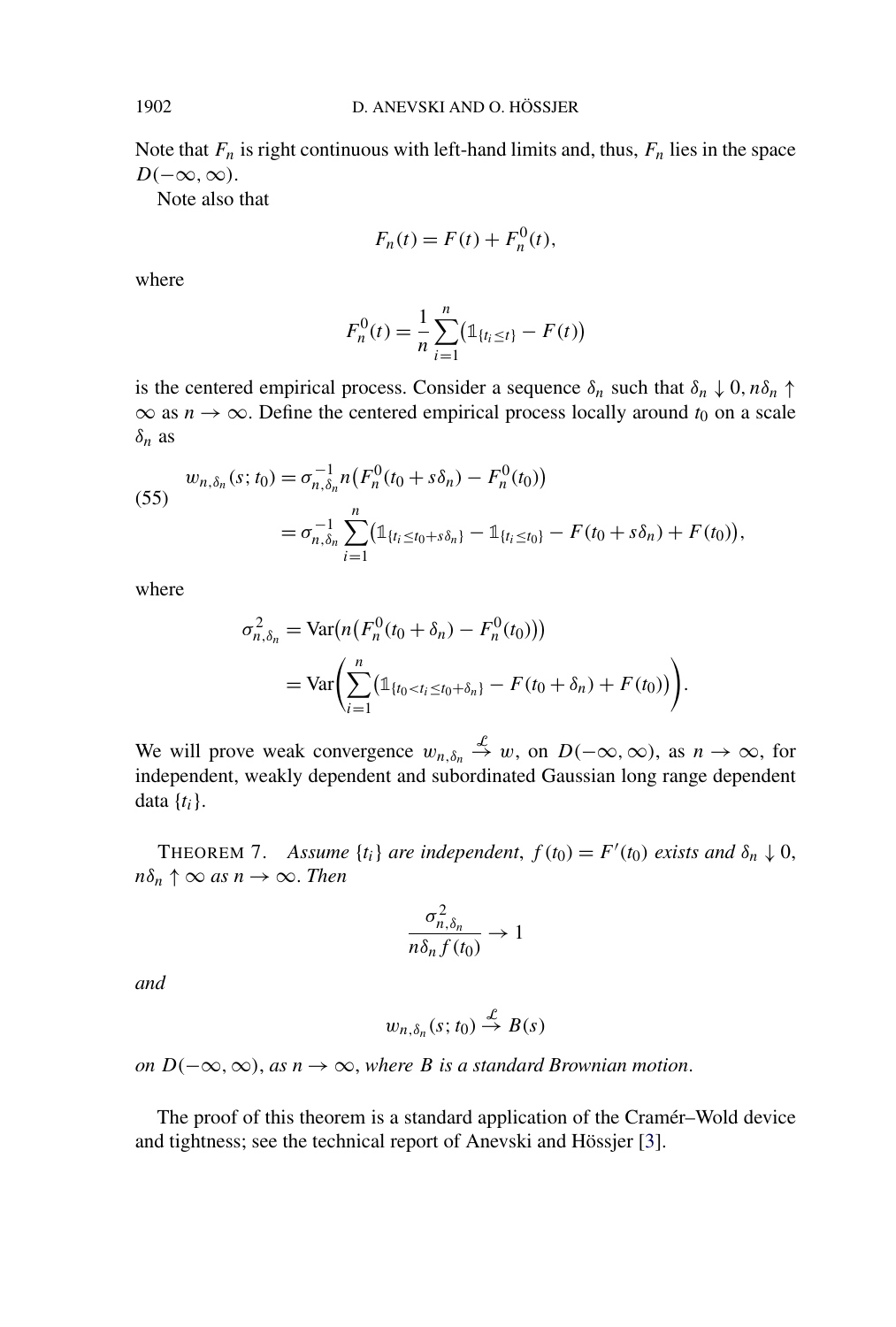<span id="page-29-0"></span>For weakly dependent data, we will use mixing conditions. Define the  $\sigma$ -algebras

$$
\mathcal{F}_k = \sigma \{ t_i : i \leq k \},
$$
  

$$
\bar{\mathcal{F}}_k = \sigma \{ t_i : i \geq k \}.
$$

Then the sequence  $\{t_i\}$  is said to be  $\phi$ -mixing if Definition [1](#page-12-0) in Section [4](#page-27-0) is applicable, with  $t_i$  in place of  $\varepsilon_i$ .

THEOREM 8. *Assume the stationary sequence* {*ti*} *is φ-mixing with*  $\sum_{i=1}^{\infty} i \phi^{1/2}(i) < \infty$ , that  $\delta_n \to 0$ ,  $n\delta_n \to \infty$  as  $n \to \infty$ ,  $f(t_0) = F'(t_0)$  exists, *as well as the joint density*  $f_k(s_1, s_2)$  *of*  $(t_1, t_{1+k})$  *on*  $[t_0 - \delta, t_0 + \delta]^2$  *for some δ >* 0, *and k* ≥ 1. *Assume also that we have the bound*

$$
\sum_{k=1}^{\infty} M_k < \infty
$$

*with*  $M_k$  = sup<sub>*t*0−*δ*<*s*<sub>1</sub>*,s*<sub>2</sub><*t*<sub>0</sub>+*δ*</sub> |*f<sub>k</sub>*(*s*<sub>1</sub>*, s*<sub>2</sub>) − *f*(*s*<sub>1</sub>)*f*(*s*<sub>2</sub>)|. *Then* 

$$
\frac{\sigma_{n,\delta_n}^2}{n\delta_n f(t_0)} \to 1
$$

*and*

$$
w_{n,\delta_n}(s;t_0)\stackrel{\mathcal{L}}{\rightarrow}B(s)
$$

*on*  $D(-\infty, \infty)$ , *as*  $n \to \infty$ .

For a proof of this theorem, see the technical report of Anevski and Hössjer [\[3\]](#page-54-0).

In the long range dependent case, as in the partial sum process case, we make an expansion in Hermite polynomials of the terms in the sum defining the empirical distribution function at  $t \in \mathbb{R}$ . In this case, however, the terms depend on *t*, which makes the analysis somewhat different.

Thus, assume  $\{\xi_i\}_{i\geq 1}$  is a stationary Gaussian process with mean zero and covariance function  $Cov(k) = E(\xi_i \xi_{i+k})$  such that  $Cov(0) = 1$  and  $Cov(k) =$  $k^{-d}l_0(k)$ , where  $l_0$  is a function slowly varying at infinity and  $0 < d < 1$  is fixed. Let  $g : \mathbb{R} \mapsto \mathbb{R}$  be a measurable function and  $t_i = g(\xi_i)$ . For a fixed *t*, expand the function  $1_{\{t_1 \le t\}} - F(t)$  in Hermite polynomials

$$
\mathbb{1}_{\{t_1 \le t\}} - F(t) = \sum_{k=r(t)}^{\infty} \frac{1}{k!} \eta_k(t) h_k(\xi_1).
$$

Here  $h_k$  is the Hermite polynomial of order  $k$ , and

$$
\eta_k(t) = E[(\mathbb{1}_{\{t_1 \le t\}} - F(t))h_k(\xi_1)] = \int (\mathbb{1}_{\{g(u) \le t\}} - F(t))h_k(u)\phi(u) du
$$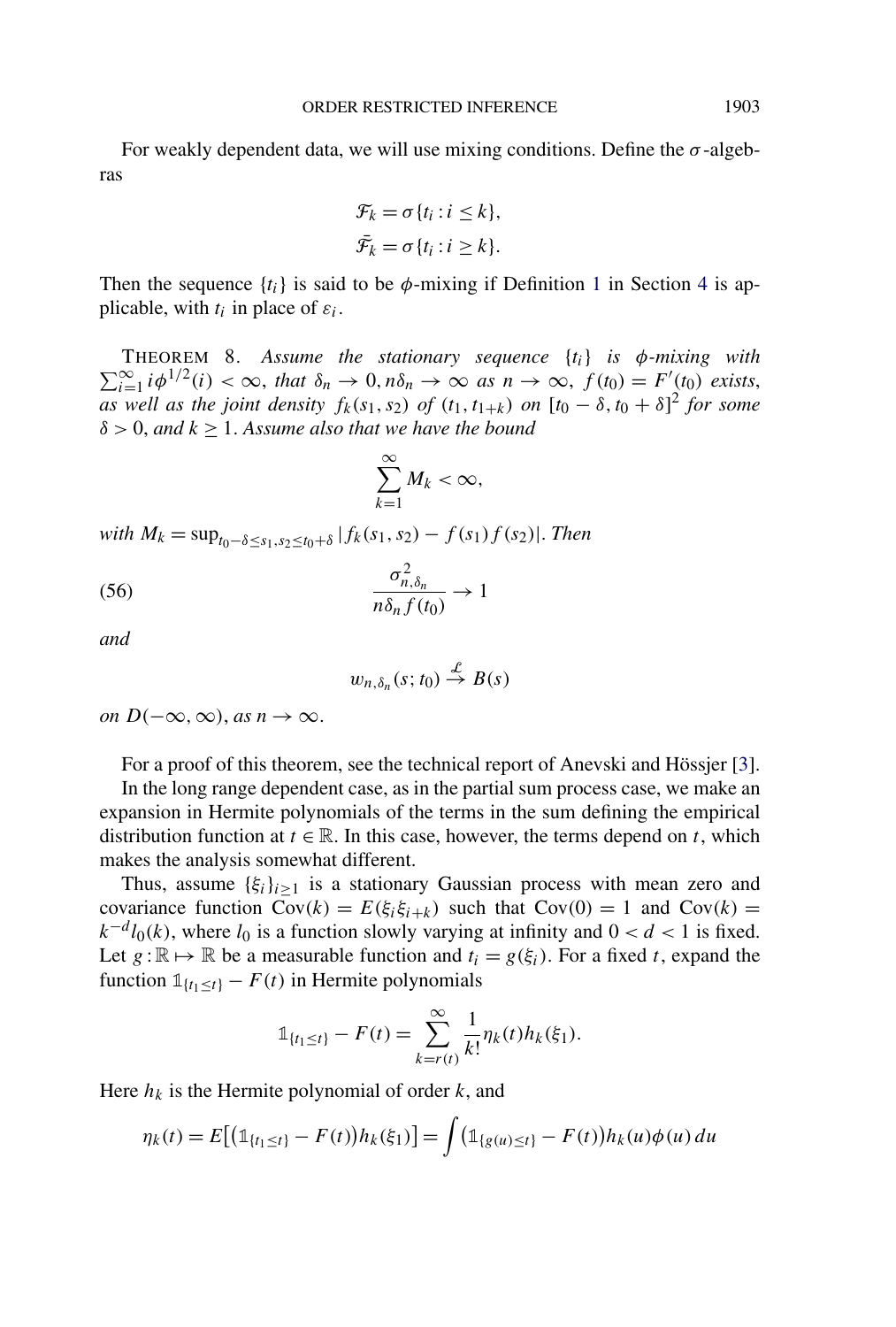are the  $L^2(\phi)$ -projections on  $h_k$ , and  $r(t)$  is the first nonzero coefficient in the expansion. Now let *t* vary and define the Hermite rank of the functions  ${\{\mathbb{1}_{\{g(\cdot) < t\}}} - F(t) : t \in \mathbb{R}\}$  as  $r = \inf_t r(t)$ . Assume that  $0 < d < 1/r$ . With a slight abuse of notation, we say that the sequence  $\{t_i\}$  is long range dependent subordinated Gaussian with parameters *d* and *r*.

This implies that the sequence  $\{1\{t_i \le t\} - F(t)\}_{i \ge 1}$  exhibits long range dependence, and  $\sigma_n^2 = \text{Var}(\sum_{i=1}^n h_r(\xi_i))$  is asymptotically proportional to  $n^{\frac{1}{2}-rd}l_1(n)$ , with  $l_1$  defined in [\(35\)](#page-14-0). From Theorem 1.1 in [\[17\]](#page-55-0), under the above assumptions it follows that

$$
\sigma_n^{-1} n F_n^0(t) \stackrel{\mathcal{L}}{\rightarrow} \frac{\eta_r(t)}{r!} z_r
$$

on *D*[ $−∞$ *,* ∞] equipped with the supnorm-metric. The random variable  $z_r$  is the evaluation  $z_r = z_r(1)$  of the process defined in Section [4,](#page-27-0) with  $\beta$  as in [\(36\)](#page-14-0). Note that  $z_r$  is Gaussian for  $r = 1$  and non-Gaussian for  $r \ge 2$ . Note also that the space here is the compact  $D[-\infty, \infty]$  and the metric is the supnorm-metric over the whole extended real line.

THEOREM 9. *Assume* {*ti*} *is a long range dependent subordinated Gaussian sequence with parameters d* and *r* and  $0 < d < 1/r$ . Define

$$
\kappa_1 = \min(d, 1 - rd)/2,
$$
  
\n $\kappa_2 = \min(2d, 1 - rd)/2.$ 

*Assume that*  $\delta_n \to 0$  *as*  $n \to \infty$  *and, for some*  $\varepsilon > 0$ ,

$$
\delta_n \gg n^{-\kappa_1+\varepsilon} \qquad \text{if } d \ge 1/(1+r),
$$
  

$$
\delta_n \gg n^{-\kappa_2+\varepsilon} \qquad \text{if } 0 < d < 1/(1+r).
$$

*Then if*  $\eta_r$  *and F are differentiable at t*<sub>0</sub> *with*  $\eta'_r(t_0) \neq 0$ ,

(57) 
$$
\sigma_{n,\delta_n}^2 \sim \sigma_n^2 \left(\frac{\eta_r'(t_0)}{r!}\right)^2 \delta_n^2
$$

*and*

(58) 
$$
w_{n,\delta_n}(s;t_0) \stackrel{\mathcal{L}}{\rightarrow} s \cdot sgn(\eta'_r(t_0))z_r
$$

 $as n \to \infty$ *, on*  $D(-\infty, \infty)$ .

PROOF. Write

$$
n F_n^{0}(t) = \eta_r(t) \sum_{i=1}^n \frac{h_r(\xi_i)}{r!} + \sigma_n S_n(t),
$$

<span id="page-30-0"></span>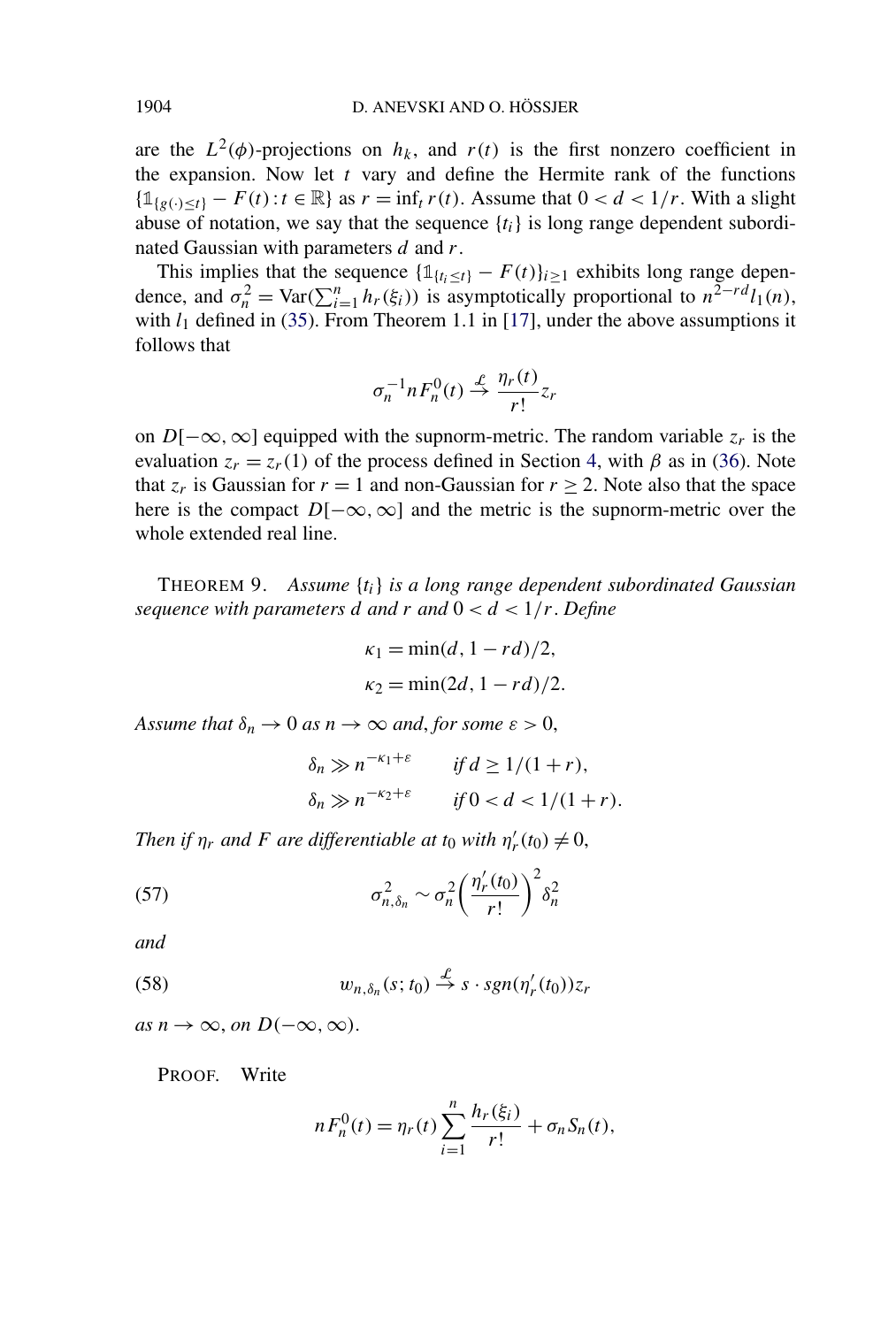<span id="page-31-0"></span>with  $S_n$  containing the higher-order terms in the Hermite expansion,

$$
S_n(t) = \sigma_n^{-1} \sum_{k=r+1}^{\infty} \frac{1}{k!} \eta_k(t) \sum_{i=1}^n h_k(\xi_i).
$$

Then

$$
n(F_n^0(t_0 + \delta_n) - F_n^0(t_0)) = \delta_n(\eta'_r(t_0) + o(1)) \sum_{i=1}^n \frac{h_r(\xi_i)}{r!} + \sigma_n(S_n(t_0 + \delta_n) - S_n(t_0))
$$

as  $n \to \infty$ . Thus, to prove [\(57\)](#page-30-0) it suffices to show that

$$
Var(S_n(t_0 + \delta_n) - S_n(t_0)) = o(\delta_n^2)
$$

as  $n \to \infty$ . With  $\tilde{\sigma}_n^2 = \text{Var}(\sum_{i=1}^n h_{r+1}(\xi_i))$  we get, for large enough *n*,

$$
\operatorname{Var}(S_n(t_0 + \delta_n) - S_n(t_0)) \le 2(\operatorname{Var}(S_n(t_0 + \delta_n)) + \operatorname{Var}(S_n(t_0)))
$$

$$
\sim 4\eta_{r+1}(t_0)^2(\tilde{\sigma}_n/\sigma_n)^2 \le n^{-2\kappa_1 + \varepsilon}
$$

proving [\(57\)](#page-30-0) if  $d \ge 1/(1+r)$ , since then, by assumption,  $\delta_n \gg n^{-\kappa_1+\varepsilon}$ . If instead  $d < 1/(1+r)$ , we define  $\tilde{S}_n$  by

$$
\sigma_n S_n(t) = \frac{\eta_{r+1}(t)}{(r+1)!} \sum_{i=1}^n h_{r+1}(\xi_i) + \tilde{\sigma}_n \tilde{S}_n(t)
$$

and, thus,

(59)  
\n
$$
\begin{aligned}\n|S_n(t_0 + s\delta_n) - S_n(t_0)| \\
&\leq \frac{\tilde{\sigma}_n}{\sigma_n} \left( \frac{\sum_{i=1}^n h_{r+1}(\xi_i)}{\tilde{\sigma}_n(r+1)!} |\eta_{r+1}(t_0 + s\delta_n) - \tilde{S}_n(t_0)| \right) \\
&\quad - \eta_{r+1}(t_0) | + |\tilde{S}_n(t_0 + s\delta_n) - \tilde{S}_n(t_0)| \right).\n\end{aligned}
$$

Using the relations (cf. page 997 of [\[12\]](#page-55-0)),

(60) 
$$
(\eta_{r+1}(t_0+\delta_n)-\eta_{r+1}(t_0))^2\leq (r+1)!(F(t_0+\delta_n)-F(t_0)),
$$

(61) 
$$
\tilde{\sigma}_n^2 \leq \sigma_n^2 n^{-d+\varepsilon},
$$

$$
\text{Var}(\tilde{S}_n(t)) \leq n^{-2\kappa_2 + d + \varepsilon},
$$

which hold for large enough *n*, from (59) we get

$$
\begin{aligned} \text{Var}\big(S_n(t_0 + \delta_n) - S_n(t_0)\big) \\ &\le \left(\frac{\tilde{\sigma}_n}{\sigma_n}\right)^2 O\big[\delta_n^2 + 4\big(\text{Var}\big(\tilde{S}_n(t_0 + \delta_n)\big) + \text{Var}\big(\tilde{S}_n(t_0)\big)\big)\big] \\ &= O\big(n^{-d + \varepsilon} \delta_n^2 + n^{-2\kappa_2 + \varepsilon}\big) = o(\delta_n^2) \end{aligned}
$$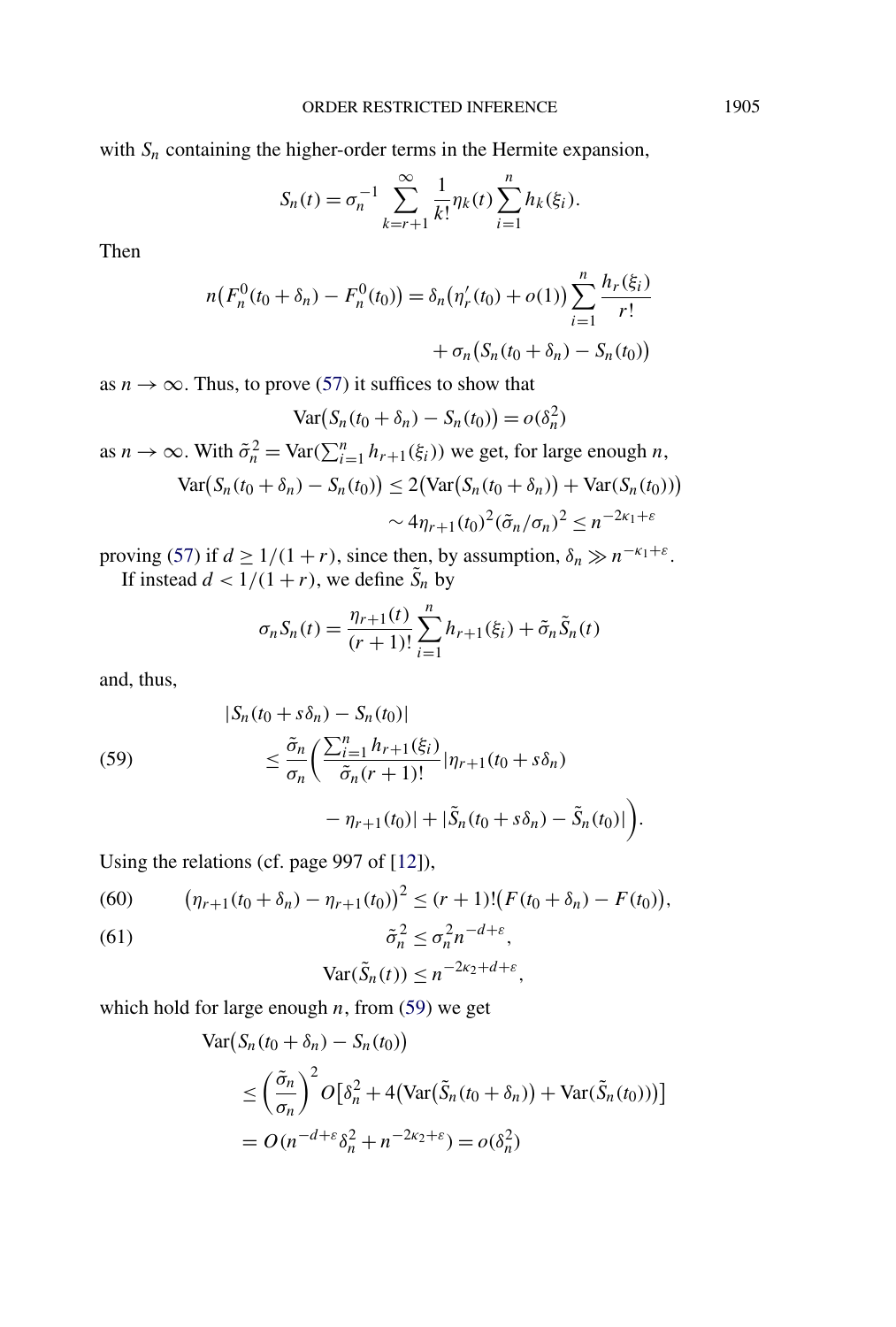<span id="page-32-0"></span>as  $n \to \infty$ , since, by assumption,  $\delta_n \gg n^{-\kappa_2 + \varepsilon}$ . To prove [\(58\)](#page-30-0), notice that

$$
w_{n,\delta_n}(s;t_0) = \sigma_{n,\delta_n}^{-1} n \big( F_n^0(t_0 + s\delta_n) - F_n^0(t_0) \big)
$$
  
=  $(1 + o(1)) \frac{\eta_r(t_0 + s\delta_n) - \eta_r(t_0)}{\delta_n |\eta'_r(t_0)|} \sigma_n^{-1} \sum_{i=1}^n h_r(\xi_i)$   
+  $C_n \delta_n^{-1} \big( S_n(t_0 + s\delta_n) - S_n(t_0) \big),$ 

where  $C_n \to r!/|\eta'_r(t_0)|$ , as  $n \to \infty$ . Since  $\sigma_n^{-1} \sum_{i=1}^n h_r(\xi_i) \stackrel{\mathcal{L}}{\to} z_r$ , and *ηr(t*<sup>0</sup> + *sδn)* − *ηr(t*0*)*

$$
\frac{\eta_r(t_0+s\delta_n)-\eta_r(t_0)}{\delta_n|\eta'_r(t_0)|}\to s\cdot\text{sgn}(\eta'_r(t_0))
$$

uniformly on compacts as  $n \to \infty$ , [\(58\)](#page-30-0) will follow if we establish

(62) 
$$
\sup_{s \in \mathbb{R}} \delta_n^{-1} |S_n(t_0 + s\delta_n) - S_n(t_0)| \stackrel{P}{\to} 0
$$

as  $n \to \infty$ .

If  $d > 1/(1+r)$ , then from formula (2.2) in [\[12\]](#page-55-0) we obtain

$$
\delta_n^{-1}|S_n(t_0+s\delta_n)-S_n(t_0)| \leq 2\delta_n^{-1}\sup_{t\in\mathbb{R}}|S_n(t)|
$$
  
=  $O_P(\delta_n^{-1}n^{-\kappa_1+\varepsilon}),$ 

which proves (62), since  $\delta_n \gg n^{-\kappa_1+\varepsilon}$ . If  $d < 1/(1+r)$ , then from [\(59\)](#page-31-0), [\(60\)](#page-31-0), [\(61\)](#page-31-0) and formula (2.3) in [\[12\]](#page-55-0), we have

$$
\delta_n^{-1} |S_n(t_0+s\delta_n) - S_n(t_0)| \sim \delta_n^{-1} n^{-d/2+\varepsilon} (\delta_n^{1/2} + O_P(n^{-\kappa_2+d/2+\varepsilon}))
$$

as  $\delta_n \to 0$ . Since  $\delta_n \gg n^{-\kappa_2 + \varepsilon}$ , implying also  $\delta_n \gg n^{-d+\varepsilon}$ , (62) holds and thus,  $(58)$  is proved.  $\Box$ 

4.1. *Estimating an increasing density function.* Suppose we have observations from an unknown density *f* lying in the class  $\mathcal{F} = \{f : (-\infty, 0] \mapsto [0, \infty),\}$  $f \geq 0$ ,  $\int f(u) du = 1$ ,  $f$  increasing}, and assume we want to estimate  $f$  at a fixed point *t*. In the case of independent data, we can easily write down the likelihood and try to maximize this over the class  $\mathcal F$ . The solution is the nonparametric maximum likelihood estimate, and it is known to be given by  $T_{(-\infty,0]}(F_n)'$  (see [\[20\]](#page-55-0)), where  $F_n$  is the empirical distribution function. In the case of independent data, also the limit distribution of  $T_{(-\infty,0]}(F_n)$  and  $T_{(-\infty,0]}(F_n)'$  are known; see [\[21,](#page-55-0) [22, 39\]](#page-55-0) and [\[46\]](#page-56-0). We will put these results into a more general framework.

The algorithm  $T_{(-\infty,0]}(F_n)'$  produces an increasing density also in the case of dependent data, with marginal *f* , while of course the likelihood is more difficult to work with. Thus,  $T_{(-\infty,0]}(F_n)'$  is an ad hoc estimator of an increasing density in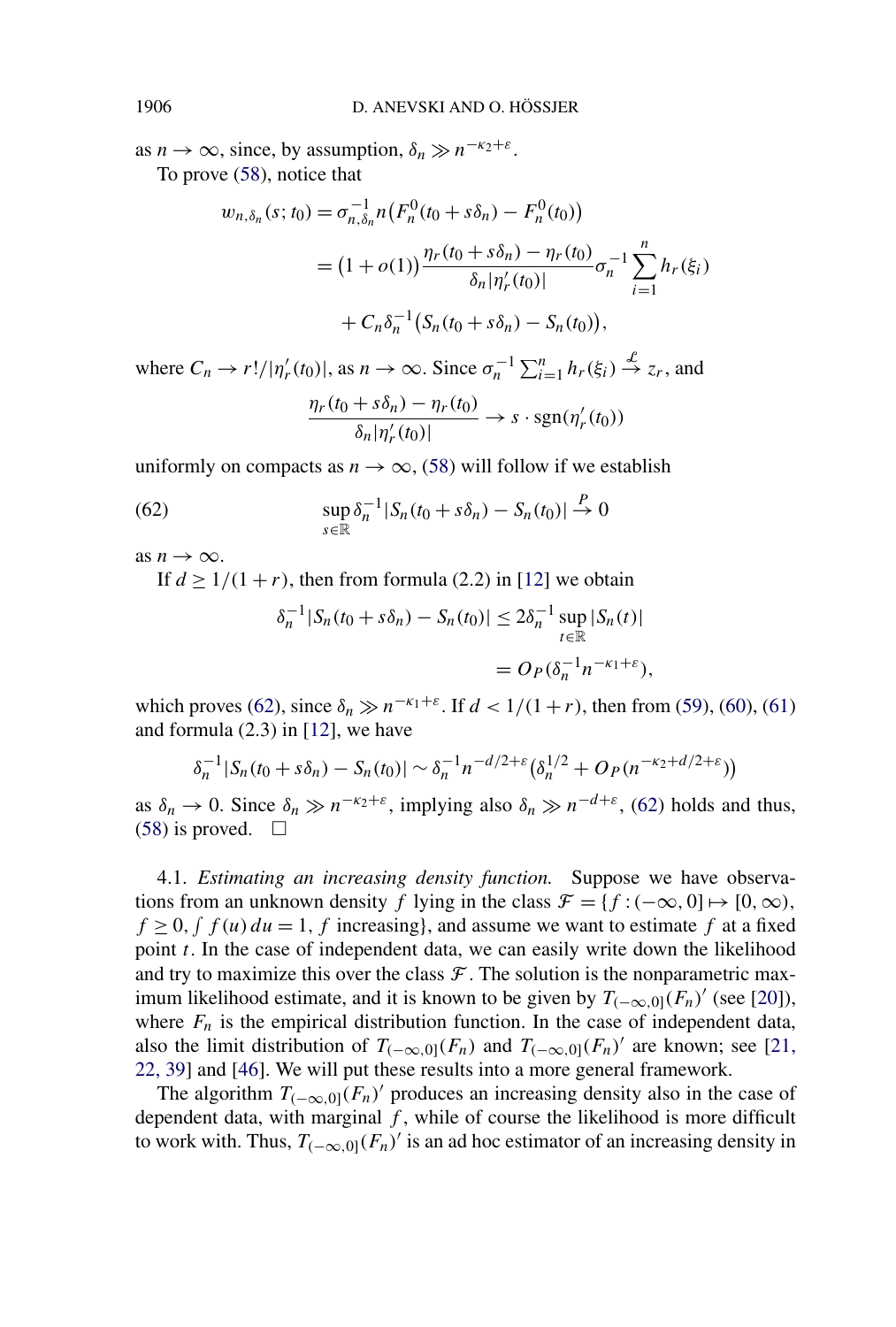<span id="page-33-0"></span>the case of dependent data which lies in  $\mathcal F$ , and for which we will derive the limit distribution.

Let

$$
x_n(t) = F_n(t),
$$
  
\n
$$
x_{b,n}(t) = F(t),
$$
  
\n
$$
v_n(t) = F_n^{0}(t).
$$

Under various dependence assumptions, we have

$$
\tilde{v}_n(s; t_0) = c_n w_{n,d_n}(s; t_0) \stackrel{\mathcal{L}}{\rightarrow} w(s) =: v(s; t_0)
$$

on *D*( $-\infty$ *,* ∞), as *n* → ∞, where {*d<sub>n</sub>*} is chosen so that

$$
c_n = d_n^{-2} n^{-1} \sigma_{n,d_n} \to 1.
$$

THEOREM 10 (Independent and mixing data). Assume  $\{t_i\}_{i\geq 1}$  is a station*ary sequence with an an increasing marginal density function f such that*  $f'(t_0) > 0$  *and*  $t_0 < 0$ . Let  $F_n(t)$  be the empirical distribution function and  $\hat{f}_n(t) = T_{(-\infty,0]}(F_n)'(t)$ . *Suppose that one of the following conditions holds*:

- (i)  $\{t_i\}_{i\geq 1}$  *is an i.i.d. sequence*;
- (ii)  $\{t_i\}_{i\geq 1}$  *satisfies the assumptions of Theorem [8.](#page-29-0)*

*Then we obtain*

$$
n^{1/3}c_1(t_0)\left(\hat{f}_n(t_0) - f(t_0)\right) \stackrel{\mathcal{L}}{\to} \argmin_{s \in \mathbb{R}} (s^2 + B(s)),
$$
  

$$
n^{2/3}c_2(t_0)\left(\int_0^{t_0} \hat{f}_n(s) ds - F(t_0)\right) \stackrel{\mathcal{L}}{\to} T(s^2 + B(s))(0)
$$

 $as n \rightarrow \infty$ , *with* 

$$
c_1(t_0) = f(t_0)^{-1/3} \left(\frac{1}{2}\right)^{2/3} f'(t_0)^{-1/3},
$$
  

$$
c_2(t_0) = f(t_0)^{-2/3} \left(\frac{1}{2} f'(t_0)\right)^{1/3},
$$

*and B a standard two-sided Brownian motion*.

PROOF. (i) (Independent data case) To determine the constants, we use Theorem [7,](#page-28-0)

$$
\sigma_{n,d_n}^2 \sim nd_n f(t_0)
$$
\n
$$
\iff c_n = d_n^{-2} n^{-1} \sqrt{n d_n f(t_0)} = d_n^{-3/2} n^{-1/2} f(t_0)^{1/2} \sim 1
$$
\n
$$
\iff d_n \sim f(t_0)^{1/3} n^{-1/3}.
$$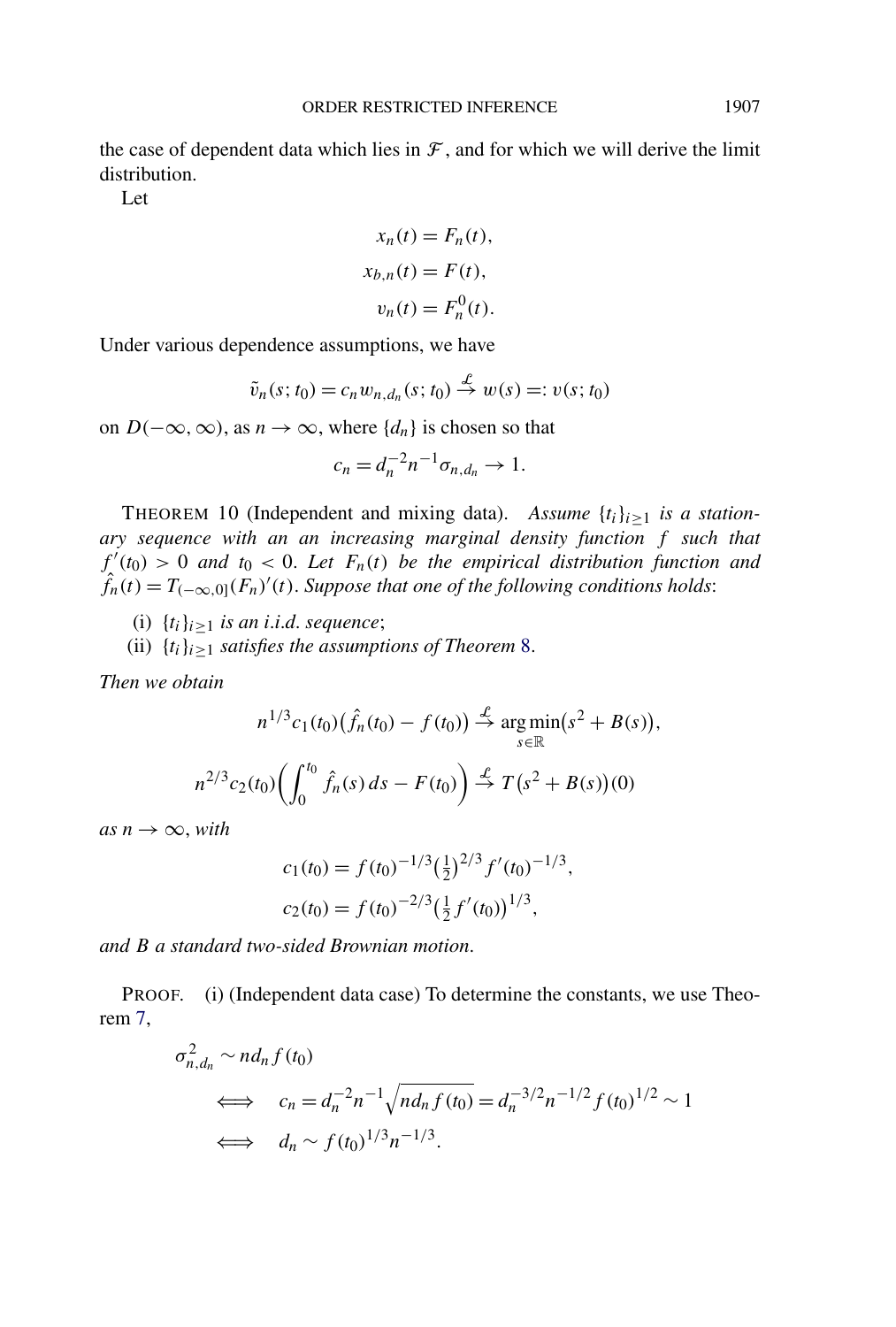Since  $x_{b,n} = F$  is convex and  $x''_b(t_0) = f'(t_0)$ , Assumption [A2](#page-6-0) is satisfied with  $A = \frac{1}{2} f'(t_0)$ . From Theorem [7,](#page-28-0) it follows that Assumption [A1](#page-5-0) is satisfied, and Proposition [1](#page-7-0) and Lemma [C.1](#page-52-0) imply Assumptions [A3](#page-6-0) and [A4.](#page-6-0) Assumptions [A5,](#page-7-0) [A6](#page-8-0) and [A7](#page-10-0) hold by properties of Brownian motion (cf. [\[42\]](#page-56-0) for an LIL for Brownian motion implying Assumption [A6](#page-8-0) by Note [1\)](#page-8-0), so that Corollary [1](#page-10-0) implies

$$
d_n^{-1}(\hat{f}_n(t_0) - f(t_0)) \stackrel{\mathcal{L}}{\rightarrow} 2\sqrt{A} \arg \min_{s \in \mathbb{R}} \left( s^2 + B\left(\frac{s}{\sqrt{A}}\right) \right)
$$

$$
\stackrel{\mathcal{L}}{\equiv} 2A^{1/3} \arg \min_{s \in \mathbb{R}} (s^2 + B(s))
$$

as  $n \to \infty$  and, thus,  $c_1(t_0)$  $c_1(t_0)$  $c_1(t_0)$  has the form stated in the theorem. Then Theorem 1 implies

$$
d_n^{-2} \left( \int_0^{t_0} \hat{f}_n(s) \, ds - F(t_0) \right) \stackrel{\mathcal{L}}{\to} T\left( As^2 + B(s)\right)(0)
$$
  

$$
\stackrel{\mathcal{L}}{\to} A^{-1/3} T\left(s^2 + B(s)\right)(0)
$$

as  $n \to \infty$  and, thus,  $c_2(t_0)$  has the form stated in the theorem.

(ii) (Mixing data case) The proof is completely analoguous to the i.i.d. case and uses Theorem [8](#page-29-0) instead of Theorem [7.](#page-28-0)  $\Box$ 

THEOREM 11 (Long range dependent data). *Assume*  $\{t_i\}_{i\geq 1}$  *is a long range dependent subordinated Gaussian sequence with parameters*  $r = 1$  *and*  $0 < d <$ 1*/*2, *and β as in* [\(36\)](#page-14-0). *Let f be the marginal density function of* {*ti*}, *and assume f* is increasing with  $f'(t_0) > 0$  and  $t_0 < 0$ . Then with  $F_n$  the empirical distribution *function and*  $\hat{f}_n(t) = T_{(-\infty,0]}(F_n)'(t)$ ,

$$
|\eta_1'(t_0)|^{-1}l_1(n)^{-1/2}n^{d/2}(\hat{f}_n(t_0) - f(t_0)) \stackrel{\mathcal{L}}{\to} N(0, 1)
$$

 $as n \rightarrow \infty$ , with  $l_1$  *a* function slowly varying at infinity, defined as in [\(35\)](#page-14-0).

PROOF. We have

$$
c_n = d_n^{-2} n^{-1} \sigma_{n,d_n} \sim d_n^{-1} n^{-1} \sigma_n |\eta'_r(t_0)|/r! \sim 1
$$
  

$$
\iff d_n \sim |\eta'_r(t_0)| l_1(n)^{1/2} n^{-rd/2}/r!,
$$

where  $\sigma_n$  and  $l_1$  are defined before Theorem [9.](#page-30-0) Note that the assumptions in The-orem [9,](#page-30-0) with  $\delta_n = d_n$ , are only satisfied for  $r = 1, 0 < d < 1/2$ , for which case we have  $w_{n,d_n} \stackrel{\mathcal{L}}{\rightarrow} s \cdot z_1 =: w(s)$  as  $n \rightarrow \infty$ , with  $z_1$  a standard Gaussian random variable. Theorem [2](#page-9-0) implies

$$
d_n^{-1}\hat{f}_n((t_0) - f(t_0)) \stackrel{\mathcal{L}}{\to} T(s^2 + z_1 s)'(0) = z_1
$$

as  $n \to \infty$ , implying the theorem. Assumption [A1](#page-5-0) follows from Theorem [9,](#page-30-0) As-sumption [A2](#page-6-0) is established as in Theorem [10\(](#page-33-0)i), Assumptions [A3](#page-6-0) and [A4](#page-6-0) follow from Proposition [1](#page-7-0) and Lemma [C.1](#page-52-0) and Assumptions [A5](#page-7-0) and [A6](#page-8-0) are trivially sat-isfied; see Note [1.](#page-8-0)  $\square$ 

<span id="page-34-0"></span>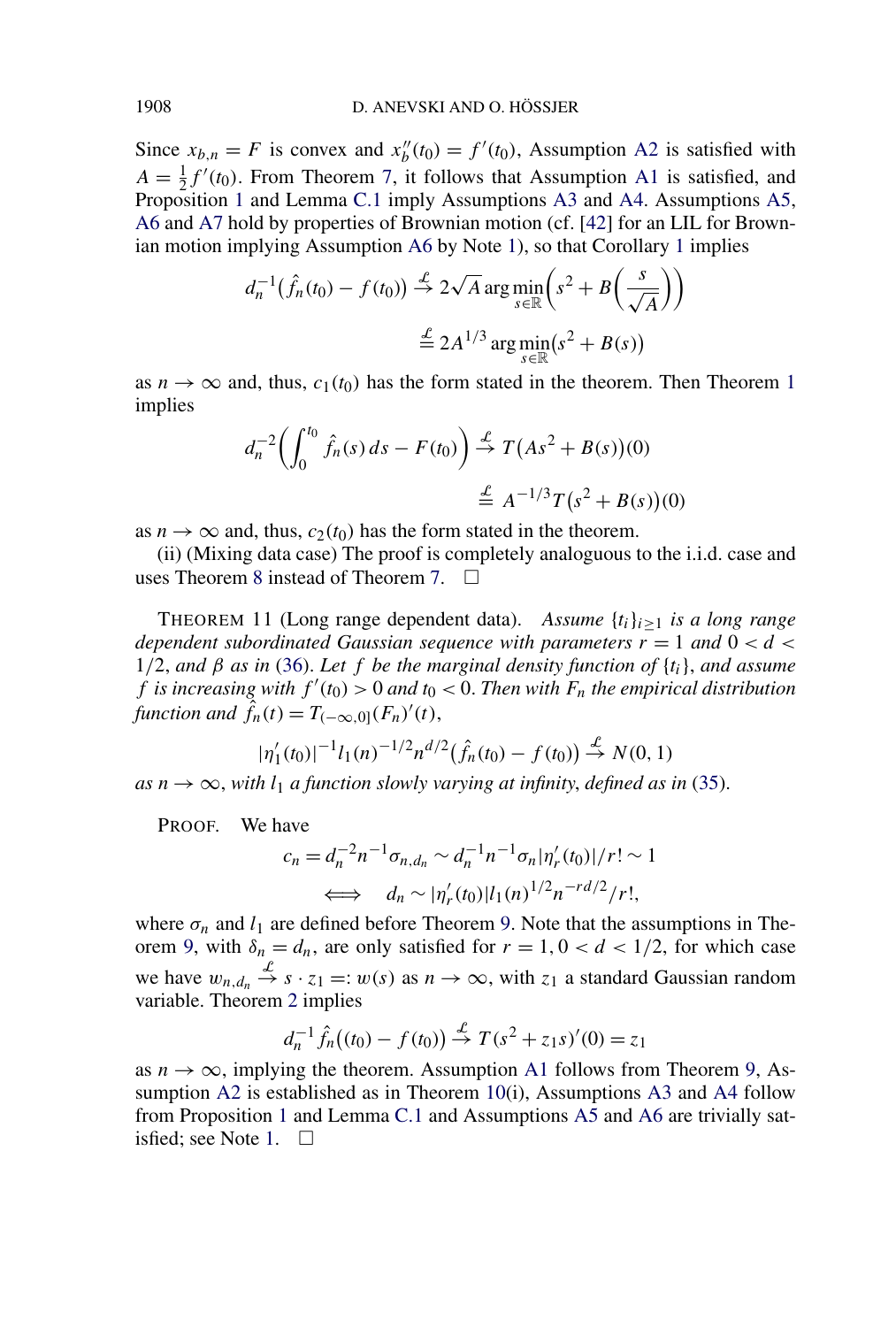<span id="page-35-0"></span>4.2. *Estimating a convex density function.* Suppose  $f:[0,\infty) \mapsto [0,\infty)$  is a convex density function, and we want to find an estimator of *f* at a fixed point  $t<sub>0</sub> > 0$ . For independent data, it is possible to define the nonparametric maximum likelihood estimate. The algorithm for calculating this is quite complicated though; see [\[30\]](#page-55-0); see also [\[23, 24\]](#page-55-0) for the limit distribution. We present the following alternative estimator: Let

$$
x_n(t) = n^{-1}h^{-1}\sum_{i=1}^n k\left(\frac{t - t_i}{h}\right)
$$

be the kernel estimator of the density *f* , with *k* a density function supported on [−1*,* 1], and *h >* 0 the bandwidth. Define the (nonnormalized) density estimate  $\hat{f}_n(t) = T(x_n)(t)$ , and note that  $\hat{f}_n$  is convex and positive, but does not integrate to one [note that the estimator  $T_{[0,\infty)}(x_n)/I_n$  is a convex density function, where  $I_n = \int T_{[0,\infty)}(x_n)(s) ds$ . We will state the limit distributions for  $\hat{f}_n$  in the weakly dependent cases; see Section [1](#page-0-0) for an interpretation. In the long range dependent case the limit process is pathological  $[\tilde{v}(s; t_0) = 0]$ , so that the rate of convergence is faster than indicated by our approach. Since a further study of this case is not straightforward, we refrain from more work on this; see the remark after Theorem [12.](#page-36-0)

We can write

$$
x_n(t) = h^{-1} \int k'(u) F_n(t - hu) du,
$$
  
\n
$$
x_{b,n}(t) = h^{-1} \int k'(u) F(t - hu) du,
$$
  
\n
$$
v_n(t) = h^{-1} \int k'(u) F_n^{0}(t - hu) du.
$$

4.2.1. *The case*  $d_n = h$ . The rescaled process is

$$
\tilde{v}_n(s;t_0) = c_n \int k'(u) (w_{n,d_n}(s-u;t_0) - w_{n,d_n}(-u;t_0)) du,
$$

with  $c_n = d_n^{-2}(nh)^{-1} \sigma_{n,d_n}$ . Choosing  $d_n$  so that  $c_n \to c$  as  $n \to \infty$ , for some constant *c*, we obtain

(63) 
$$
\tilde{v}_n(s;t_0) \stackrel{\mathcal{L}}{\rightarrow} c \int k'(u) (w(s-u) - w(-u)) du =: \tilde{v}(s;t_0)
$$

on  $D(-\infty, \infty)$  as  $n \to \infty$ , using the continuous mapping theorem as in Section 4.2.1, and with *w* the weak limit of  $\{w_n\}$ , assuming that *k'* is bounded and since *k* has compact support.

Recall the definition of the (nonnormalized) density estimate  $\hat{f}_n(t) = T(x_n)(t)$ . The rate  $n^{-2/5}$  for the estimator  $\hat{f}_n$  in Theorem [12](#page-36-0) is the same as in the limit distribution of the NPMLE; see [\[23, 24\]](#page-55-0). This is also the optimal rate for estimating a convex density from independent observations; see [\[2\]](#page-54-0).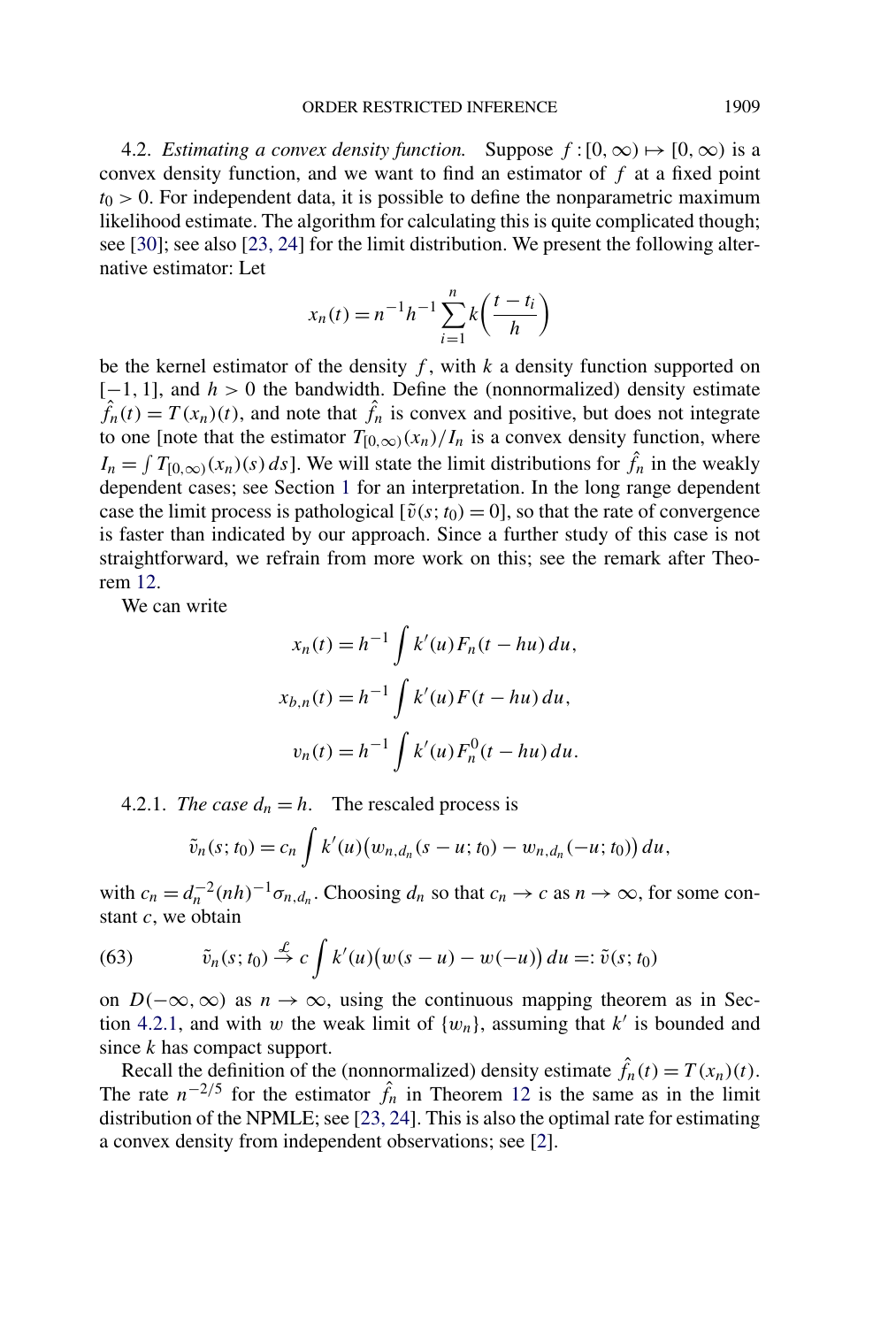THEOREM 12 (Independent and mixing data). Let  $\{t_i\}_{i\geq 1}$  be a stationary se*quence with a convex marginal density function*  $f$  *such that*  $f''(t_0) > 0$  *and*  $t_0 > 0$ . Let  $x_n(t)$  be the kernel density function above with k a compactly supported den*sity such that*  $k'$  *is bounded*,  $h = an^{-1/5}$  *and*  $a > 0$  *an arbitrary constant. Suppose that one of the following conditions holds*:

- (i)  $\{t_i\}_{i\geq 1}$  *is an i.i.d. sequence*;
- (ii)  $\{t_i\}_{i\geq 1}$  *satisfies the assumptions of Theorem* [9.](#page-30-0)

*Then we obtain*

$$
n^{2/5}(\hat{f}_n(t_0) - f(t_0))
$$
  
\n
$$
\stackrel{\mathcal{L}}{\rightarrow} a^2 T(\frac{1}{2}f''(t_0)s^2 + \tilde{v}(s; t_0))(0)
$$
  
\n
$$
+ \frac{1}{2}a^2 \int u^2 k(u) du f''(t_0) + ca^2 \int k'(u)w(-u) du
$$

 $as n \rightarrow \infty$ , with  $c = a^{-5/2} f(t_0)^{1/2}$ ,  $\tilde{v}(s; t)$  *as in* [\(63\)](#page-35-0) *and w a standard two-sided Brownian motion*.

PROOF. (i) (Independent data case) We have  $\sigma_{n,d_n}^2 \sim nd_n f(t_0)$ , so that

$$
d_n^{-2}(nh)^{-1}\sigma_{n,d_n} \sim d_n^{-5/2}n^{-1/2}f(t_0)^{1/2}.
$$

If  $d_n = a n^{-1/5}$ , we get  $c = a^{-5/2} f(t_0)^{1/2}$  and

(64) 
$$
n^{2/5}(\hat{f}_n(t_0) - f(t_0)) \stackrel{\mathcal{L}}{\rightarrow} a^2 T(\frac{1}{2}f''(t_0)s^2 + \tilde{v}(s;t_0))(0)
$$

follows from Theorem [1,](#page-7-0) provided the conditions in Theorem [1](#page-7-0) hold. Notice that

$$
x_{b,n}(t) = h^{-1} \int k\left(\frac{t-u}{h}\right) f(u) \, du
$$

is convex, which establishes Assumption [A2,](#page-6-0) with  $A = \frac{1}{2} f''(t_0)$ , similar to the argument in Section [4.2.1.](#page-35-0) Assumptions [A1,](#page-5-0) [A3](#page-6-0) and [A4](#page-6-0) and [A5](#page-7-0) are also verified analogously to the argument in Section [4.2.1.](#page-35-0) Finally,

(65)  

$$
d_n^{-2}(x_n(t_0) - x_{b,n}(t_0)) = d_n^{-3}n^{-1}\sigma_{nd_n} \int k'(u)w_{nd_n}(-u; t_0) du
$$

$$
\stackrel{\mathcal{L}}{\to} c \int k'(u)w(-u) du
$$

(66) 
$$
d_n^{-2}(x_{b,n}(t_0)-f(t_0))\to \frac{1}{2}\int u^2k(u)\,du f''(t_0).
$$

The joint convergence in (64) and (65) (cf. the proof of Theorem [4\)](#page-20-0), together with (66), shows the statement of the theorem for the independent data case.

(ii) (Mixing data case) Similar to the proof of case (i).  $\Box$ 

<span id="page-36-0"></span>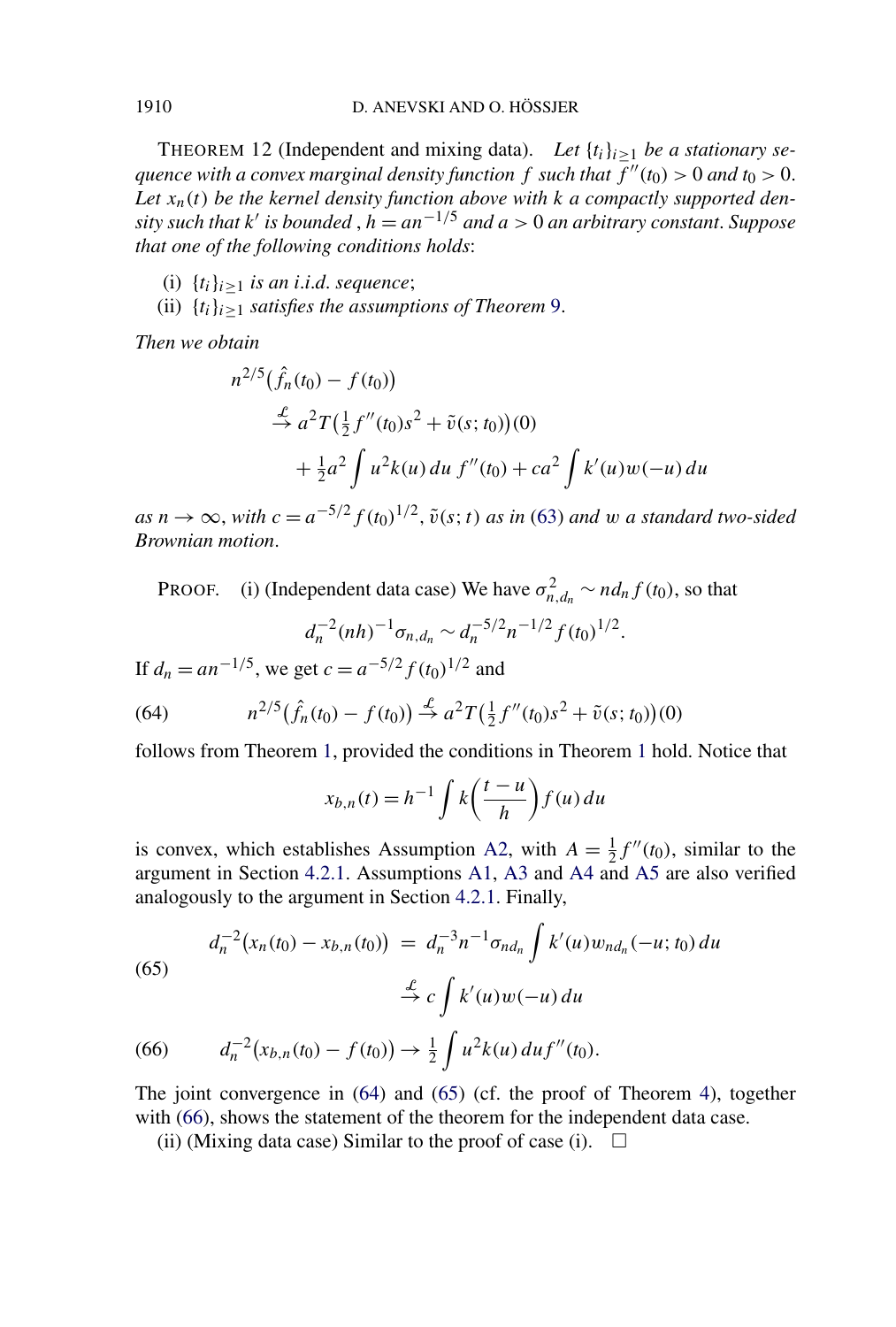<span id="page-37-0"></span>For long range dependent data, as in Section [4.1,](#page-32-0) we are restricted to the case  $r = 1, 0 < d < 1/2$ . But now

$$
\tilde{v}(s; t_0) = c \int k'(u)((s - u)z_r - (-u)z_r) du
$$

$$
= csz_r \int k'(u) du = 0,
$$

where the first equality holds since  $w(s) \stackrel{\mathcal{L}}{=} s \cdot z_1$ . This indicates that the rate of convergence is faster than obtained solving  $c_n = d_n^{-3} n^{-1} \sigma_{n,d_n} = c$ . We refrain from further work for this case.

4.2.2. *The cases*  $d_n/h \to \infty$  *and*  $d_n/h \to \infty$  *as*  $n \to \infty$ . We refer the interested reader to the technical report of Anevski and Hössjer [\[3\]](#page-54-0).

**5. Self similarity and rates of convergence.** In many of the examples treated in Sections [3](#page-11-0) and [4,](#page-27-0) the stochastic part  $v_n$  of  $x_n$  is asymptotically self similar in the following sense: There exists a sequence  $a_n \downarrow 0$  such that  $a_n^{-1} v_n$  converges in distribution on a scale  $b_n$  around  $t_0$ . More precisely, we assume the existence of a limit process  $\bar{v}(\cdot; t_0)$  such that

(67) 
$$
a_n^{-1}v_n(t_0 + sb_n) \stackrel{\mathcal{L}}{\rightarrow} \bar{v}(s; t_0).
$$

For local estimators,  $b_n \downarrow 0$  and the convergence in (67) takes place in  $D(-\infty, \infty)$ . For global estimators, we have  $b_n \equiv 1$  and then the convergence takes place in  $D(J - t_0)$ . Further, assume that  $\bar{v}(\cdot; t_0)$  is locally self similar, in the sense that, for some  $\beta > 0$  and some process  $\tilde{v}(\cdot; t_0)$ ,

(68) 
$$
\delta^{-\beta}(\bar{v}(\delta s; t_0) - \bar{v}(0; t_0)) \stackrel{\mathcal{L}}{\rightarrow} \tilde{v}(s; t_0)
$$

on  $D(-\infty, \infty)$  as  $\delta \to 0$ . Suppose that  $d_n \ll b_n$  and put  $\delta_n = d_n/b_n$ . If we can interchange limits between (67) and (68), we obtain

(69) 
$$
d_n^{-p}(v_n(t_0 + sd_n) - v_n(t_0)) \stackrel{\mathcal{L}}{\approx} d_n^{-p} a_n(\bar{v}(s\delta_n; t_0) - \bar{v}(0; t_0))
$$

$$
\stackrel{\mathcal{L}}{\approx} d_n^{-p} a_n \delta_n^{\beta} \tilde{v}(s; t_0).
$$

Thus, Assumption [A1](#page-5-0) requires [up to a factor  $1 + o(1)$ ]

 $d_n^{-p} a_n \delta_n^{\beta} = 1 \iff d_n = (a_n b_n^{-\beta})^{1/(p-\beta)},$ 

which is then a general formula for choosing  $d_n$ . As a consequence of this

$$
T(x_n)(t_0) - x_n(t_0) = O_P(d_n^p) = O_P((a_n b_n^{-\beta})^{p/(p-\beta)}),
$$
  
\n
$$
T(x_n)'(t_0) - x'_{b,n}(t_0) = O_P(d_n^{p-1}) = O_P((a_n b_n^{-\beta})^{(p-1)/(p-\beta)}).
$$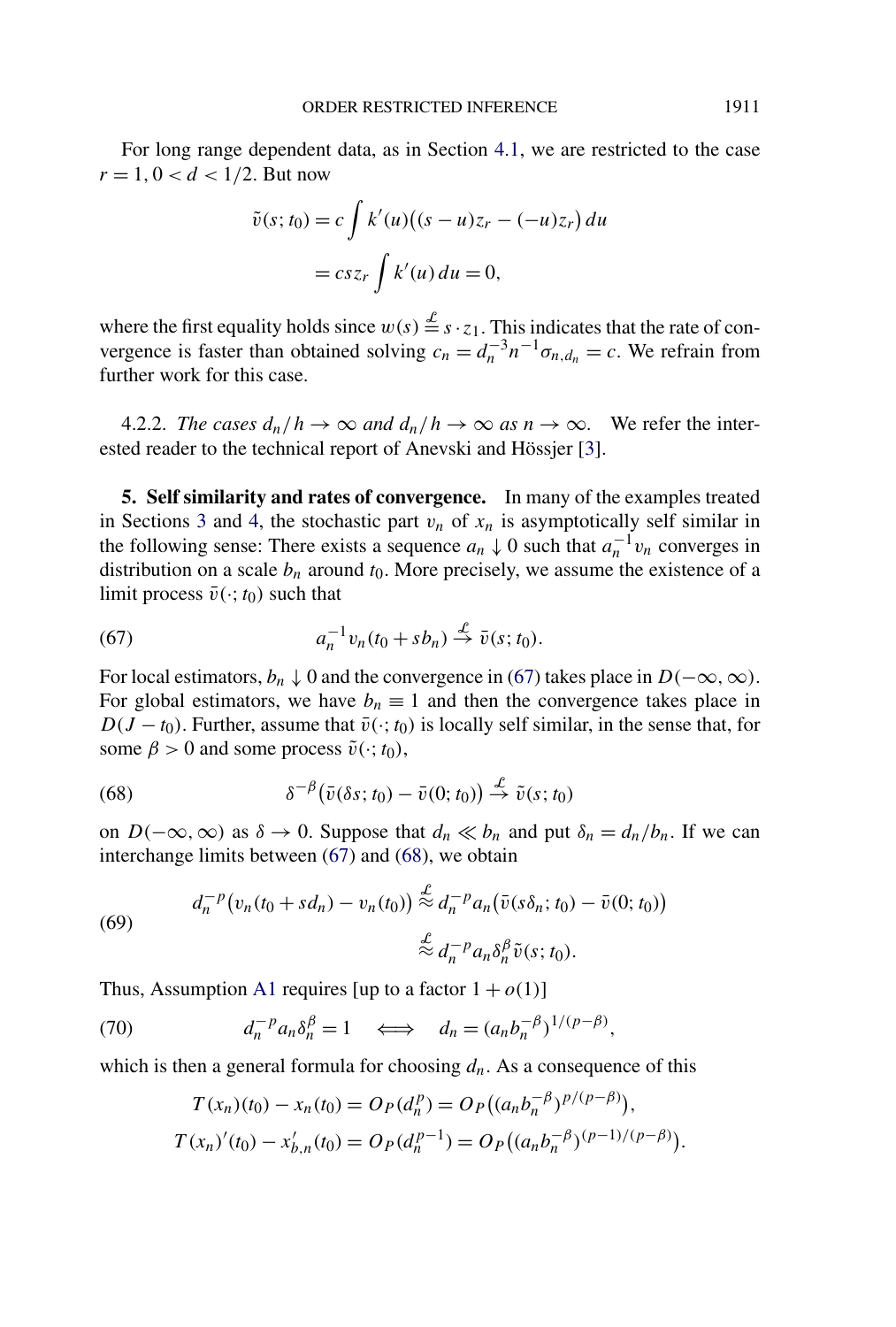| <b>Theorem</b>          | аn                    | $b_n$ |            | $d_n$          |
|-------------------------|-----------------------|-------|------------|----------------|
| 3(i), (ii), 10(i), (ii) | $n^{-1/2}$            |       | 1/2        | $n^{-1/3}$     |
| 3(iii)                  | $n-rd/2$              |       | $1 - rd/2$ | $n-rd/(2+r d)$ |
| $6(i)$ , (ii)           | $n^{-1/2}h^{1/2}$     | h     |            | $(nh)^{-1/2}$  |
| 6(iii)                  | $n^{-rd/2}h^{1-rd/2}$ | h     |            | $(nh)^{-rd/2}$ |
| 11                      | $n-d/2$               |       |            | $n^{-d/2}$     |

TABLE 1 *Convergence rates*  $d_n$  *for various choices of*  $a_n$ *,*  $b_n$  *and*  $\beta$ 

For instance, in Theorem [3\(](#page-15-0)i) we have, by Donsker's theorem,  $a_n = n^{-1/2}$ ,  $b_n = 1$ and  $\bar{v}(s; t_0) = \sigma B(s + t_0)$ ,  $s \in J - t_0$ , with *B* a standard Brownian motion. Since the Brownian motion has stationary increments and is self similar with  $\beta = 1/2$ , we can put  $\tilde{v}(s; t_0) \stackrel{\mathcal{L}}{=} \sigma B(s)$  on  $D(-\infty, \infty)$  so that

$$
d_n = a_n^{1/(p-\beta)} = n^{-1/2(1/(p-1/2))} = n^{-1/(2p-1)},
$$

that is,  $d_n = n^{-1/3}$  when  $p = 2$ .

Table 1 lists values of  $a_n$ ,  $b_n$ ,  $\beta$  and  $d_n$  for all examples with  $d_n \ll b_n$  in Sec-tions [3](#page-11-0) and [4](#page-27-0) when  $p = 2$ . For the long range dependent examples, we have simplified and put  $l_1(n) = 1$  for the slowly varying function  $l_1$  in [\(35\)](#page-14-0). For general  $l_1$ , formula [\(67\)](#page-37-0) is not valid. We have also ignored constants (not depending on *n*) of *dn*.

For Theorem [6,](#page-26-0) we have replaced [\(67\)](#page-37-0) with the more general requirement

(71) 
$$
a_n^{-1}(v_n(t_0 + sb_n) - v_n(t_0)) \stackrel{\mathcal{L}}{\to} \bar{v}(s; t_0).
$$

Otherwise,  $a_n$  will be too large to give the correct value of  $d_n$  when plugged into [\(70\)](#page-37-0). Notice that the derivation of *(*[69](#page-37-0)*)* is still valid, even though we re-place [\(67\)](#page-37-0) with (71). For instance, in Theorem [6\(](#page-26-0)i) we write  $v_n(t) = n^{-1/2}\sigma \times$ *f k*(*u*)*B*(*t* − *uh*)*du* + *o*<sub>*P*</sub>(1) and put  $a_n = n^{-1/2}h^{1/2}$ ,  $b_n = h$ , so that

$$
a_n^{-1}(v_n(t_0 + sb_n) - v_n(t_0))
$$
  
=  $h^{-1/2}\sigma \int k(u)(B(t_0 + sh - uh) - B(t_0 - uh)) du + o_P(1)$   

$$
\stackrel{\mathcal{L}}{=} \sigma \int k(u)(B(s - u) - B(-u)) du + o_P(1).
$$

In the last step, we have used the fact that *B* has stationary increments and is self similar. Thus, from (71) we obtain

$$
\bar{v}(s;t_0) = \sigma \int B(u)(k(s-u) - k(-u)) du,
$$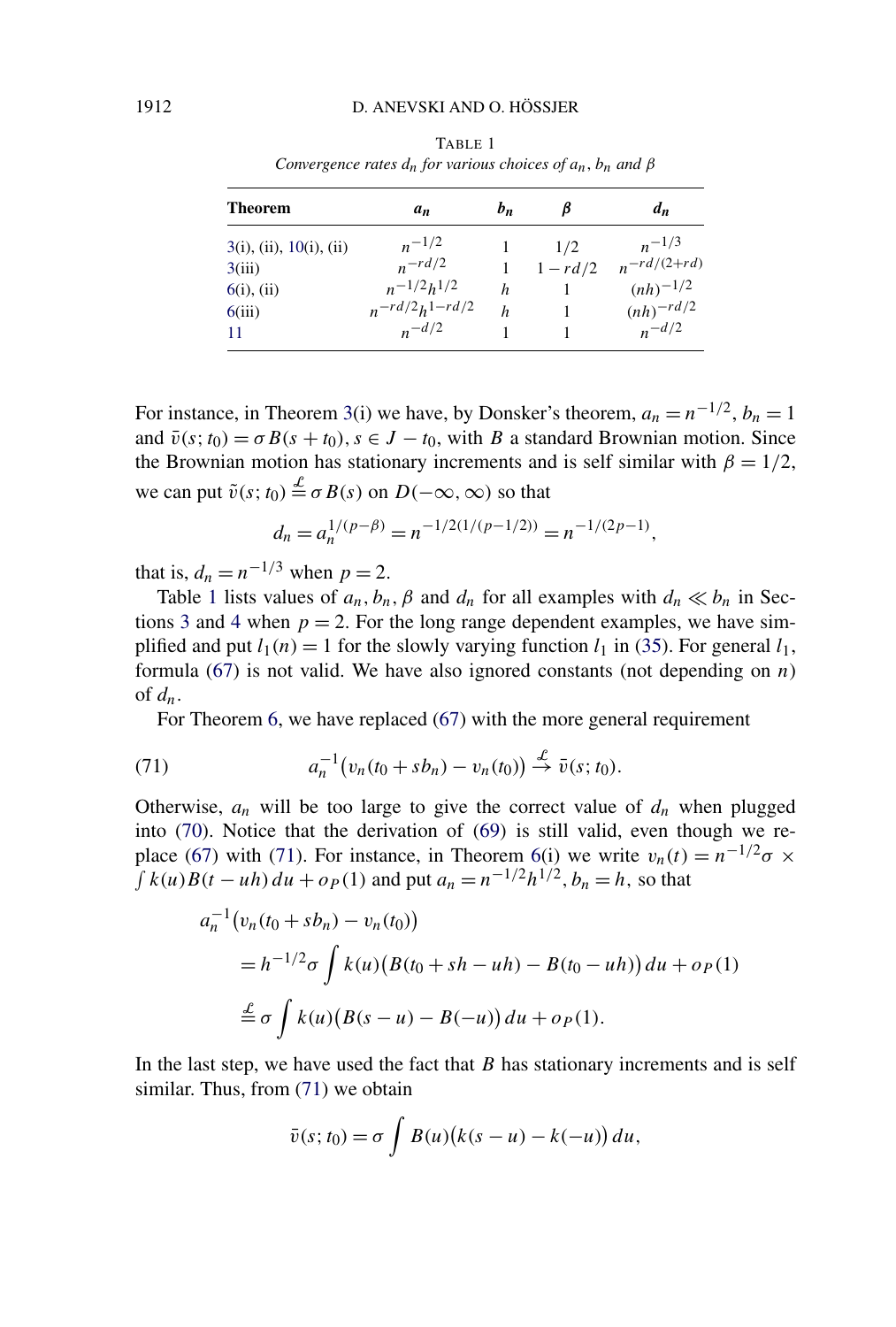<span id="page-39-0"></span>from which follows  $\beta = 1$  and

$$
\tilde{v}(s; t_0) = \lim_{\delta \to 0} \sigma s \int B(u) \frac{k(s\delta - u) - k(-u)}{\delta s} du
$$

$$
= \sigma s \int B(u)k'(-u) du =: \sigma s Z,
$$

where  $Z \in N(0, \int k^2(u) du)$ .

**6. Concluding remarks.** Several of the applications in Sections [3](#page-11-0) and [4](#page-27-0) are not stated in the most general form, because of a desire to keep the paper selfcontained. Therefore, we would like to point out some generalizations that can be made. Section [3](#page-11-0) on regression could be made more inclusive by allowing for heteroscedasticity and nonequidistant design points, as considered by Wright [\[47\]](#page-56-0); see also [\[33\]](#page-56-0) and [\[34\]](#page-56-0).

Furthermore, we have not made an extensive study of all possible mixing conditions, and whether, for instance, in these cases the bounds derived in Appendices [B](#page-46-0) and [C](#page-52-0) apply; neither have we tried to apply our results to short range dependent subordinated Gaussian data as defined in [\[15\]](#page-55-0). Long range dependent data limit results under exponential subordination are derived in [\[18\]](#page-55-0); we have not tried to apply our results to this case.

In Section [4](#page-27-0) it is possible to prove results for estimators of a monotone density and of its derivative, by isotonization of a kernel density estimate; the calculations are similar to Section [3.3.](#page-22-0)

It is also possible to use Theorems [1](#page-7-0) and [3](#page-15-0) for  $p \neq 2$ , which would generalize the theorems in Sections [3](#page-11-0) and [4.](#page-27-0) Since existing results, as Wright [\[47\]](#page-56-0) and Leurgans [\[33\]](#page-56-0), deal with independent data, this would constitute new results for weakly dependent and long range dependent data.

Unimodal density estimation, with known or unknown mode, is related to density estimation under monotonicity assumptions, and the distributional limit results are identical to ours when using the respective NPMLE. We conjecture that the results for long range dependent data in Section [4](#page-27-0) hold also for unimodal densities.

The case  $p = 1$ , corresponding to nondifferentiable target functions, is not covered in this paper. It is treated in [\[4\]](#page-54-0); the approach is somewhat different and the limit distributions are different from the ones obtained in this paper.

It would be interesting to extend our results to process results, such as in, for example, [\[5, 28, 31\]](#page-54-0); we have not attempted to do so in this paper.

Alongside regression and density estimation, a third topic which can be treated with arguments similar to this paper is the monotone deconvolution problem;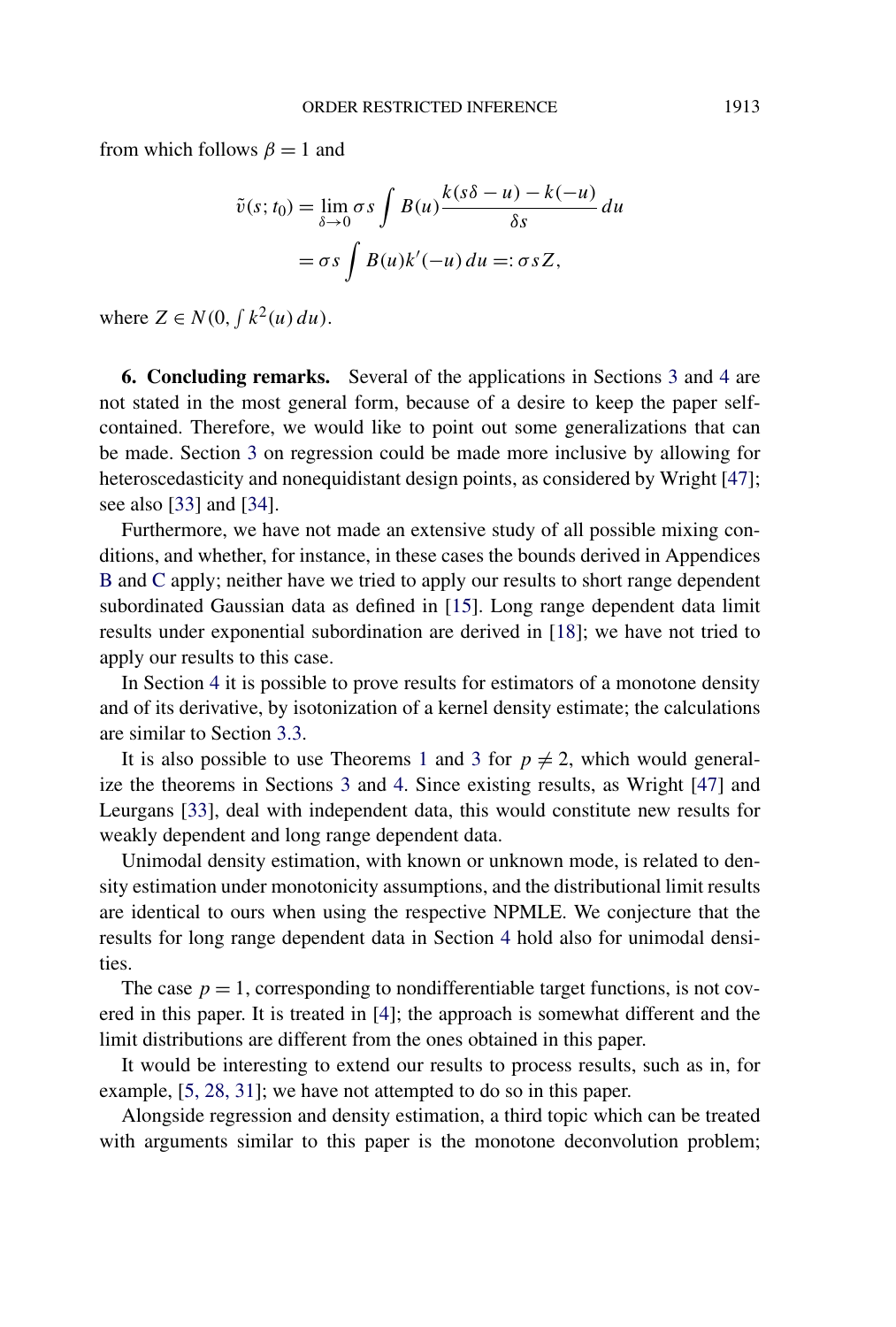<span id="page-40-0"></span>see [\[45\]](#page-56-0). In fact, in [\[1\]](#page-54-0), the asymptotic theory of Section [2](#page-4-0) is applied to the monotone deconvolution problem.

## APPENDIX A: PROOFS OF RESULTS IN SECTION [2](#page-4-0)

In this appendix we prove the statements in Section [2.](#page-4-0)

PROOF OF PROPOSITION [1.](#page-7-0) We first show that if Assumption [A2](#page-6-0) holds, then *g<sub>n</sub>* can be bounded in the following manner: for any constant  $\kappa > 0$ , there is a *τ <* ∞, such that

(72) 
$$
\liminf_{n \to \infty} \inf_{|s| \ge \tau} (g_n(s) - \kappa |s|) \ge 0.
$$

To prove this, from [\(12\)](#page-6-0) it follows that, given any  $\tau > 0$  and  $\varepsilon$  such that  $0 < \varepsilon < \varepsilon$ *Aτ p/*2,

$$
g_n(\pm \tau) \ge A \tau^p - \varepsilon,
$$

if  $n \ge n_0$  for some finite  $n_0 = n_0(\varepsilon)$ . Since  $g_n(0) = 0$  and  $g_n$  is convex, it follows that

$$
g_n(s) \ge (A\tau^p - \varepsilon)|s|/\tau \ge \frac{1}{2}A\tau^{p-1}|s|,
$$

when  $|s| \ge \tau$ , for all  $n \ge n_0$ . Thus, (72) holds with  $\kappa = \frac{1}{2} A \tau^{p-1}$ . Since  $\tau$  can be chosen arbitrarily large, so can *κ*.

We are now ready to establish Assumptions [A3](#page-6-0) and [A4.](#page-6-0) Choose  $\tau = \tau(\delta, \varepsilon)$  as in [\(14\)](#page-7-0). Then [\(14\)](#page-7-0) and (72) imply

$$
\liminf_{n\to\infty} P\left(\inf_{|s|\geq\tau} (y_n(s)-\kappa(1-\varepsilon)|s|)\geq 0\right)>1-\delta,
$$

and this proves Assumption [A3](#page-6-0) [with  $\kappa(1 - \varepsilon)$  in place of  $\kappa$ ]. To establish As-sumption [A4,](#page-6-0) we notice that the convexity of  $g_n$  and  $g_n(0) = 0$  imply that  $g_n(s)/s$ is increasing on  $\mathbb{R}^+$ . With  $\tau = \tau(\delta, \varepsilon)$  as above, we get

$$
\inf_{\tau \le s \le c} \frac{y_n(s)}{s} \le (1+\varepsilon) \inf_{\tau \le s \le c} \frac{g_n(s)}{s} = (1+\varepsilon) \frac{g_n(\tau)}{\tau}
$$

and, similarly,

$$
\inf_{s\geq c}\frac{y_n(s)}{s}\geq (1-\varepsilon)\inf_{s\geq c}\frac{g_n(s)}{s}\geq (1-\varepsilon)\frac{g_n(c)}{c}\geq (1-\varepsilon)\frac{g_n(\tau)}{\tau}.
$$

Choose  $M > 0$  so that  $\sup_n |g_n(\tau)| \leq M$ . Then

$$
\inf_{\tau \leq s \leq c} \frac{y_n(s)}{s} - \inf_{s \geq c} \frac{y_n(s)}{s} \leq 2\varepsilon \frac{g_n(\tau)}{\tau} \leq \frac{2\varepsilon M}{\tau}.
$$

Since  $\varepsilon$  can be made arbitrarily small, the first part of Assumption [A4](#page-6-0) is proved. The second part is proved in the same way.  $\square$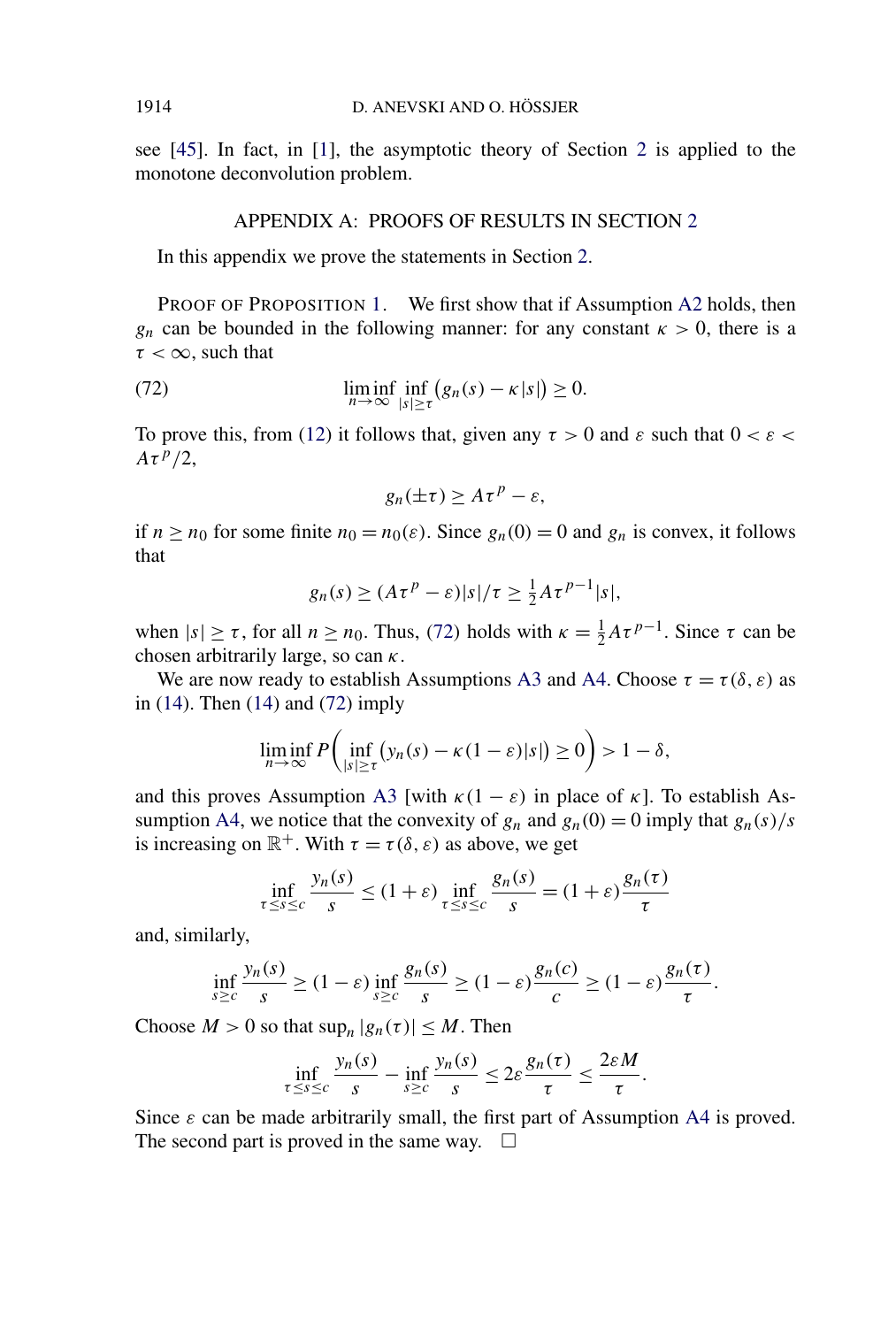<span id="page-41-0"></span>PROOF OF PROPOSITION [2.](#page-8-0) Define  $h(z)$  as in [\(17\)](#page-8-0). Then since  $T(z)'(0) =$  $T(z)'(0-)$  if and only if *h* is a functional continuous at *z*, the set of discontinuities of *h* is

$$
D_h = \{ z : T_c(z)'(0) > T_c(z)'(0-) \}
$$

[recall that  $T_c(z)$ <sup>*'*</sup> denotes the right-hand derivative of  $T_c(z)$ ]. Let

$$
\Omega_c(a,\varepsilon) = \{ z : z(s) - z(0) - as \ge \varepsilon |s| \text{ for all } s \in [-c,c] \}.
$$

Then  $D_h \subset \bigcup_{i=1}^{\infty} \Omega_c(a_i, \varepsilon_i)$  for some countable sequence  $\{(a_i, \varepsilon_i)\}\)$ . Thus, [\(18\)](#page-8-0) implies  $P(D_h) = 0$ , and Assumptions [A1](#page-5-0) and [A2](#page-6-0) imply  $y_n \stackrel{\mathcal{L}}{\rightarrow} y$ . By assumption  $D_h^c$ is separable and completely regular and, thus, the continuous mapping theorem (cf. Theorem 4.12 in [\[38\]](#page-56-0)) implies  $h(y_n) \stackrel{\mathcal{L}}{\rightarrow} h(y)$ .  $\Box$ 

We will next go through a sequence of results that were used in the proofs of Theorems [1](#page-7-0) and [2](#page-9-0) and Corollary [1.](#page-10-0) We start by stating some elementary properties of the functionals. A point *t* such that  $T(y)(t) = T_c(y)(t)$  we call a point of touch of  $T(y)$  and  $T_c(y)$ .

LEMMA A.1. *Assume*  $y \in D(\mathbb{R})$ . If  $T(y)$  and  $T_c(y)$  have no points of touch *on the interval*  $I ⊂ ℝ$ , *then*  $T(y)$  *is linear on*  $I$ . If  $A ⊂ B$  *are finite subsets of* ℝ *and y is bounded from above by M on A*, *and bounded from below by the same M on Bc*, *then*

(73) 
$$
\inf_{s \in B} |y(s) - T(y)(s)| = 0.
$$

*For any interval O of* R, *and functions l,h on O such that l is linear and constant a we have*

(74) 
$$
T_O(h+l) = T_O(h) + l
$$
,  $T_O(ah) = aT_O(h)$ ,

*T is monotone*, *that is*,

(75) 
$$
y_1 \le y_2 \implies T(y_1) \le T(y_2)
$$
.

*If r is another function on O*,

(76) 
$$
\sup_{t \in O} |T_O(r+h)(t) - T_O(h)(t)| \le \sup_{t \in O} |r(t)|.
$$

**PROOF.** Assume  $T(y)$  and  $T_c(y)$  have no point of touch on *I*. Then since  $T_c(y)$  is a minorant of *y*,  $T(y)$  and *y* also have no point of touch on *I* and, thus, *T (y)* is linear on *I* .

To prove (73), suppose

$$
\inf_{s \in B} |y(s) - T(y)(s)| = \varepsilon > 0.
$$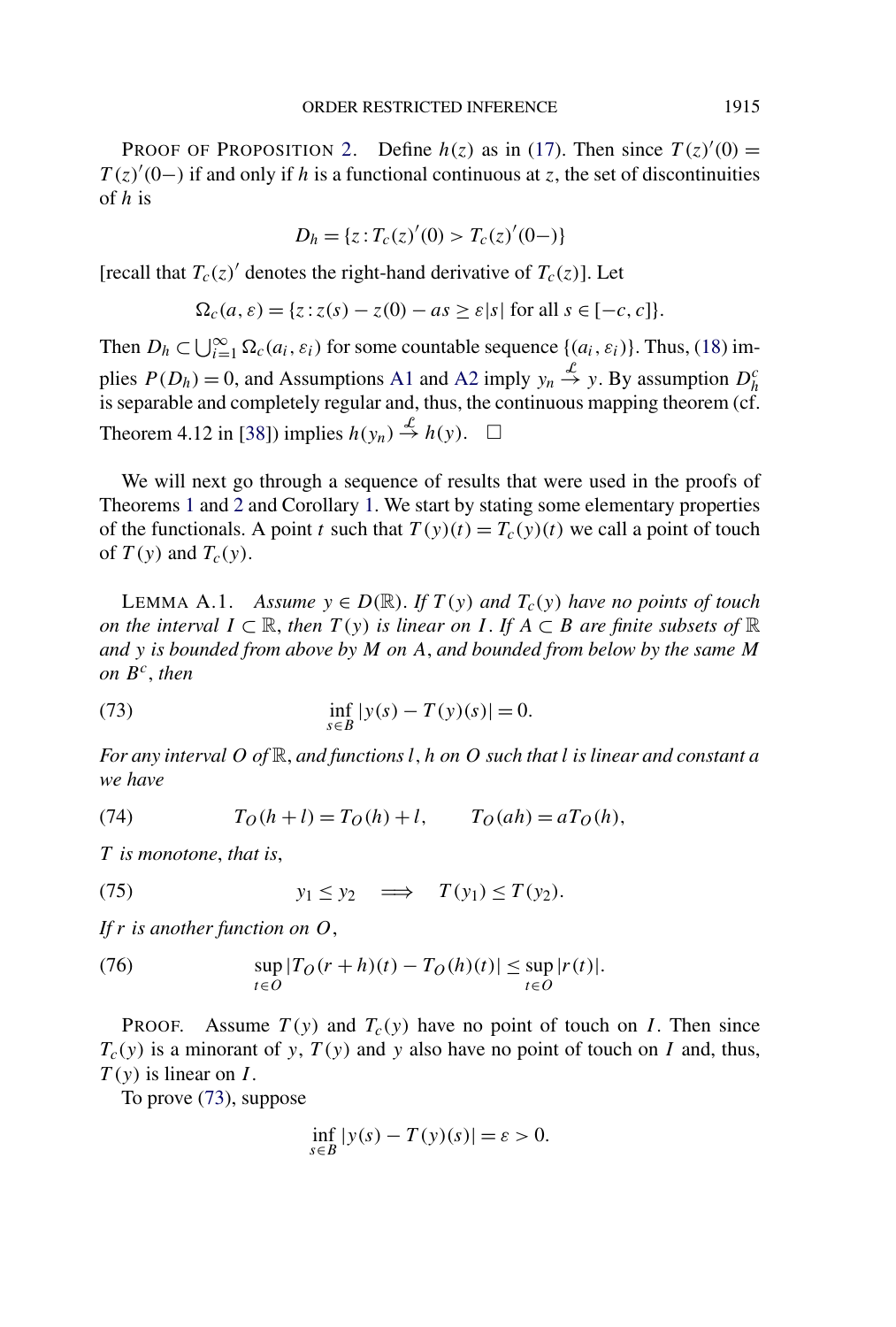<span id="page-42-0"></span>Then  $T(y)$  is a straight line *l* on *B*, and further,  $T(y) \leq M - \varepsilon$  on *A*. Assume w.l.o.g. that  $l' \geq 0$  and let *b* be the left end point of *B*. Then  $l(s) \leq M - \varepsilon$  on *(*−∞*, b*] and, thus,

$$
\inf_{s\leq b}\bigl(y(s)-l(s)\bigr)\geq \varepsilon>0,
$$

which is impossible by the construction of  $T(y)$ .

Equations [\(74\)](#page-41-0) and [\(75\)](#page-41-0) are immediate, and [\(76\)](#page-41-0) follows from these two, since for arbitrary  $t \in O$ ,

$$
T_O(h(t)) - \sup_{s \in O} |r(s)| = T_O\left(h(t) - \sup_{s \in O} |r(s)|\right)
$$
  
\n
$$
\leq T_O\left(h(t) + r(t)\right)
$$
  
\n
$$
\leq T_O\left(h(t) + \sup_{s \in O} |r(s)|\right)
$$
  
\n
$$
= T_O(h(t)) + \sup_{s \in O} |r(s)|.
$$

We next state a local limit distribution theorem.

LEMMA A.2. *Let*  $t_0$  ∈ *J be* fixed, and assume Assumptions [A1](#page-5-0) and [A2](#page-6-0) hold. *Then*

$$
d_n^{-p}[T_{c,n}(x_n)(t_0) - x_n(t_0)] \stackrel{\mathcal{L}}{\to} T_c[A|s|^p + \tilde{v}(s;t_0)](0)
$$

 $as n \rightarrow \infty$ , and with  $A > 0$  as in Assumption [A2.](#page-6-0)

PROOF. A *t* varying in  $[t_0 - cd_n, t_0 + cd_n]$  can be written as  $t = t_0 + sd_n$  with  $s \in [-c, c]$ . Using the representation [\(23\)](#page-9-0) and [\(74\)](#page-41-0), we have

$$
d_n^{-p}[T_{c,n}(x_n)(t_0)-x_n(t_0)]=T_c[g_n(s)+\tilde{v}_n(s;t_0)](0).
$$

From Assumption [A2,](#page-6-0) and the fact that  $\tilde{v}_n \stackrel{\mathcal{L}}{\rightarrow} \tilde{v}$  on  $D[-c, c]$ , we get that  $g_n(s)$  +  $\tilde{v}_n(s; t_0) \stackrel{\mathcal{L}}{\rightarrow} A|s|^p + \tilde{v}(s; t_0)$  on  $D[-c, c]$ . Equations [\(74\)](#page-41-0) and the fact that *T* is a continuous map from  $D[-c, c]$  to  $C[-c, c]$  [i.e., [\(76\)](#page-41-0)] imply by the continuous mapping theorem the statement of the theorem.  $\Box$ 

Next we show that the difference between the localized functional  $T_{c,n}$  and the global *T* goes to zero as *c* grows to infinity.

Let us consider a sequence of stochastic processes  $\{y_n\}_{n>1}$  in  $D(-\infty, \infty)$ , for which we will state a truncation result. First we need the following additional assumption.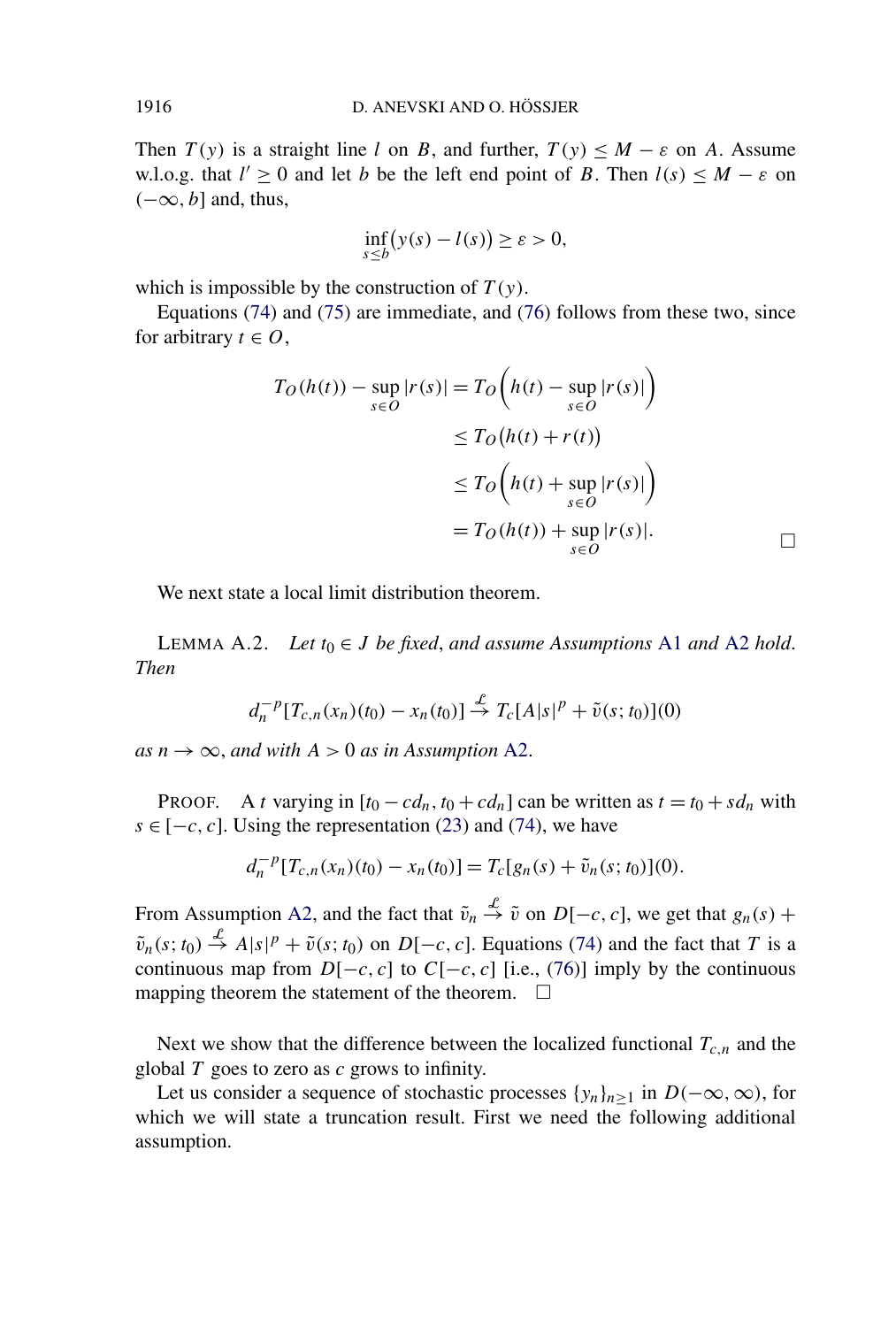<span id="page-43-0"></span>ASSUMPTION A.1 (Compact boundedness). For every compact set *K* and  $δ > 0$ , there is a finite  $M = M(K, δ)$  such that

$$
\limsup_{n\to\infty} P\bigg(\sup_{s\in K} |y_n(s)| > M\bigg) < \delta.
$$

THEOREM A.1. *Assume yn satisfies Assumptions* [A3,](#page-6-0) [A4](#page-6-0) *and* A.1. *Then for every finite interval I in*  $\mathbb{R}$  *and*  $\varepsilon > 0$ ,

$$
\lim_{c \to \infty} \limsup_{n \to \infty} P\left(\sup_{I} |T_c(y_n)'(\cdot) - T(y_n)'(\cdot)| > \varepsilon\right) = 0,
$$
  

$$
\lim_{c \to \infty} \limsup_{n \to \infty} P\left(\sup_{I} |T_c(y_n)(\cdot) - T(y_n)(\cdot)| > \varepsilon\right) = 0.
$$

PROOF. Let  $\delta > 0$  be arbitrary and put  $K = [-1, 1]$ . Define the sets

$$
A(n, \tau, M, \kappa) = \left\{ \sup_{s \in K} |y_n(s)| < M \right\} \cap \left\{ \inf_{|s| \geq \tau} \left( y_n(s) - \kappa |s| \right) > 0 \right\}.
$$

If *I* is an arbitrary interval of [−*c, c*], define the sets

$$
B(n, c, I, \varepsilon) = \left\{ \sup_{I} |T_c(y_n)'(t) - T(y_n)'(t)| < \varepsilon \right\}.
$$

From Lemma [A.4,](#page-46-0) it follows that

(77) 
$$
B(n, c, \{-\tau\}, \varepsilon) \cap B(n, c, \{\tau\}, \varepsilon) \subset B(n, c, I, \varepsilon)
$$

for any  $I \subset [-\tau, \tau]$ , if  $\tau \leq c$ .

We will show that, given any  $\delta > 0$ , if *c* is large enough,

(78) 
$$
\limsup_{n\to\infty} P(B(n,c,\{\tau\},\varepsilon)^c \cap A(n,\tau,M,\kappa)) \leq \delta,
$$

(79) 
$$
\limsup_{n\to\infty} P(B(n,c,\{-\tau\},\varepsilon)^c \cap A(n,\tau,M,\kappa)) \leq \delta.
$$

Combining Assumptions [A3](#page-6-0) and A.1, we find that if *M* and  $\tau$  are large enough and  $\kappa > 0$  is small enough, then

$$
\limsup_{n\to\infty} P(A(n,\tau,M,\kappa)^c) \leq \delta.
$$

Using (77), this will imply that, with a *c* large enough and for all large enough *n*,

$$
P(B(n, c, I, \varepsilon)^c) \le P(A(n, \tau, M, \kappa)^c)
$$
  
+  $P(B(n, c, \{-\tau\}, \varepsilon)^c \cap A(n, \tau, M, \kappa))$   
+  $P(B(n, c, \{\tau\}, \varepsilon)^c \cap A(n, \tau, M, \kappa))$   
 $\le 2\delta + \delta + \delta,$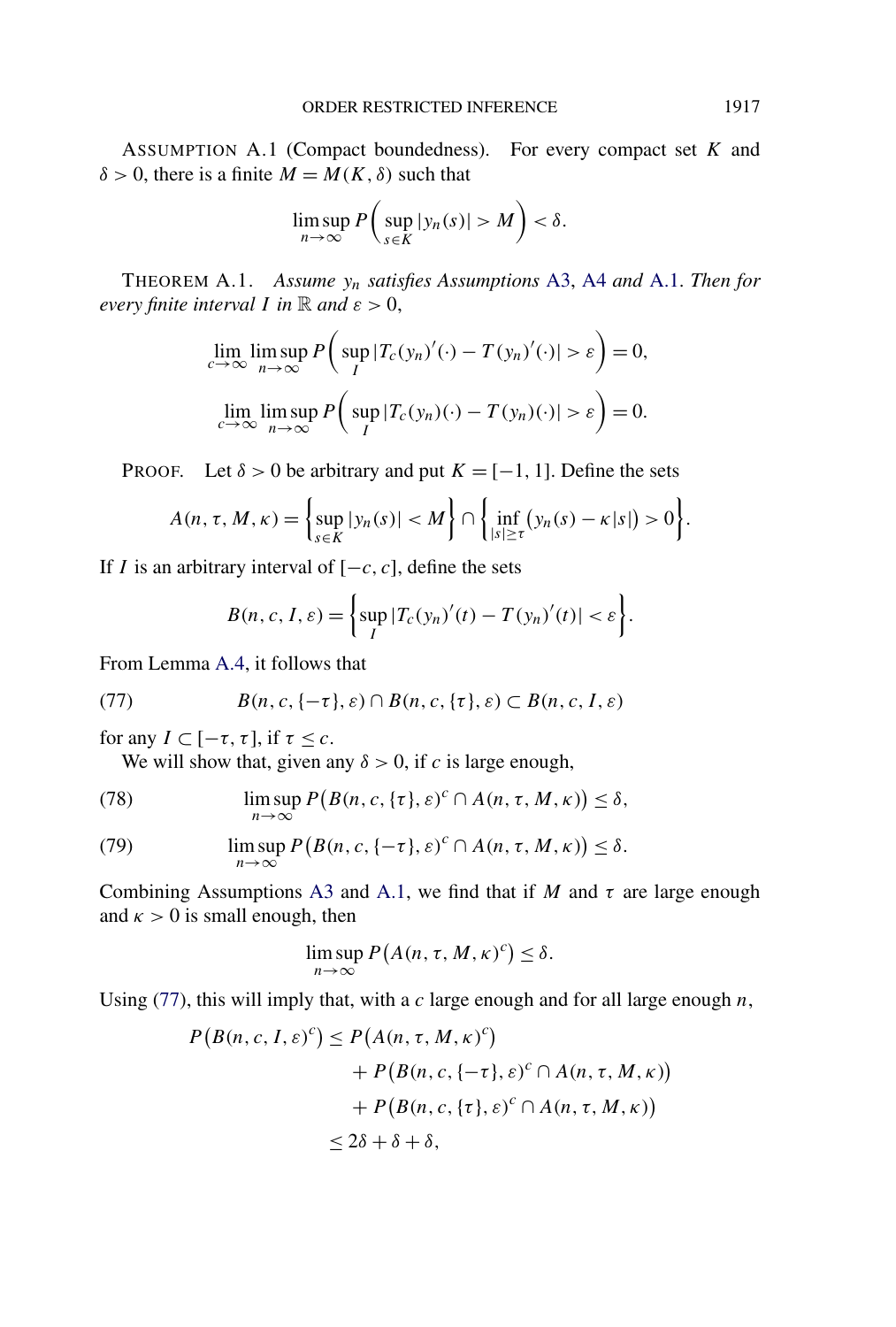and since  $\delta > 0$  is arbitrary, the first assertion of the theorem will follow.

Without loss of generality, we assume that  $\tau$  is chosen so large that  $\tau \geq M/\kappa$ . Then, given  $A(n, s, M)$ , we have, by our choice of  $\tau$ ,

$$
\inf_{|s|\geq \tau} y_n(s) \geq M \geq \sup_{s\in K} y_n(s).
$$

Let  $\zeta(\cdot; c, n, \tau)$  be the tangent line of  $T_c(y_n)(s)$  at  $s = \tau$ , with slope  $T_c(y_n)'(\tau+)$ . Then exactly one of the following three events can take place. If  $c > \tau$ , for all large enough *n*, we have the following:

\n- 1. 
$$
\zeta(s; c, n, \tau) \leq y_n(s)
$$
 for all  $s \notin [-c, c]$ ;
\n- 2.  $\zeta(s; c, n, \tau) \begin{cases} > y_n(s), & \text{for some } s \geq c, \\ \leq y_n(s), & \text{for all } s \leq -c; \end{cases}$
\n- 3.  $\zeta(s; c, n, \tau) \begin{cases} > y_n(s), & \text{for some } s \leq -c, \\ \leq y_n(s), & \text{for all } s \geq c. \end{cases}$
\n

In the case 1,  $T_c(y_n)'(\tau) = T(y_n)'(\tau)$  if  $c > \tau$ . From the assumptions defining case 2, we get, if  $c > \tau$  and  $A(n, \tau, M, \kappa)$  holds,

(80)  

$$
\inf_{s \ge c} \frac{y_n(s) - T(y_n)(\tau)}{s - \tau} \le T(y_n)'(\tau) \le T_c(y_n)'(\tau)
$$

$$
\le \inf_{\tau \le s \le c} \frac{y_n(s) - T_c(y_n)(\tau)}{s - \tau}
$$

$$
\le \inf_{\tau \le s \le c} \frac{y_n(s) - T(y_n)(\tau)}{s - \tau}
$$

$$
\le \left| \frac{y_n(2\tau) - T(y_n)(\tau)}{\tau} \right|,
$$

where the last inequality holds if  $c > 2\tau$ . Assume that  $\sup_{|s| < 2\tau} |y_n(s)| \leq \tilde{M}$ , with  $\tilde{M}$  chosen so large that this event has probability larger then  $1 - \delta/4$ , for all large enough *n*. Then the right-hand side of (80) is bounded by  $2\tilde{M}/\tau$ . Thus,  $T(y_n)'(\tau) = T_c(y_n)'(\tau)$ , unless

(81) 
$$
\inf_{s \geq c} \frac{y_n(s) - T(y_n)(\tau)}{s - \tau} \leq \frac{2\tilde{M}}{\tau}.
$$

But if (81) holds, we get from the first half of Assumption [A4](#page-6-0) (with  $\varepsilon/3$  in place of  $\varepsilon$ ) that, with probability >  $1 - \delta/4$ ,

$$
\inf_{\tilde{\tau} \le s \le c} \frac{y_n(s)}{s} \le \inf_{s \ge c} \frac{y_n(s)}{s} + \frac{\varepsilon}{3} \le 2 \frac{c - \tau}{c} \inf_{s \ge c} \frac{y_n(s)}{s - \tau} + \frac{\varepsilon}{3}
$$
\n
$$
\le 2 \frac{c - \tau}{c} \left( \inf_{s \ge c} \frac{y_n(s) - T(y_n)(\tau)}{s - \tau} + \frac{\tilde{M}}{c - \tau} \right) + \frac{\varepsilon}{3}
$$
\n
$$
\le 2 \frac{c - \tau}{c} \left( \frac{2\tilde{M}}{\tau} + \frac{\tilde{M}}{c - \tau} \right) + \frac{\varepsilon}{3} \le \frac{6\tilde{M}}{\tau} + \frac{\varepsilon}{3},
$$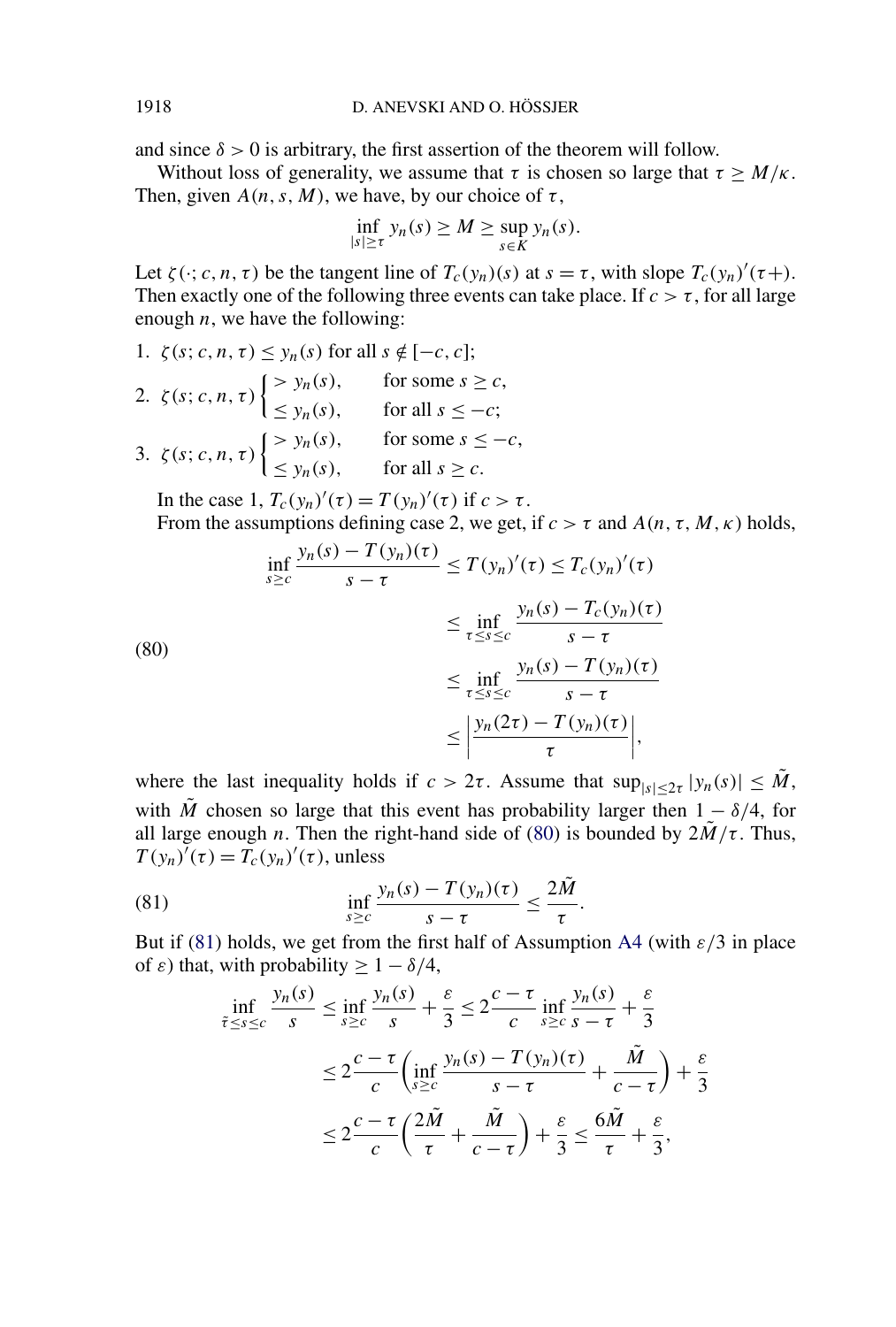<span id="page-45-0"></span>for *c* large enough. Using Assumption [A4](#page-6-0) again with *ε/*3 in place of *ε* and for some large  $\tilde{\tau} > \tau$ , this implies

$$
|T_c(y_n)'(\tau) - T(y_n)'(\tau)|
$$
  
\n
$$
\leq \inf_{\tilde{\tau} \leq s \leq c} \frac{y_n(s) - T_c(y_n)(\tau)}{s - \tau} - \inf_{s \geq \tilde{\tau}} \frac{y_n(s) - T(y_n)(\tau)}{s - \tau}
$$
  
\n
$$
\leq \frac{2\tilde{M}}{\tilde{\tau} - \tau} + \inf_{\tilde{\tau} \leq s \leq c} \frac{y_n(s)}{s - \tau} - \inf_{s \geq \tilde{\tau}} \frac{y_n(s)}{s - \tau}
$$
  
\n
$$
\leq \frac{2\tilde{M}}{\tilde{\tau} - \tau} + \left(\inf_{\tilde{\tau} \leq s \leq c} \frac{y_n(s)}{s} - \inf_{s \geq \tilde{\tau}} \frac{y_n(s)}{s}\right) + \left(\inf_{\tilde{\tau} \leq s \leq c} \frac{y_n(s)}{s - \tau} - \inf_{\tilde{\tau} \leq s \leq c} \frac{y_n(s)}{s}\right)
$$
  
\n
$$
\leq \frac{2\tilde{M}}{\tilde{\tau} - \tau} + \left(\inf_{\tilde{\tau} \leq s \leq c} \frac{y_n(s)}{s} - \inf_{s \geq \tilde{\tau}} \frac{y_n(s)}{s}\right) + \left(\frac{\tilde{\tau}}{\tilde{\tau} - \tau} - 1\right) \inf_{\tilde{\tau} \leq s \leq c} \frac{y_n(s)}{s}
$$
  
\n
$$
\leq \frac{2\tilde{M}}{\tilde{\tau} - \tau} + \frac{\varepsilon}{3} + \frac{\tau}{\tilde{\tau} - \tau} \left(\frac{6\tilde{M}}{\tau} + \frac{\varepsilon}{3}\right) \leq \varepsilon,
$$

provided  $\tilde{\tau}$  is chosen large enough and then *c* is chosen so large that Assump-tion [A4](#page-6-0) holds. Thus, given  $A(n, \tau, M, \kappa)$  and case 2,  $B(n, c, {\tau}, \varepsilon)$  holds unless  $\sup_{|s|<2\tau} |y_n(s)| > \tilde{M}$  or if the first half of Assumption [A4](#page-6-0) fails, which is an event with probability at most  $\delta/4 + \delta/4 = \delta/2$ .

Given  $A(n, \tau, M, \kappa)$  and case 3, a similar argument implies that  $B(n, c, {\tau}, \varepsilon)$ fails with probability at most  $\delta/2$ . Combining cases 1–3, we deduce [\(78\)](#page-43-0), and [\(79\)](#page-43-0) is proved in the same way.

To show the second part of the theorem, for *I* an arbitrary interval of  $(-c, c)$ containing  $[-\tau, \tau]$ , define the sets

$$
C(n, c, I, \varepsilon) = \left\{ \sup_{s \in I} |T_c(y_n)(s) - T(y_n)(s)| < \varepsilon \right\}.
$$

Let  $L = \text{length}(I)$ . Suppose that Assumptions [A3](#page-6-0) and [A.1](#page-43-0) hold (an event with probability  $\geq 1 - 2\delta$ ). We will apply [\(73\)](#page-41-0) with  $A = K$  as in Assumption [A.1](#page-43-0) and  $B = [-\tau, \tau]$ . Assume also  $\tau \geq M/\kappa$ , with *M*,  $\tau, \kappa$  as in Assumptions [A3](#page-6-0) and [A.1.](#page-43-0) Then there is an  $\eta \in [-\tau, \tau]$  such that  $|y_n(\eta) - T(y_n)(\eta)| \leq \varepsilon/2$ . Since  $T(y_n)(\eta) \leq$  $T_c(y_n)(\eta) \le y_n(\eta)$ , we get  $|T_c(y_n)(\eta) - T(y_n)(\eta)| \le \varepsilon/2$ . Thus,

$$
P(C(n, c, I, \varepsilon)) \le P(B(n, c, I, \varepsilon/2L)) + 2\delta,
$$

and the second part of the theorem follows from the first.  $\Box$ 

NOTE A.1. If *T* is replaced with the greatest convex minorant  $T<sub>O</sub>$  on an interval *O* on R, Theorem [A.1](#page-43-0) trivially still holds. If *T* is replaced with  $T_{O_n}$  where  $O_n$  is a sequence of intervals such that  $O_n \uparrow \mathbb{R}$ , the theorem still holds. In the latter case Assumptions [A3,](#page-6-0) [A4](#page-6-0) and [A.1](#page-43-0) may be relaxed somewhat; all suprema and infima with respect to  $s$  over  $\mathbb R$  can be relaxed to suprema and infima with respect to *s* over  $O_n$ .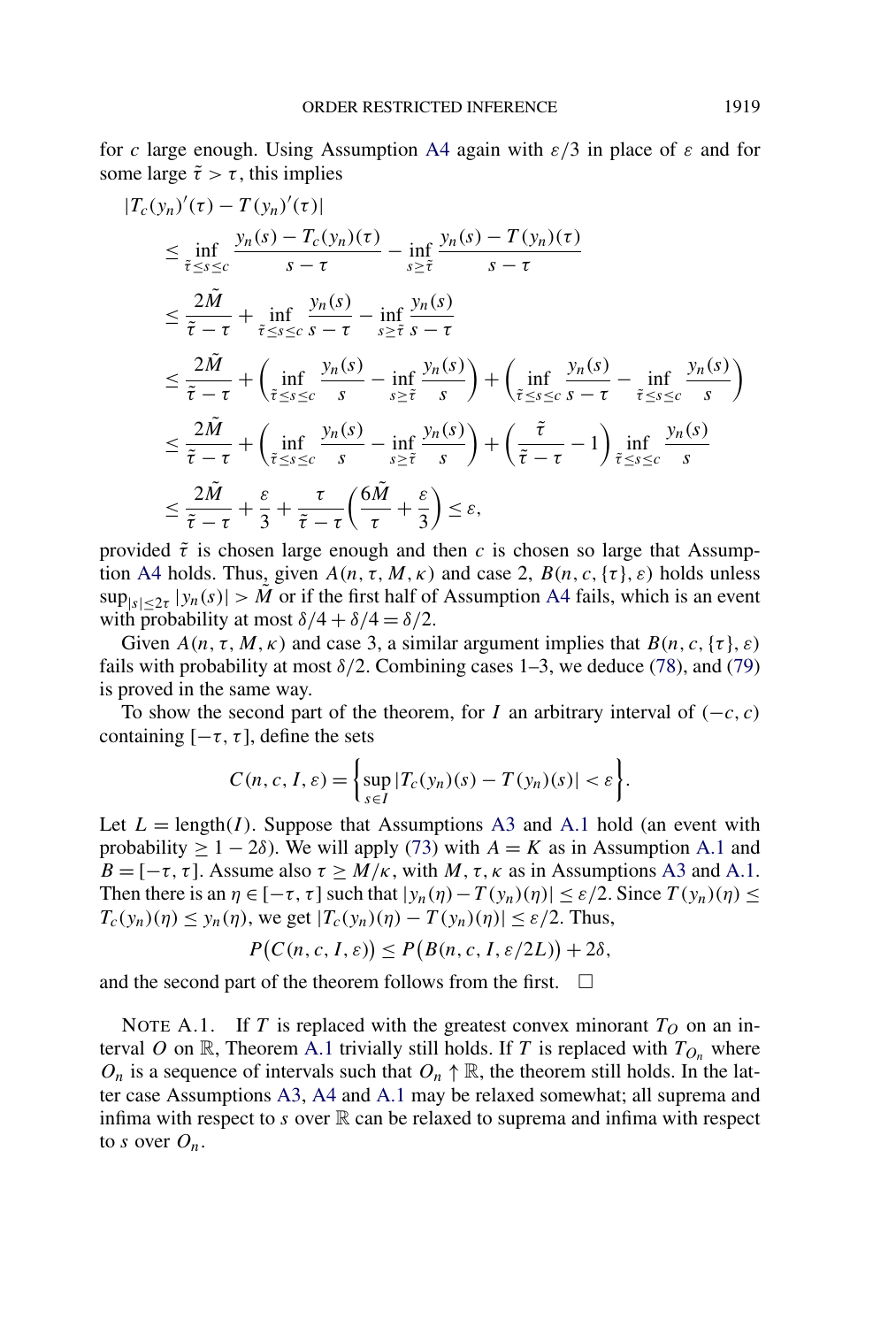<span id="page-46-0"></span>LEMMA A.3. *Assume Assumptions* [A1,](#page-5-0) [A2,](#page-6-0) [A3](#page-6-0) *and* [A4](#page-6-0) *hold*. *Define*  $A_{n,\Delta} =$  $[t_0 - \Delta d_n, t_0 + \Delta d_n]$ . *Then for every finite*  $\Delta$ , *and every*  $\varepsilon > 0$ ,

$$
\lim_{c \to \infty} \lim_{n \to \infty} \inf \mathbf{P} \bigg[ \sup_{A_{n,\Delta}} d_n^{-p} |T_{c,n}(x_n)(\cdot) - T_J(x_n)(\cdot)| \le \varepsilon \bigg] = 1,
$$
  

$$
\lim_{c \to \infty} \lim_{n \to \infty} \inf \mathbf{P} \bigg[ \sup_{A_{n,\Delta}} d_n^{-p+1} |T_{c,n}(x_n)'(\cdot) - T_J(x_n)'(\cdot)| \le \varepsilon \bigg] = 1.
$$

PROOF. From [\(74\)](#page-41-0) and [\(23\)](#page-9-0), it follows that

$$
\sup_{A_{n,\Delta}} d_n^{-p} |T_{c,n}(x_n)(\cdot) - T_J(x_n)(\cdot)| = \sup_{[-\Delta,\Delta]} |T_c(y_n)(\cdot) - T_{J_{n,I_0}}(y_n)(\cdot)|
$$

and

$$
\sup_{A_{n,\Delta}} d_n^{-p+1} |T_{c,n}(x_n)'(\cdot) - T_J(x_n)'(\cdot)| = \sup_{[-\Delta,\Delta]} |T_c(y_n)'(\cdot) - T_{J_{n,t_0}}(y_n)'(\cdot)|,
$$

with  $y_n$  as defined in [\(13\)](#page-6-0).

If  $J = \mathbb{R}$ , we use Theorem [A.1](#page-43-0) with  $I = [-\Delta, \Delta]$ , and if  $J \neq \mathbb{R}$ , we use Note [A.1](#page-45-0) with  $O_n = J_{n,t_0}$ .

Assumptions [A3](#page-6-0) and [A4](#page-6-0) are satisfied because of Proposition [1,](#page-7-0) and Assumption [A.1](#page-43-0) is implied by Assumption [A1](#page-5-0) and [\(12\)](#page-6-0). Thus, all the regularity conditions of Theorem [A.1](#page-43-0) are satisfied, and the lemma follows.  $\Box$ 

LEMMA A.4. *Suppose*  $y \in D(\mathbb{R})$ . *Then the function*  $t \mapsto T_c(y)'(t) - T(y)'(t)$ *is increasing on*  $[-c, c]$ .

PROOF. Let  $\{J_k\}$  be a sequence of open intervals in  $(-c, c)$  such that their union covers  $(-c, c)$ . Without loss of generality, we can assume that each *J<sub>k</sub>* either contains no points of touch of  $T(y)$  and  $T_c(y)$  or it contains exactly one simply connected set  $\Omega_{J_k}$  of points of touch (so then  $\Omega_{J_k}$  consists of either a simple point or it is an interval). If  $\Omega_{J_k}$  is empty, by the first part of Lemma [A.1,](#page-41-0)  $T(y)$  is linear on  $J_k$ , and since  $T_c(y)$  is convex, the assertion follows. If  $\Omega_{J_k}$  is nonempty, since  $T_c(y) \geq T(y)$ , for all  $t \in [-c, c]$ , the assertion holds again, and the lemma is proven.  $\square$ 

#### APPENDIX B: BOUND ON DRIFT OF PROCESS PART: PARTIAL SUMS

In this appendix we will establish Proposition [1](#page-7-0) for the various applications of Section [3.](#page-11-0) By Proposition [1,](#page-7-0) Assumptions [A3](#page-6-0) and [A4](#page-6-0) are implied by Assumption [A2](#page-6-0) and the following:

ASSUMPTION B.1. Assume that for any  $\varepsilon$ ,  $\delta > 0$ , there exist  $\kappa = \kappa(\varepsilon, \delta) > 0$ and  $\tau = \tau(\varepsilon, \delta) > 0$  such that

$$
\sup_n P\bigg(\sup_{|s|\geq \tau} \frac{\tilde{v}_n(s;t)}{\kappa|s|} > \varepsilon\bigg) < \delta.
$$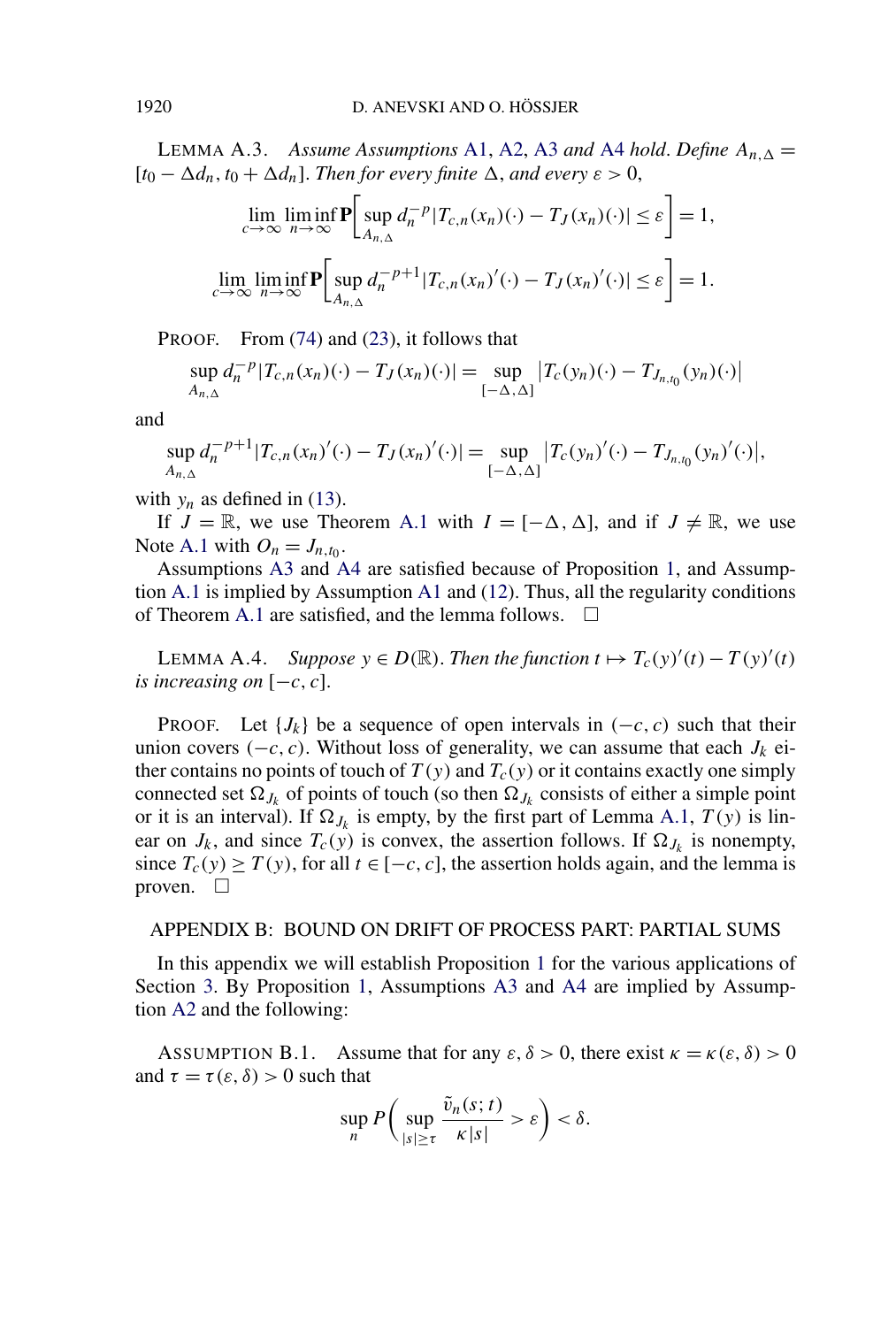<span id="page-47-0"></span>

| Rescaled processes |                                                                      |                                     |        |  |  |  |  |
|--------------------|----------------------------------------------------------------------|-------------------------------------|--------|--|--|--|--|
| <b>Section</b>     | $\tilde{v}_n(s;t)$                                                   | $c_n$                               | ñ      |  |  |  |  |
| 3.1                | $c_n w_{\hat{n}}(s)$                                                 | $d_n^{-2}(nh)^{-1}\sigma_{\hat{n}}$ | $nd_n$ |  |  |  |  |
| 3.2.1              | $c_n \int (\bar{w}_{\hat{n}}(s-u) - \bar{w}_{\hat{n}}(-u))k'(-u) du$ | $d_n^{-2}(nh)^{-1}\sigma_{\hat{n}}$ | nh     |  |  |  |  |
| 3.3.1              | $c_n \int (w_{\hat{n}}(s-u) - w_{\hat{n}}(-u))k(u) du$               | $d_n^{-2}(nh)^{-1}\sigma_{\hat{n}}$ | nh     |  |  |  |  |
| 3.3.2              | $c_n \int (w_{\hat{n}}(-uh/d_n + s) - w_{\hat{n}}(-uh/d_n)k(u)) du$  | $d_n^{-1}n^{-1}\sigma_{\hat{n}}$    | $nd_n$ |  |  |  |  |
| 3.3.3              | $c_n \int w_{\hat{n}}(u) \frac{k(s d_n/h-u)-k(-u)}{d_n/h} du$        | $(d_{n}nh)^{-1}\sigma_{\hat{n}}$    | nh     |  |  |  |  |

TABLE 2

In all the cases of Section [3,](#page-11-0) the rescaled process  $\tilde{v}_n$  can be written as a function of the partial sum process  $w_{\hat{n}}$ ; see Table 2. (Note that in some of the cases in Section [3,](#page-11-0)  $\tilde{v}_n$  is a function of  $\bar{w}_{\hat{n}}$  instead of  $w_{\hat{n}}$ . However, since  $\bar{w}_{\hat{n}}$  is a smoothed version of  $w_{\hat{n}}$ , the bounds on  $w_{\hat{n}}$  established in this section are easily shown to translate to bounds on  $\bar{w}_{\hat{n}}$ .)

In all the above cases we have  $c_n \to c > 0$  as  $n \to \infty$ . Therefore, we start by establishing the following:

LEMMA B.1. *Suppose*  $\{\varepsilon_i\}_{i\geq 1}$  *is a stationary independent process, a weakly dependent sequence satisfying Assumption* [A8](#page-13-0) *or* [A9](#page-13-0) *or a long range dependent subordinated Gaussian sequence with parameters d and r*, *and β as in* [\(36\)](#page-14-0), *and assume that*  $E(\varepsilon_i) = 0$  *and*  $Var(\varepsilon_i) = \sigma^2 < \infty$ . *Then for each*  $\varepsilon, \delta, \kappa > 0$ , *there exist*  $\tau = \tau(\epsilon, \delta, \kappa) > 0$  *and*  $m_0 = m_0(\epsilon, \delta, \kappa) < \infty$  *such that* 

(82) 
$$
\sup_{m \ge m_0} P\left(\sup_{|s| \ge \tau} \frac{|w_{\hat{n}}(s)|}{\kappa|s|} > \varepsilon\right) < \delta.
$$

Observe that, with  $\tau < \infty$ ,  $\varepsilon > 0$  and  $\hat{n}$  fixed, we have

$$
P\left(\sup_{|s|\geq \tau} \frac{|w_{\hat{n}}(s)|}{\kappa|s|} > \varepsilon\right)
$$
  
\n
$$
\leq 2P\left(\sup_{s\geq \tau} \frac{|w_{\hat{n}}(s)|}{\kappa|s|} > \varepsilon\right)
$$
  
\n(83)  
\n
$$
\leq 2\sum_{s_i\geq \tau} P\left(|w_{\hat{n}}(s_i)| > \frac{\varepsilon}{2}\kappa s_i\right)
$$
  
\n
$$
+ 2\sum_{s_i\geq \tau} P\left(\sup_{s_{i-1}\leq s\leq s_i} |w_{\hat{n}}(s) - w_{\hat{n}}(s_{i-1})| > \frac{\varepsilon}{2}\kappa s_{i-1}\right),
$$

where  $\cdots < s_{-1} < 0 < s_1 < \cdots$  is a partition of R. Note that we used the fact that  $s \mapsto \kappa |s|$  is increasing for  $s > 0$  in the second inequality in (83).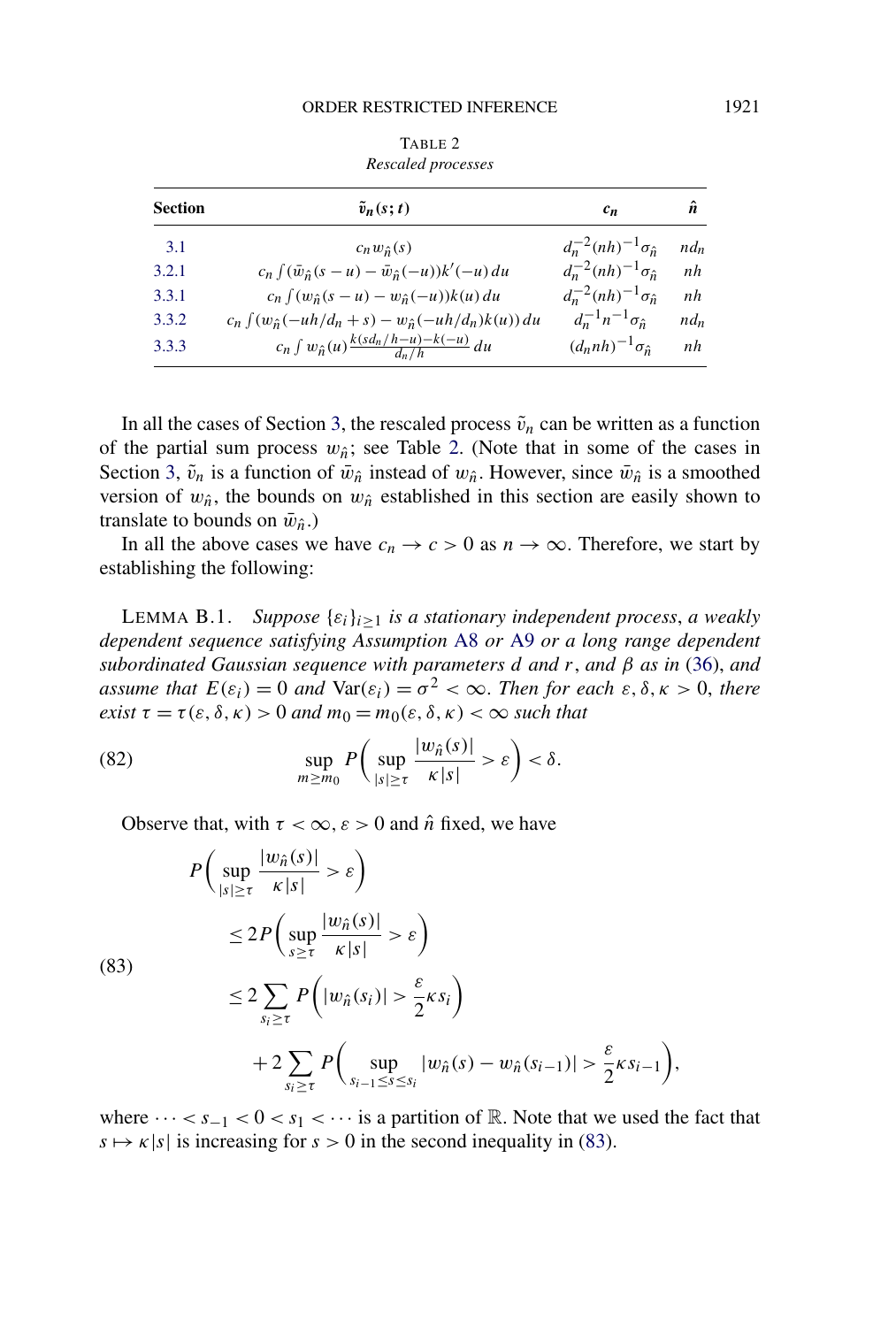<span id="page-48-0"></span>LEMMA B.2. *Under the assumptions in Lemma* [B.1,](#page-47-0)

$$
P\bigg(\sup_{s_i\leq s\leq s_{i+1}}|w_{\hat{n}}(s)-w_{\hat{n}}(s_i)|>\frac{\varepsilon}{2}\kappa|s_i|\bigg)\leq \frac{C\,\Delta_i^{2\beta}}{\varepsilon^2s_i^2},
$$

*where*  $\Delta_i = s_{i+1} - s_i$ , and  $\beta = 1/2$  *in the independent and weakly dependent cases and*  $1/2 < \beta = 1 - rd/2 < 1$  *in the long range dependent case.* 

PROOF. Let  $S_k = \sum_{i=1}^k \varepsilon_i$ ,  $\tilde{n} = \hat{n} \Delta_i$  and assume that  $s_i \leq s \leq s_{i+1}$ . Then by stationarity,

$$
w_{\hat{n}}(s) - w_{\hat{n}}(s_i) \stackrel{\mathcal{L}}{=} w_{\hat{n}}(s - s_i),
$$

at least when  $s_i = d_n^{-1}(t_i - t_0)$  for some observation point  $t_i$ , which we assume w.l.o.g. Thus,

$$
P\bigg(\sup_{s_i\leq s\leq s_{i+1}}|w_{\hat{n}}(s)-w_{\hat{n}}(s_{i+1})|>\frac{\varepsilon}{2}\kappa|s_i|\bigg)=P\bigg(\max_{1\leq k\leq \tilde{n}}|S_k|>\lambda\sigma_{\tilde{n}}\bigg),
$$

with  $\sigma_{\tilde{n}}^2 = \text{Var}(S_{\tilde{n}})$  and

$$
\lambda = \frac{\varepsilon}{2} \frac{\sigma_{\hat{n}}}{\sigma_{\tilde{n}}} \kappa |s_i|.
$$

For independent data, equation (10.7) in [\[8\]](#page-54-0) implies

(84) 
$$
P\left(\max_{1\leq k\leq \tilde{n}}|S_k|>\lambda\sigma_{\tilde{n}}\right)\leq \frac{C}{\lambda^2}.
$$

Since  $\sigma_{\tilde{n}}/\sigma_m = \Delta_i^{1/2}$  for independent data, this proves the lemma in this case.

In the weakly dependent mixing case, we use the results of McLeish [\[36\]](#page-56-0) to prove (84). Thus, denoting  $||z||_q = (E|z|^q)^{1/q}$  for a random variable *z*, we call the sequence  $\{\varepsilon_i\}$  a mixingale if

(85) 
$$
\|\varepsilon_n - E(\varepsilon_n|\mathcal{F}_{n+\hat{n}})\|_2 \leq \psi_{\hat{n}+1}c_n,
$$

(86) *E(εn*|F*n*− ˆ*n)*<sup>2</sup> ≤ *ψn*ˆ*cn,*

with  $c_n$ ,  $\psi_{\hat{n}}$  finite and nonnegative constants and  $\lim_{\hat{n}\to\infty}\psi_{\hat{n}}=0$ . Since each  $\varepsilon_n$  is  $\mathcal{F}_n$ -measurable, (85) holds. Assuming that  $\varepsilon_i$  has finite variance, or in the case of *α*-mixing, finite fourth moment, Lemma 2.1 in [\[36\]](#page-56-0) implies

$$
||E(\varepsilon_n|\mathcal{F}_{n-\hat{n}})||_2 \le 2\phi(\hat{n})^{1/2}||\varepsilon_n||_2,
$$
  

$$
||E(\varepsilon_n|\mathcal{F}_{n-\hat{n}})||_2 \le 2(\sqrt{2}+1)\alpha(\hat{n})^{1/4}||\varepsilon_n||_4.
$$

Using Assumption [A8](#page-13-0) or [A9,](#page-13-0) we will apply Theorem 1.6 in [\[36\]](#page-56-0) with either  $\psi_{\hat{n}} =$ Using Assumption A8 or A9, we will apply Theorem 1.6 in [36] with either  $\psi_{\hat{n}} = 2\phi(\hat{n})^{1/2}$  and  $c_n = ||\varepsilon_n||_2 = \sigma$  or  $\psi_{\hat{n}} = 2(\sqrt{2}+1)\alpha(\hat{n})^{1/4}$  and  $c_n = ||\varepsilon_n||_4$ . In either case  $\sum_{n=1}^{\infty} \psi_n^{2-\varepsilon} < \infty$  for some  $\varepsilon > 0$ , which shows that  $\psi(n)$  is of size  $-1/2$ with the McLeish [\[36\]](#page-56-0) terminology (as noted on top of page 831 in [36]). Notice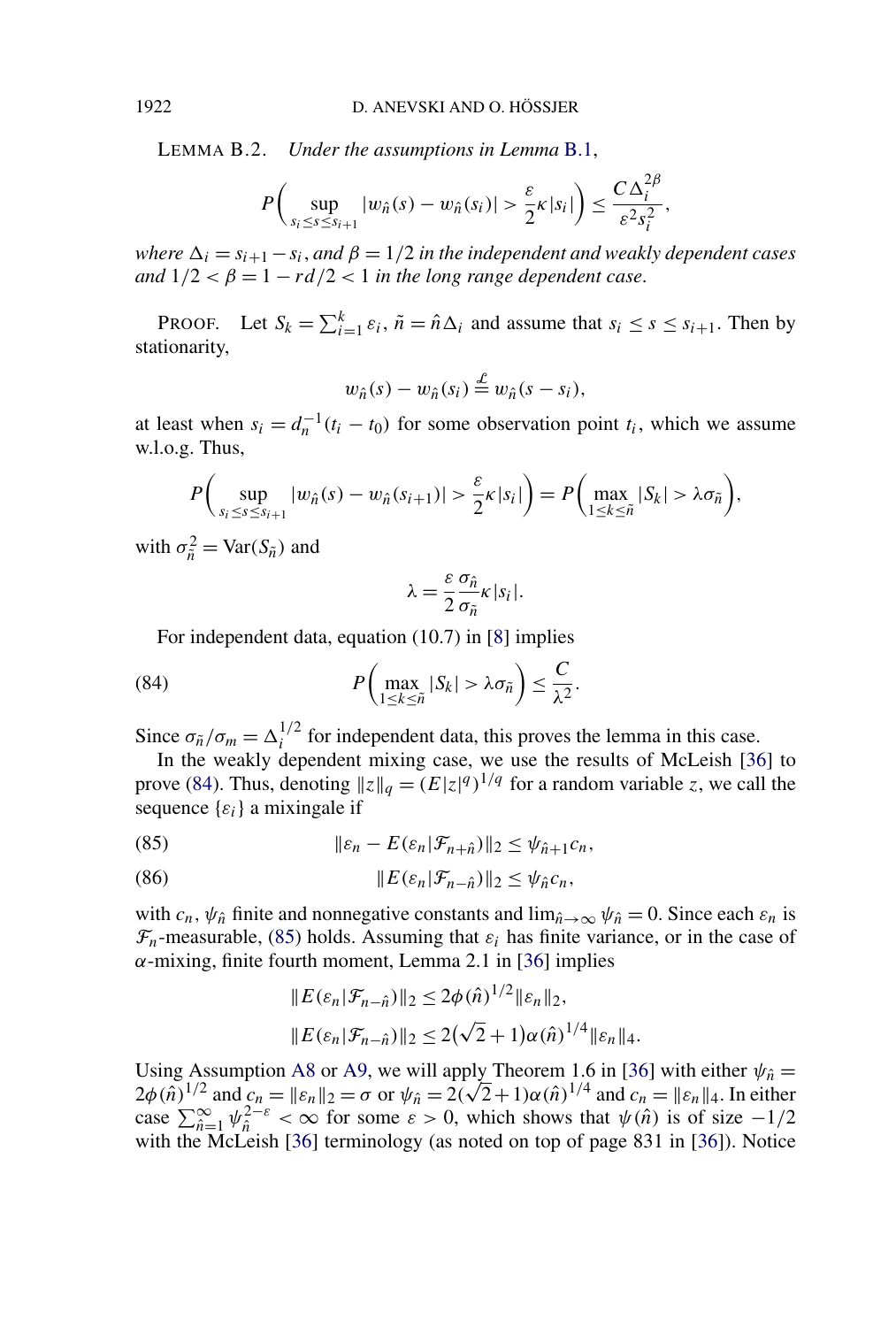also that  $\sum_{i=1}^{\hat{n}} c_i^2 = C\hat{n}$  for some  $C > 0$  and  $\sigma_{\hat{n}}^2 \sim \kappa^2 \hat{n}$  according to [\(33\)](#page-13-0). Thus, Theorem 6.1 in [\[36\]](#page-56-0) and Chebyshev's inequality imply [\(84\)](#page-48-0). Notice that  $\sigma_{\tilde{n}}/\sigma_{\hat{n}} \sim$  $\Delta_i^{1/2}$  as  $\hat{n}, \tilde{n} \to \infty$ .

In the long range dependent case we use Theorem 12.2 in [\[8\]](#page-54-0). Thus,

$$
E(S_{\tilde{n}}^2) \sim \eta_r^2 l_1(\tilde{n}) \tilde{n}^{2\beta},
$$

with  $l_1$  as in [\(35\)](#page-14-0), and according to de Haan [\[16\]](#page-55-0), equation (12.42) in [\[8\]](#page-54-0) is satisfied, with

$$
\gamma = 2,
$$
  
\n
$$
\alpha = 2\beta,
$$
  
\n
$$
u_l = (C_1 \eta_r^2 l_1(\tilde{n}))^{1/2\beta},
$$

for some constant  $C_1 > 0$ . Theorem 12.2 in [\[8\]](#page-54-0) then implies that

(87) 
$$
P\left(\max_{1\leq k\leq \tilde{n}}|S_k|>\lambda\sigma_{\tilde{n}}\right)\leq \frac{K'_{2,2\beta}}{(\lambda\sigma_{\tilde{n}})^2}\left(\sum_{i=1}^{\tilde{n}}u_i\right)^{2\beta}=\frac{C}{\lambda^2},
$$

with  $C = C_1 K'_{2,2\beta}$ . From de Haan [\[16\]](#page-55-0) it follows that

$$
C_1^{-1}\Delta_i^{2\beta} \leq \frac{\sigma_{\tilde{n}}^2}{\sigma_{\hat{n}}^2} = \frac{l_1(\hat{n}\Delta_i)(\hat{n}\Delta_i)^{2\beta}}{l_1(\hat{n})\hat{n}^{2\beta}} \leq C_1\Delta_i^{2\beta},
$$

for all large enough  $\hat{n}$ . Substituting for  $\lambda$  in (87) completes the proof.  $\Box$ 

PROOF OF LEMMA [B.1.](#page-47-0) From [\(83\)](#page-47-0) and Lemma [B.2,](#page-48-0) we have

$$
P\left(\sup_{|s|\geq \tau} \frac{|w_{\hat{n}}(s)|}{\kappa|s|} > \varepsilon\right) \leq 8 \sum_{s_i > \tau} \frac{E w_{\hat{n}}^2(s_i)}{\varepsilon^2 \kappa^2 s_i^2} + 2 \sum_{s_{i+1} > \tau} \frac{C \Delta_i^{2\beta}}{\varepsilon^2 s_i^2}.
$$

In order to take care of the slowly varying factor in  $E w_{\hat{n}}^2(s_i)$  for long range dependent data, we write

$$
E w_{\hat{n}}^2(s_i) \leq C s_i^{2\beta'},
$$

where  $\beta' = 1/2$  in the independent and weakly dependent case and  $\beta < \beta' < 1$  in the long range dependent case (this is no restriction if we assume  $\Delta_i \geq \delta > 0$  for all *i* and some constant  $\delta$ ). Replacing  $\Delta_i^{2\beta}$  with  $\Delta_i^{2\beta'}$ , we want to examine whether the sums

$$
\sum_{s_i > \tau} \frac{s_i^{2\beta'}}{s_i^2} = \sum_{s_i > \tau} s_i^{2\beta'-2},
$$

$$
\sum_{s_{i+1} > \tau} \frac{\Delta_i^{2\beta'}}{s_i^2}
$$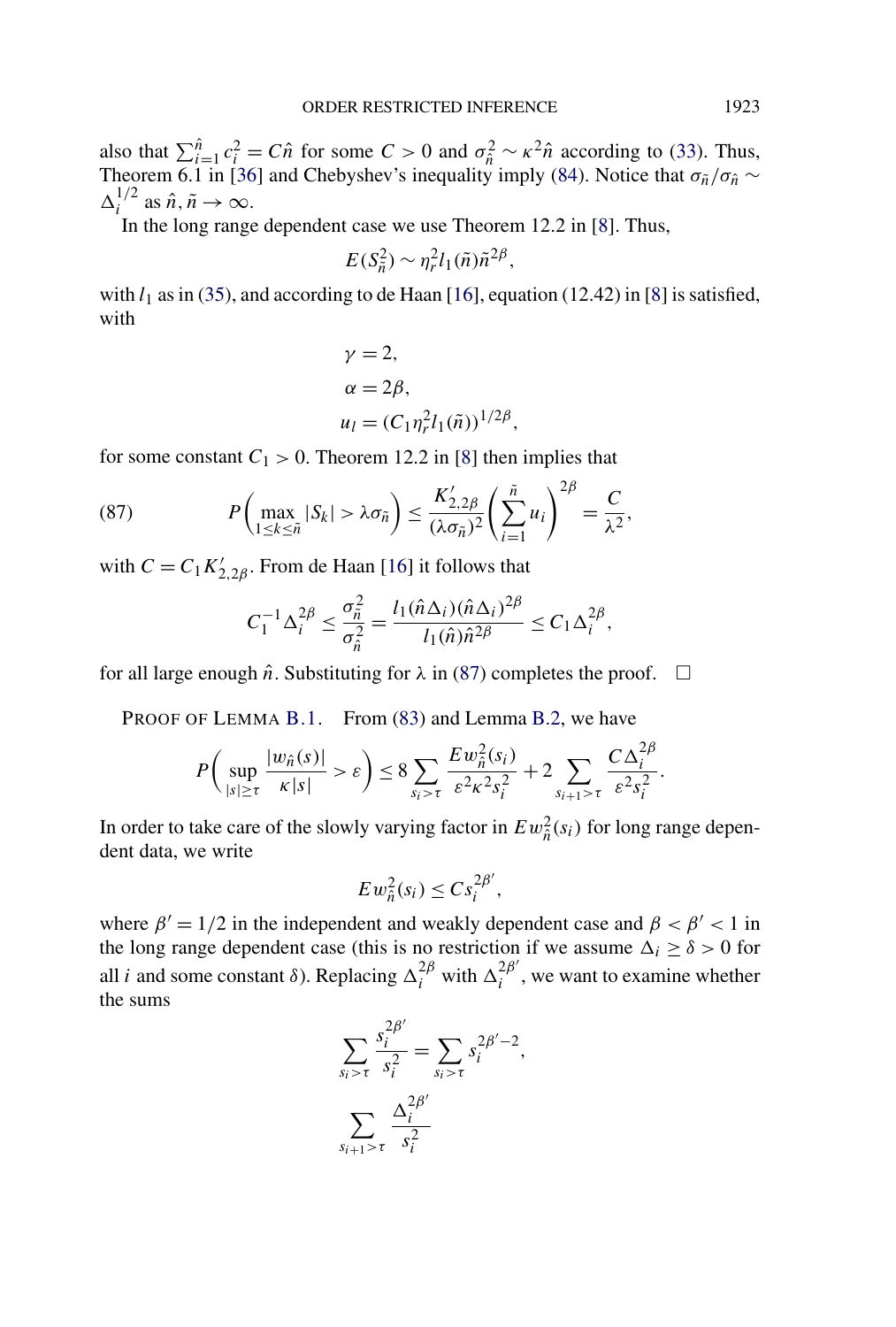<span id="page-50-0"></span>tend to zero as  $\tau \to \infty$ . Clearly, choosing  $\Delta_i = \delta$ , the first sum is divergent. Instead we let  $s_i = i^{\rho}$  with  $\rho > 1$ . Thus, the sums are of the order

$$
\sum_{i>\tau^{1/\rho}} i^{\rho(2\beta'-2)} \sim (\tau^{1/\rho})^{2\rho(\beta'-1)+1},
$$
  

$$
\sum_{i>\tau^{1/\rho}-1} i^{2(\rho-1)\beta'-2\rho} \sim (\tau^{1/\rho})^{2(\rho-1)\beta'-2\rho+1}.
$$

The demand that both expressions should converge to zero as  $\tau \to \infty$  implies that

$$
-2(1 - \beta') + \frac{1}{\rho} < 0,
$$
\n
$$
-2(1 - \beta') - \frac{2\beta' - 1}{\rho} < 0,
$$

which shows that we should choose  $\rho > 1/2(1 - \beta')$ , and this completes the proof.  $\Box$ 

Lemma [B.1](#page-47-0) immediately proves that  $\tilde{v}_n(\cdot; t)$  in Section [3.1](#page-14-0) satisfies Assumption [B.1.](#page-46-0)

LEMMA B.3. *Assume* {*wn*} *satisfies* [\(82\)](#page-47-0) *in Lemma* [B.1](#page-47-0) *and is uniformly bounded in probability on compact intervals*. *Let* {*ln*} *be a sequence of functions with* supp $(l_n)$  ⊂  $[-K, K]$  *for some*  $K > 0$  *and all n*, *and with sup<sub>n</sub>*  $\int |l_n(u)| du$  < ∞. *Then*

$$
\tilde{v}_n(s) = \int (w_{\hat{n}}(s-u) - w_{\hat{n}}(-u))l_n(u) du
$$

*satisfies Assumption* [B.1.](#page-46-0)

PROOF. Since

$$
|\tilde{v}_n(s)| \leq \bigg(\sup_{u[-K,K]}|w_m(s-u)| + \sup_{u \in [-K,K]}|w_m(-u)|\bigg) \int |l_n(u)| \, du,
$$

we obtain

$$
\sup_{|s| \ge \tau} \frac{|\tilde{v}_n(s)|}{\kappa|s|} \le C \Big( \sup_{|s| \ge \tau} \sup_{u \in [-K, K]} \frac{|w_m(s - u)|}{\kappa|s|} + \sup_{|s| \ge \tau} \sup_{u \in [-K, K]} \frac{|w_m(-u)|}{\kappa|s|} \Big)
$$
  

$$
\le C' \sup_{|s| \ge \tau} \sup_{u \in [-K, K]} \frac{|w_m(s - u)|}{\kappa|s - u|} + C \sup_{u \in [-K, K]} \frac{|w_m(-u)|}{\kappa|\tau|}
$$
  

$$
= C' \sup_{|s| \ge \tau - K} \frac{|w_m(s)|}{\kappa|s|} + C \sup_{u \in [-K, K]} \frac{|w_m(-u)|}{\kappa|\tau|},
$$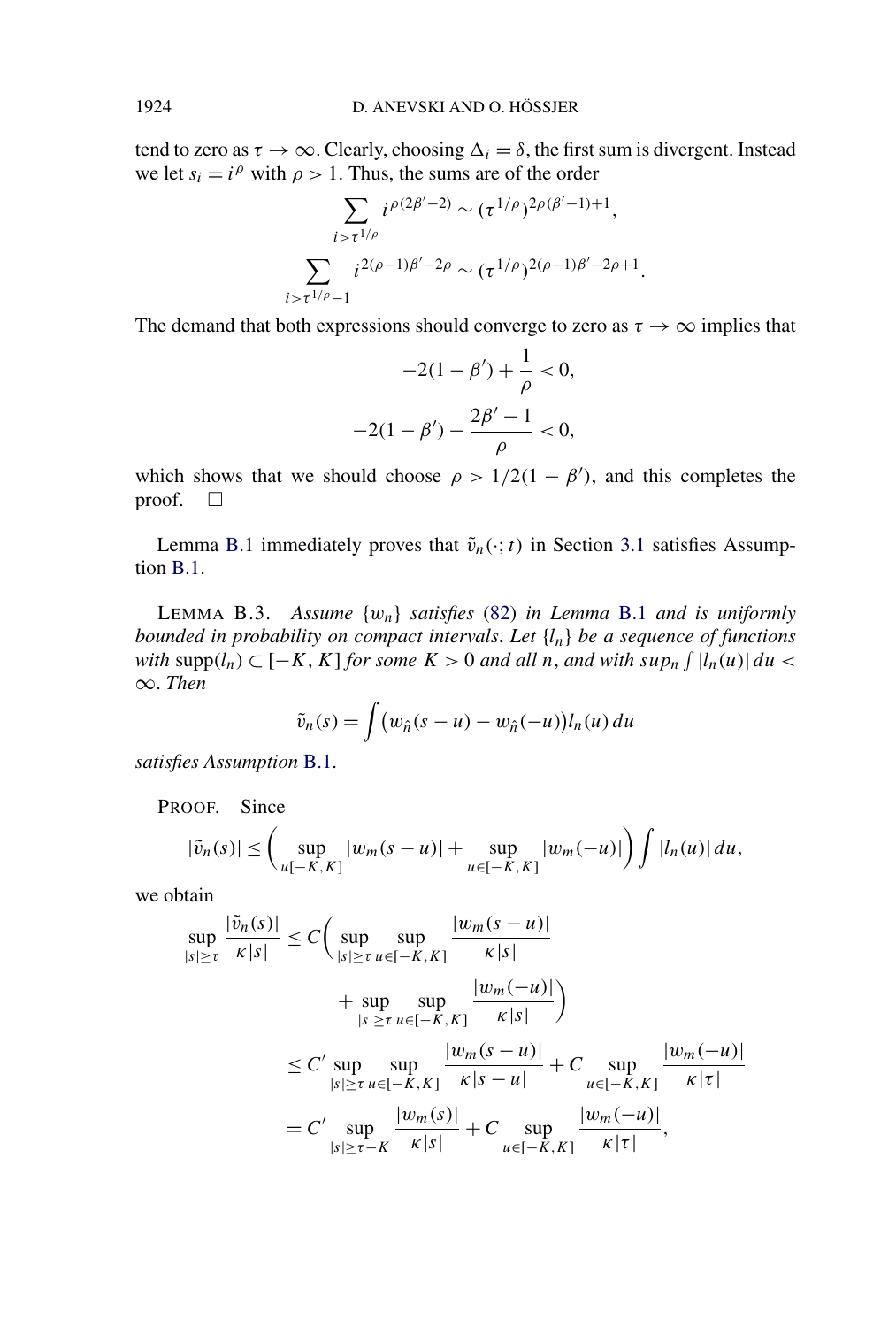<span id="page-51-0"></span>with  $C = \sup_n \int |l_n(u)| du$  and  $C' = C \sup_{|s| \ge \tau} \sup_{u \in [-K, K]} \frac{|s - u|}{|s|}$ . Finally, [\(82\)](#page-47-0) and the fact that  $\{w_m\}$  is uniformly bounded in probability on compact intervals finish the proof.  $\Box$ 

Applying Lemma [B.3](#page-50-0) with  $l_n(u)$  equal to  $c_n k'(-u)$ ,  $c_n k(u)$  and  $c_n k(d_n u/h) \times$ *dn/h*, respectively, establishes Assumption [B.1](#page-46-0) in Sections [3.2.1,](#page-19-0) [3.3.1](#page-23-0) and [3.3.2.](#page-24-0)

LEMMA B.4. *Assume* {*wn*} *satisfies* [\(82\)](#page-47-0) *in Lemma* [B.1.](#page-47-0) *Let l be a function of bounded variation with support in*  $[-1, 1]$ *, and assume*  $\{\rho_n\}$  *is a sequence of numbers such that*  $\lim_{n\to\infty} \rho_n = 0$ . *Then* 

$$
\tilde{v}_n(s) = \frac{w_m * l(s\rho_n) - w_m * l(0)}{\rho_n}
$$

$$
= \int w_m(-u) \frac{l(s\rho_n + u) - l(u)}{\rho_n} du
$$

*satisfies Assumption* [B.1.](#page-46-0)

**PROOF.** We will give different bounds on  $\tilde{v}_n(s)$  for small and large values of |s|. Assume that  $|s| \leq (\tau + 1)\rho_n^{-1}$ , where  $\tau > 0$  is a constant that will be chosen below. Then

$$
|v_n(s)| \le |s| \sup_{|u| \le \tau+2} |w_m(u)| \int \frac{|l(s\rho_n - u) - l(-u)|}{|s|\rho_n} du
$$
  
 
$$
\le |s| \sup_{|u| \le \tau+2} |w_m(u)| \int |l'(u)| du.
$$

If instead  $|s| > (\tau + 1)\rho_n^{-1}$ , choose arbitrary  $\varepsilon$ ,  $\delta$ ,  $\kappa_0 > 0$ . Then Lemma [B.2](#page-48-0) implies the existence of  $\tau = \tau(\epsilon, \delta, \kappa_0) > 0$  such that, with probability larger than  $1 - \delta$ , we have

$$
|v_n(s)| \le \rho_n^{-1} \Big( \int |w_m(u)l(-u)| \, du + \varepsilon \kappa_0 \int |u| |l(s\rho_n - u)| \, du \Big)
$$
  
\n
$$
\le \rho_n^{-1} \int |l(u)| \, du \Big( \sup_{|u| \le 1} |w_m(u)| + \varepsilon \kappa_0 (|s|\rho_n + 1) \Big)
$$
  
\n
$$
\le |s| \int |l(u)| \, du \Big( \frac{\sup_{|u| \le 1} |w_m(u)|}{\tau + 1} + \varepsilon \kappa_0 \Big( 1 + \frac{1}{1 + \tau} \Big) \Big).
$$

Thus, with probability larger than  $1 - \delta$ ,

|*vn(s)*|

$$
\sup_{s\neq 0} \frac{|v_n(s)|}{\kappa_0|s|} \leq \max\bigg(\sup_{|u|\leq \tau+2} |w_m(u)| \int |l'(u)| du,
$$

$$
\int |l(u)| du \bigg(\frac{\sup_{|u|\leq 1} |w_m(u)|}{\tau+1} + \varepsilon \kappa_0 \frac{\tau+2}{\tau+1}\bigg)\bigg).
$$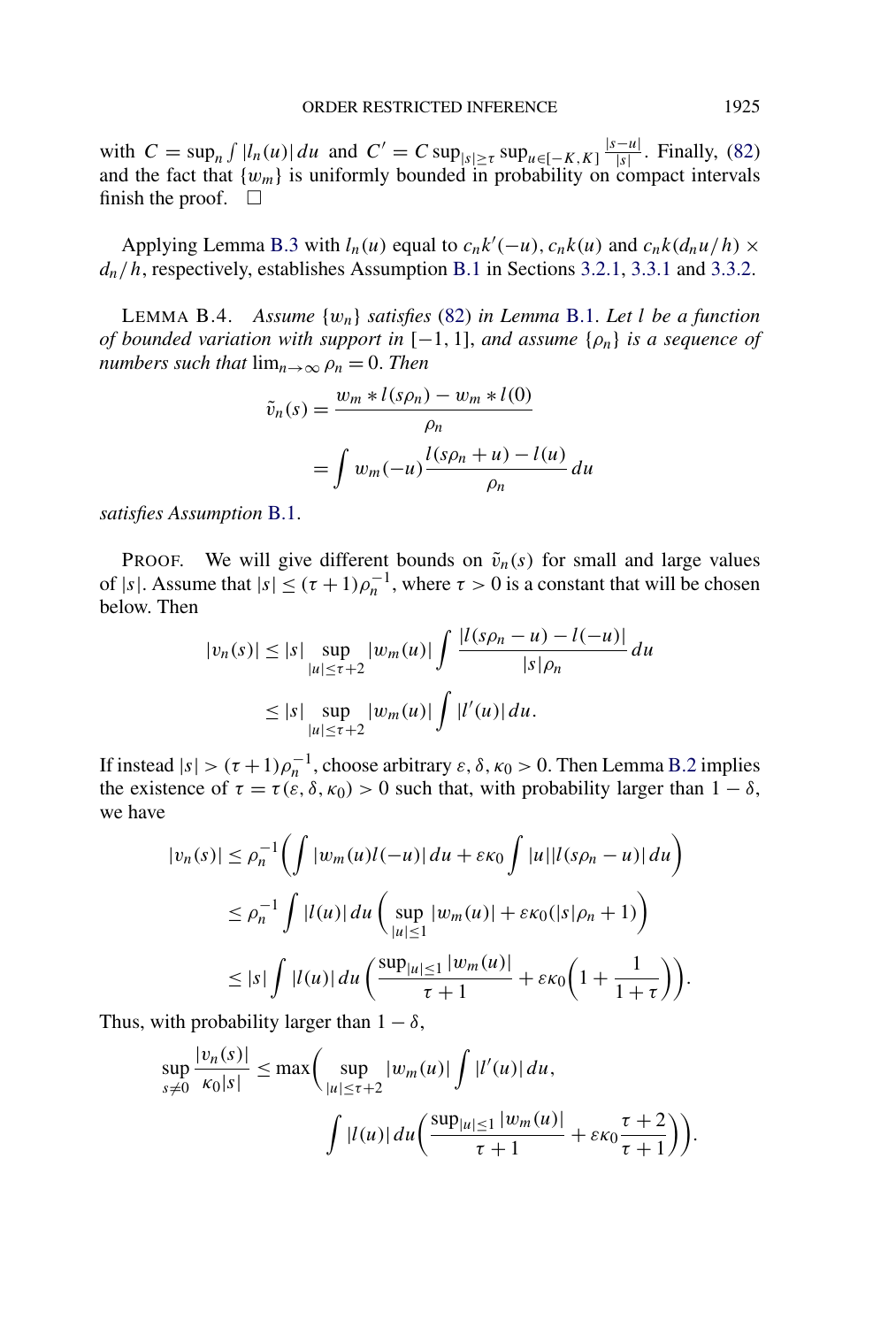Since we assume that  $w_m$  is bounded on compacta uniformly over  $m$ , with probability larger than  $1 - 2\delta$ , the right-hand side is bounded from above by a constant *C* = *C*(*ε*,  $\delta$ ,  $κ_0$ ) > 0. Pick  $κ = κ_0C/ε$ . Then

$$
\sup_{|s|\neq 0} \frac{|v_n(s)|}{\kappa|s|} \leq \frac{\varepsilon}{C} \sup_{s\neq 0} \frac{v_n(s)}{\kappa_0|s|} \leq \varepsilon,
$$

with a probability larger than  $1 - 2\delta$ .  $\Box$ 

Applying Lemma [B.4](#page-51-0) with  $\rho_n = d_n/h$  and  $l(n)$  equal to  $k(u)$  establishes Assumption [B.1](#page-46-0) in Section [3.3.3.](#page-25-0)

## APPENDIX C: BOUND ON DRIFT OF PROCESS PART: EMPIRICAL DISTRIBUTIONS

In this appendix we will establish Assumption [B.1](#page-46-0) for the various applica-tions treated in Section [4.](#page-27-0) The processes  $\tilde{v}_n(s; t_0)$  are functions of  $w_{n,\delta_n}(s) :=$  $w_{n,\delta_n}(s; t_0)$  for all cases treated in Section [4,](#page-27-0) as seen in Table 3.

In all the above cases we have  $c_n \to c > 0$  as  $n \to \infty$ .

LEMMA C.1. *Assume* {*ti*} *is a stationary sequence with marginal distribution F*, *such that*  $f(t_0)$  *exists*, *and*  $\delta_n \downarrow 0$ ,  $n\delta_n \uparrow \infty$  *as*  $n \to \infty$ . *Then*, *if*  $\{t_i\}$  *is an independent or*  $\phi$ *-mixing sequence with*  $\sum_{i=1}^{\infty} n\phi(n)^{1/2} < \infty$ , *there exists for each*  $\varepsilon, \delta, \kappa > 0$  *a*  $\tau = \tau(\varepsilon, \delta, \kappa) > 0$  *such that* 

(88) 
$$
P\left(\sup_{|s|\geq \tau} \frac{|w_{n,\delta_n}(s;t_0)|}{\kappa|s|} > \varepsilon\right) < \delta,
$$

*for all large enough n*. *If* {*ti*} *is a long range dependent subordinated Gaussian sequence and satisfies the assumptions of Theorem* [9,](#page-30-0) *then for each ε, δ >* 0, *there exist*  $\kappa = \kappa(\varepsilon, \delta) > 0$  *and*  $\tau = \tau(\varepsilon, \delta) > 0$  *such that* (88) *holds*.

PROOF. We start by proving the lemma for long range dependent data. Then

$$
w_{n,\delta_n}(s;t_0) = \frac{\eta_r(t_0 + s\delta_n) - \eta_r(t_0)}{\delta_n|\eta'_r(t_0)|} (1 + o(1))\sigma_n^{-1} \sum_{i=1}^n h_r(\xi_i)
$$
  
+  $C_n \delta_n^{-1} (S_n(t_0 + s\delta_n) - S_n(t_0)),$ 

TABLE 3 *Rescaled processes*

| Section | $\tilde{v}_n(s;t)$                                             | $c_n$                                  | $\delta_n$ |
|---------|----------------------------------------------------------------|----------------------------------------|------------|
| 4.1     | $c_n w_{n,\delta_n}(s)$                                        | $d_n^{-2}(nh)^{-1}\sigma_{n,\delta_n}$ | $d_n$      |
| 4.2.1   | $c_n \int (w_{n,\delta_n}(s-u) - w_{n,\delta_n}(-u))k'(-u) du$ | $d_n^{-2}(nh)^{-1}\sigma_{n,\delta_n}$ | h          |

<span id="page-52-0"></span>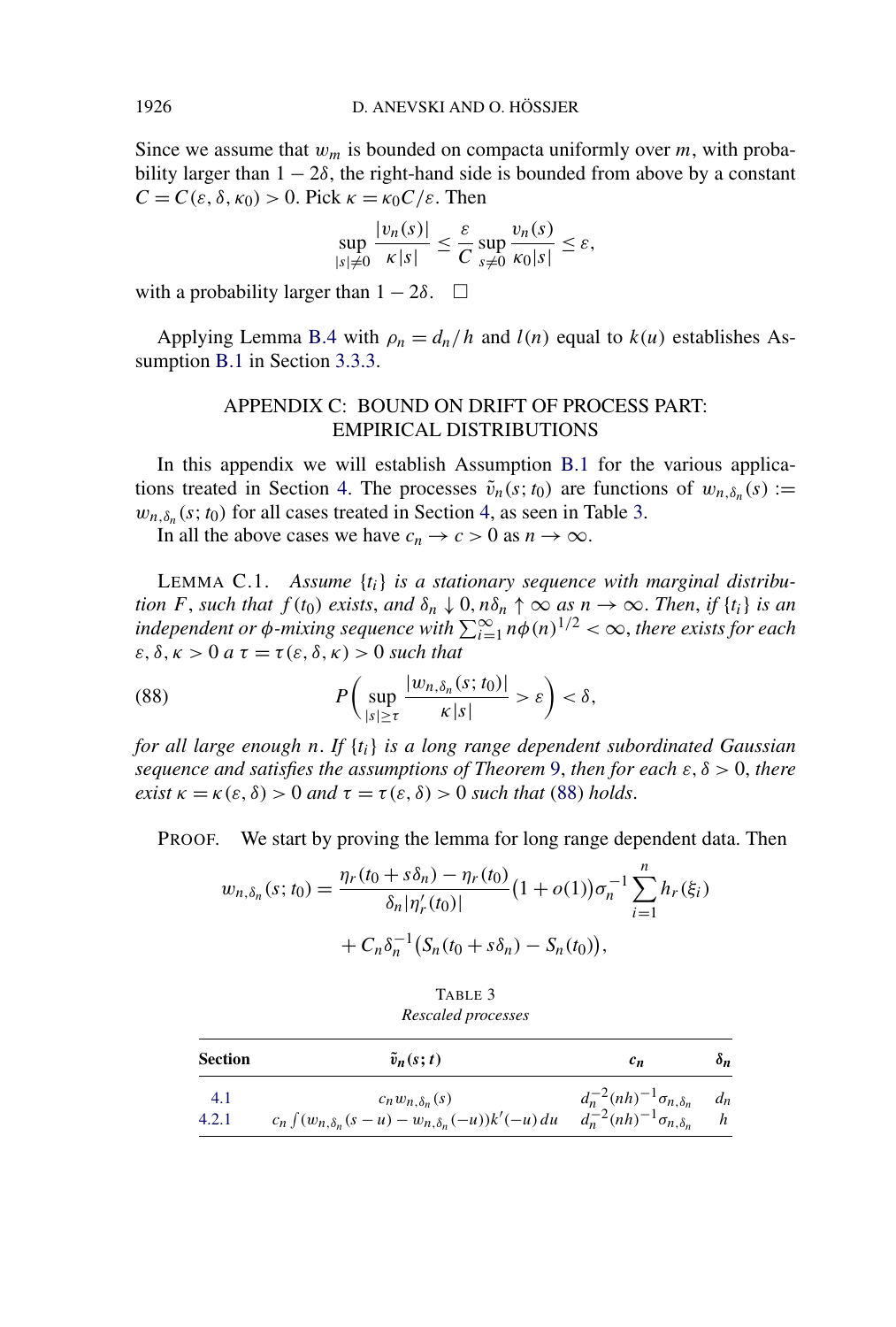<span id="page-53-0"></span>where  $C_n \to r!/|\eta_r(t_0)|$  as  $n \to \infty$ . Clearly,  $\|\eta_r\|_{\infty} = \sup_t |\eta_r(t)| < \infty$ . Moreover, since  $\eta'_r(t_0) \neq 0$ , there exists a  $\tilde{\delta} > 0$  such that  $|\eta_r(t_0 + s) - \eta_r(t_0)|/|s| \leq$  $2|\eta'_r(t_0)|$  whenever  $|s| \leq \tilde{\delta}$ . Thus,

$$
\frac{|\eta_r(t_0+s\delta_n)-\eta_r(t_0)|}{\delta_n|\eta'_r(t_0)|}\leq \max\bigg(2,\frac{2\|\eta'_r\|_{\infty}}{\tilde{\delta}|\eta'_r(t_0)|}\bigg)\cdot|s|.
$$

Further, since

$$
\sigma_n^{-1} \sum_{i=1}^n h_r(\xi_i) \stackrel{\mathcal{L}}{\rightarrow} z_{r,\beta}
$$

as  $n \to \infty$ , and since from [\[12\]](#page-55-0),

$$
\sup_{s} \delta_n^{-1} |S_n(t_0 + s\delta_n) - S_n(t_0)| \stackrel{\text{a.s.}}{\to} 0
$$

as  $n \to \infty$ , the result follows.

In the independent and weakly dependent data case, we consider w.l.o.g. the supremum for  $s \ge \tau$  only. Analogously to [\(83\)](#page-47-0), we have

$$
P\left(\sup_{s\geq\tau} \frac{|w_{n,\delta_n}(s)|}{\kappa|s|} > \varepsilon\right)
$$
  
\n
$$
\leq \sum_{s_i\geq\tau} P\left(|w_{n,\delta_n}(s_i)| > \frac{\varepsilon}{2}\kappa s_i\right)
$$
  
\n
$$
+ \sum_{s_i\geq\tau} P\left(\sup_{s_{i-1}\leq s\leq s_i} |w_{n,\delta_n}(s) - w_{n,\delta_n}(s_{i-1})| > \frac{\varepsilon}{2}\kappa s_{i-1}\right),
$$

where  $0 < s_1 < s_2 < \cdots$  is an increasing sequence. Assume first that  $F \sim U(0, 1)$ . To proceed further, we need the following lemma, proved in [\[3\]](#page-54-0).

LEMMA C.2. *Suppose* {*ti*} *is an independent or weakly dependent sequence of random variables*, *satisfying the assumptions of Lemma* [C.1.](#page-52-0) *Then*

$$
P\left(\sup_{s_i\leq s\leq s_{i+1}}|w_{n,\delta_n}(s)-w_{n,\delta_n}(s_i)|\geq\lambda\right)\leq K\,\Delta_i^2\left(\frac{1}{\lambda^4}+\frac{1}{\lambda^5}\right)
$$

*for all*  $\lambda > 0$  *if*  $\Delta_i = s_{i+1} - s_i \geq 1$ , *with K a* constant depending only *on*  $\{\phi_n\}$ .

The next part of the proof proceeds similarly to the proof of Lemma [B.2,](#page-48-0) so we highlight only the differences. Let *gs* be defined as in the proof of Lemma [B.1.](#page-47-0) Then from [\[8\]](#page-54-0), page 172, we get

$$
E(w_{n,\delta_n}^2) \le \sigma_{n,\delta_n}^{-2} \left( 1 + 4 \sum_{i=1}^{\infty} \phi_i^{1/2} \right) n E(g_s(t_1) - g_0(t_1))^2
$$
  

$$
\le 2 \left( 1 + 4 \sum_{i=1}^{\infty} \phi_i^{1/2} \right) s =: Cs.
$$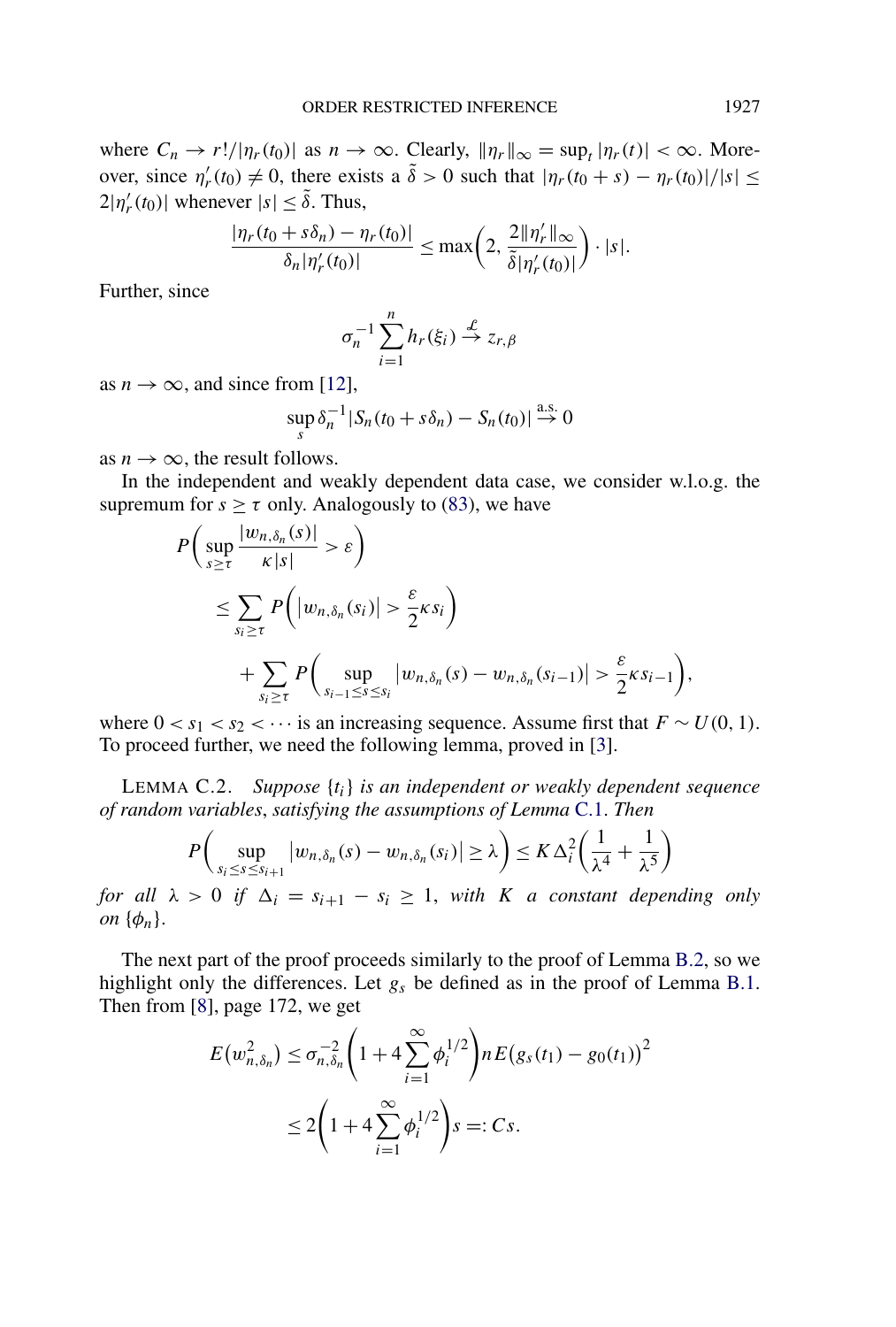<span id="page-54-0"></span>By Lemma [C.2](#page-53-0) and Chebyshev's inequality, the lemma is proved for  $F \sim U(0, 1)$ if we can prove that the sums

$$
\sum_{s_i \ge \tau} \frac{s_i}{s_i^2}, \sum_{s_i^2 \ge \tau} \frac{\Delta_i^2}{s_i^4} \text{ and } \sum_{s_i^2 \ge \tau} \frac{\Delta_i^2}{s_i^5}
$$

tend to zero as  $\tau \to \infty$ . But this is true if  $s_i = i^{\rho}$  for any  $\rho > 1$ .

Consider again a general *F* with  $f(t_0) > 0$ . Let  $w_{n,\delta_n}^U$  and  $\sigma_{n,\delta_n}^U$  be the quantities corresponding to  $w_{n,\delta_n}$  and  $\sigma_{n,\delta_n}$  when  $F \sim U(0, 1)$ . Then

(89) 
$$
w_{n,\delta_n}(s;t_0) = w_{n,\hat{\delta}_n}^U(\hat{s};F(t_0)),
$$

 $\text{where } \hat{\delta}_n = F(t_0 + \delta_n) - F(t_0) \text{ and } \hat{s} = (F(t_0 + s\delta_n) - F(t_0)) / (F(t_0 + \delta_n) - F(t_0)).$ Choose  $\hat{\delta} > 0$  such that  $f(t_0)/2 < |F(t_0 + s\delta_n) - F(t_0)|/|s| < 2f(t_0)$  if  $|s| \leq \hat{\delta}$ . Then, since  $0 \leq F(t_0 + s\delta_n) - F(t_0) \leq 1$ , it follows that

(90) 
$$
\sup_{s \neq 0} \frac{\hat{s}}{s} \leq \max\left(4, \frac{2}{\hat{\delta} f(t_0)}\right)
$$

for all *n* so large that  $\delta_n \leq \hat{\delta}$ . Now (89), (90) and the proof of [\(88\)](#page-52-0) when  $F \sim$  $U(0, 1)$  finish the proof of [\(88\)](#page-52-0) for general  $F$ .  $\square$ 

To establish Assumption [B.1](#page-46-0) for the various choices of  $\tilde{v}_n(\cdot; t_0)$  in the table in this appendix, we proceed as in Appendix [B,](#page-46-0) making use of Lemmas [B.3](#page-50-0) and [C.1.](#page-52-0)

**Acknowledgments.** We would like to thank an Associate Editor and referee for their valuable comments that significantly improved the readability of the paper.

#### REFERENCES

- [1] ANEVSKI, D. (1999). Deconvolution under monotonicity assumptions. Technical Report 17, Centre for Mathematical Sciences, Lund Univ.
- [2] ANEVSKI, D. (2003). Estimating the derivative of a convex density. *Statist. Neerlandica* **57** 245–257. [MR2028914](http://www.ams.org/mathscinet-getitem?mr=2028914)
- [3] ANEVSKI, D. and HÖSSJER, O. (2000). A general asymptotic scheme for inference under order restrictions. Technical Report 1, Centre for Mathematical Sciences, Lund Univ.
- [4] ANEVSKI, D. and HÖSSJER, O. (2002). Monotone regression and density function estimation at a point of discontinuity. *J. Nonparametr. Statist.* **14** 279–294. [MR1905752](http://www.ams.org/mathscinet-getitem?mr=1905752)
- [5] BANERJEE, M. and WELLNER, J. A. (2001). Likelihood ratio tests for monotone functions. *Ann. Statist.* **29** 1699–1731. [MR1891743](http://www.ams.org/mathscinet-getitem?mr=1891743)
- [6] BERAN, J. (1992). Statistical methods for data with long-range dependence (with discussion). *Statist. Sci.* **7** 404–427.
- [7] BICKEL, P. J. and FAN, J. (1996). Some problems on the estimation of unimodal densities. *Statist. Sinica* **6** 23–45. [MR1379047](http://www.ams.org/mathscinet-getitem?mr=1379047)
- [8] BILLINGSLEY, P. (1968). *Convergence of Probability Measures*. Wiley, New York. [MR0233396](http://www.ams.org/mathscinet-getitem?mr=0233396)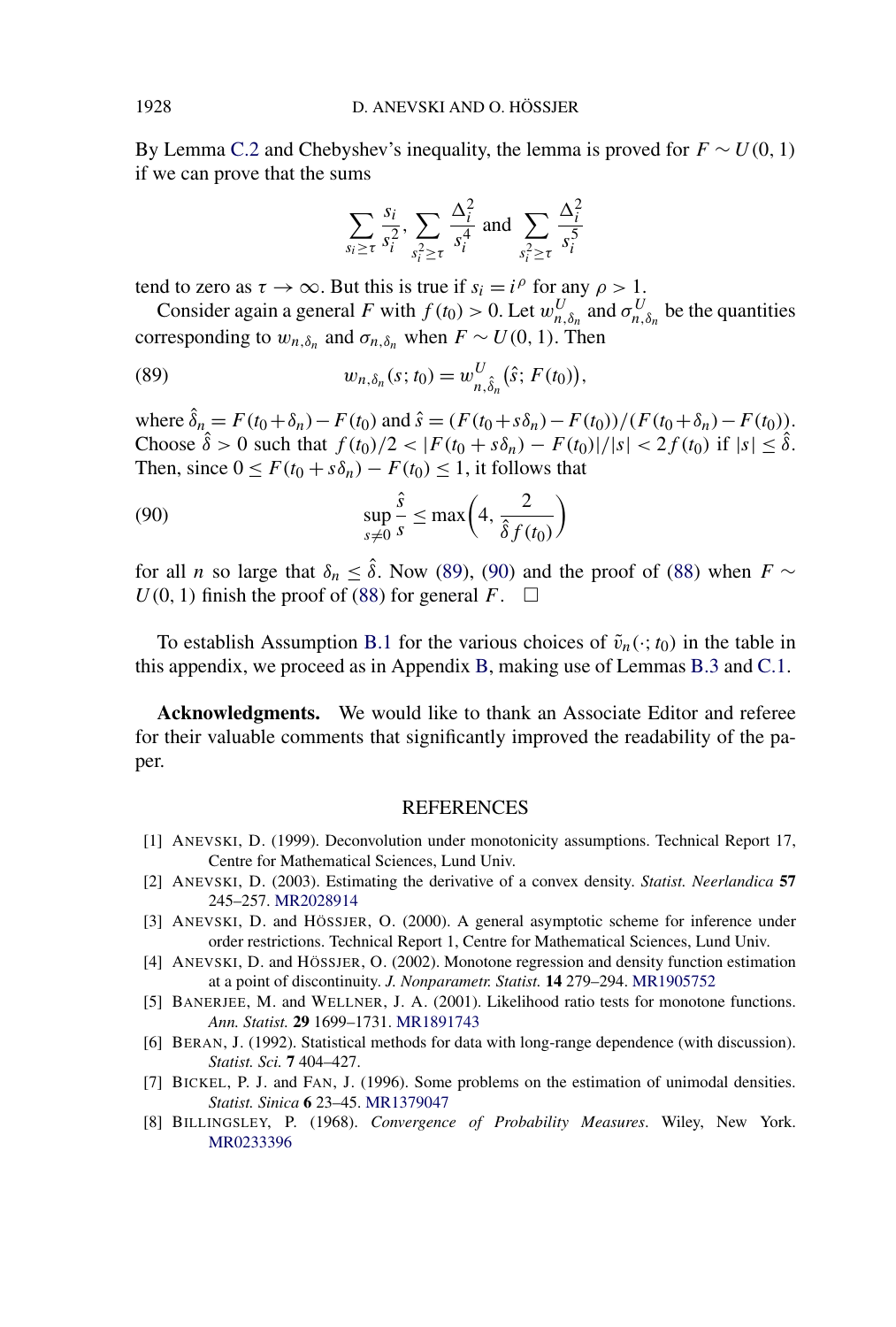- <span id="page-55-0"></span>[9] BRADLEY, R. C. (1986). Basic properties of strong mixing conditions. In *Dependence in Probability and Statistics* (E. Eberlein and M. S. Taqqu, eds.) 165–192. Birkhäuser, Boston. [MR0899990](http://www.ams.org/mathscinet-getitem?mr=0899990)
- [10] BRUNK, H. D. (1958). On the estimation of parameters restricted by inequalities. *Ann. Math. Statist.* **29** 437–454. [MR0132632](http://www.ams.org/mathscinet-getitem?mr=0132632)
- [11] BRUNK, H. D. (1970). Estimation of isotonic regression. In *Nonparametric Techniques in Statistical Inference* (M. L. Puri, ed.) 177–197. Cambridge Univ. Press, London. [MR0277070](http://www.ams.org/mathscinet-getitem?mr=0277070)
- [12] CSÖRGŐ, S. and MIELNICZUK, J. (1995). Density estimation under long-range dependence. *Ann. Statist.* **23** 990–999. [MR1345210](http://www.ams.org/mathscinet-getitem?mr=1345210)
- [13] CSÖRGŐ, S. and MIELNICZUK, J. (1995). Distant long-range dependent sums and regression estimation. *Stochastic Process. Appl.* **59** 143–155. [MR1350260](http://www.ams.org/mathscinet-getitem?mr=1350260)
- [14] CSÖRGŐ, S. and MIELNICZUK, J. (1995). Nonparametric regression under long-range dependent normal errors. *Ann. Statist.* **23** 1000–1014. [MR1345211](http://www.ams.org/mathscinet-getitem?mr=1345211)
- [15] CSÖRGŐ, S. and MIELNICZUK, J. (1996). The empirical process of a short-range dependent stationary sequence under Gaussian subordination. *Probab. Theory Related Fields* **104** 15–25. [MR1367664](http://www.ams.org/mathscinet-getitem?mr=1367664)
- [16] DE HAAN, L. (1970). *On Regular Variation and Its Application to the Weak Convergence of Sample Extremes*. Math. Centrum, Amsterdam. [MR0286156](http://www.ams.org/mathscinet-getitem?mr=0286156)
- [17] DEHLING, H. and TAQQU, M. S. (1989). The empirical process of some long-range dependent sequences with an application to *U*-statistics. *Ann. Statist.* **17** 1767–1783. [MR1026312](http://www.ams.org/mathscinet-getitem?mr=1026312)
- [18] GAJEK, L. and MIELNICZUK, J. (1999). Long- and short-range dependent sequences under exponential subordination. *Statist. Probab. Lett.* **43** 113–121. [MR1693261](http://www.ams.org/mathscinet-getitem?mr=1693261)
- [19] GASSER, T. and MÜLLER, H.-G. (1984). Estimating regression functions and their derivatives by the kernel method. *Scand. J. Statist.* **11** 171–185. [MR0767241](http://www.ams.org/mathscinet-getitem?mr=0767241)
- [20] GRENANDER, U. (1956). On the theory of mortality measurement. II. *Skand. Aktuarietidskr.* **39** 125–153. [MR0093415](http://www.ams.org/mathscinet-getitem?mr=0093415)
- [21] GROENEBOOM, P. (1985). Estimating a monotone density. In *Proc. Berkeley Conference in Honor of Jerzy Neyman and Jack Kiefer* (L. M. Le Cam and R. A. Olshen, eds.) 539–555. Wadswordth, Belmont, CA. [MR0822052](http://www.ams.org/mathscinet-getitem?mr=0822052)
- [22] GROENEBOOM, P. (1989). Brownian motion with a parabolic drift and Airy functions. *Probab. Theory Related Fields* **81** 79–109. [MR0981568](http://www.ams.org/mathscinet-getitem?mr=0981568)
- [23] GROENEBOOM, P., JONGBLOED, G. and WELLNER, J. A. (2001). A canonical process for estimation of convex functions: The "invelope" of integrated Brownian motion  $+t^4$ . *Ann. Statist.* **29** 1620–1652. [MR1891741](http://www.ams.org/mathscinet-getitem?mr=1891741)
- [24] GROENEBOOM, P., JONGBLOED, G. and WELLNER, J. A. (2001). Estimation of a convex function: Characterizations and asymptotic theory. *Ann. Statist.* **29** 1653–1698. [MR1891742](http://www.ams.org/mathscinet-getitem?mr=1891742)
- [25] HEILER, S. and WILLERS, R. (1988). Asymptotic normality of *R*-estimates in the linear model. *Statistics* **19** 173–184. [MR0945375](http://www.ams.org/mathscinet-getitem?mr=0945375)
- [26] HERRNDORF, N. (1984). A functional central limit theorem for weakly dependent sequences of random variables. *Ann. Probab.* **12** 141–153. [MR0723735](http://www.ams.org/mathscinet-getitem?mr=0723735)
- [27] HOLM, S. and FRISÉN, M. (1985). Nonparametric regression with simple curve characteristics. Research Report 4, Dept. Statistics, Univ. Göteborg.
- [28] HUANG, Y. and ZHANG, C.-H. (1994). Estimating a monotone density from censored observations. *Ann. Statist.* **22** 1256–1274. [MR1311975](http://www.ams.org/mathscinet-getitem?mr=1311975)
- [29] IBRAGIMOV, I. A. and LINNIK, Y. V. (1971). *Independent and Stationary Sequences of Random Variables*. Wolters-Noordhoff, Groningen. [MR0322926](http://www.ams.org/mathscinet-getitem?mr=0322926)
- [30] JONGBLOED, G. (1995). Three statistical inverse problems. Ph.D. dissertation, Technical Univ. Delft.
- [31] KIM, J. and POLLARD, D. (1990). Cube root asymptotics. *Ann. Statist.* **18** 191–219. [MR1041391](http://www.ams.org/mathscinet-getitem?mr=1041391)